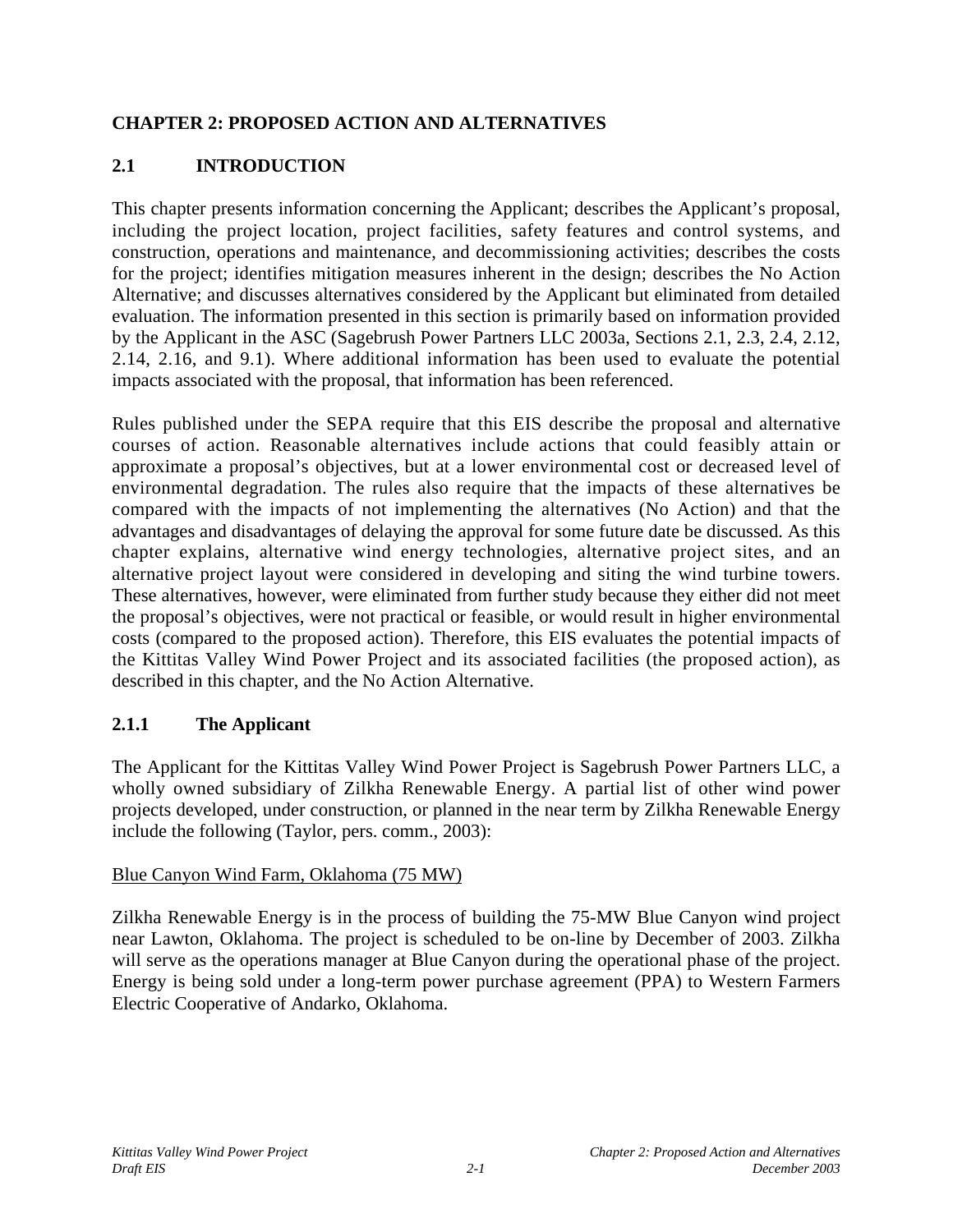#### Meyersdale Wind Energy Center, Pennsylvania (30 MW)

Zilkha Renewable Energy and its partner Atlantic Renewable Energy Corporation co-developed the 30-MW Meyersdale wind project. Development began in 2001, and the project is expected to be on line by December 2003. Energy is being sold under a long term power purchase agreement to FirstEnergy of Akron, Ohio.

#### Top of Iowa Wind Farm, Iowa (80 MW)

Zilkha Renewable Energy and its partner Midwest Renewable Energy Corporation co-developed the 80-MW Top of Iowa wind project. Development began in 2000, and the project came on line in October 2001. Energy is being sold under a long term power purchase agreement with Alliant Energy of Madison, Wisconsin. Zilkha and its partner secured the land for the project including transmission easements, obtained permits, marketed the energy from the project, and negotiated the PPA. Zilkha Renewable Energy serves as the operations management for the project.

#### Somerset and Mill Run, Pennsylvania (24 MW)

Zilkha Renewable Energy and Atlantic Renewable Energy built and developed these projects in 2001, totaling 24 MW of installed capacity. Output from both projects is sold to Exelon Powerteam under a long term power purchase agreement. Zilkha and its partner Atlantic Renewable secured the land for the project including transmission easements, obtained permits, marketed the energy from the projects, and negotiated the PPAs. Zilkha financed construction of the project with its own resources and managed operation of the projects until their sale to FPL Energy in early 2003.

#### Pine Tree Wind Project, California (120 MW)

In 2003 Zilkha Renewable Energy and its partner Prometheus Energy negotiated an agreement with the Los Angeles Department of Water and Power (LADWP) for the turnkey construction and development of a 120-MW wind project near Tehachapi, California. Under the agreement Zilkha will develop and build the project, and hand it over to LADWP upon successful completion.

### Tierras Morenas, Costa Rica (24 MW)

Zilkha Renewable Energy and its partner Energia Global co-developed the 24-MW Tierras Morenas wind project near Tilaran, Costa Rica. Zilkha's team spearheaded the final development, construction, and operations of this project. The project came online in 1999. The output is sold under a long term power purchase agreement to ICE, the state-owned Costa Rican electric utility. Sagebrush Power Partners was created as a Delaware limited liability company for the sole purpose of developing, permitting, financing, constructing, owning, and operating the Kittitas Valley Wind Power Project. Sagebrush Power Partners LLC will own and operate the Kittitas Valley Wind Power Project and manage all of the facility's affairs, including activities related to obtaining permits and other approvals required for project development.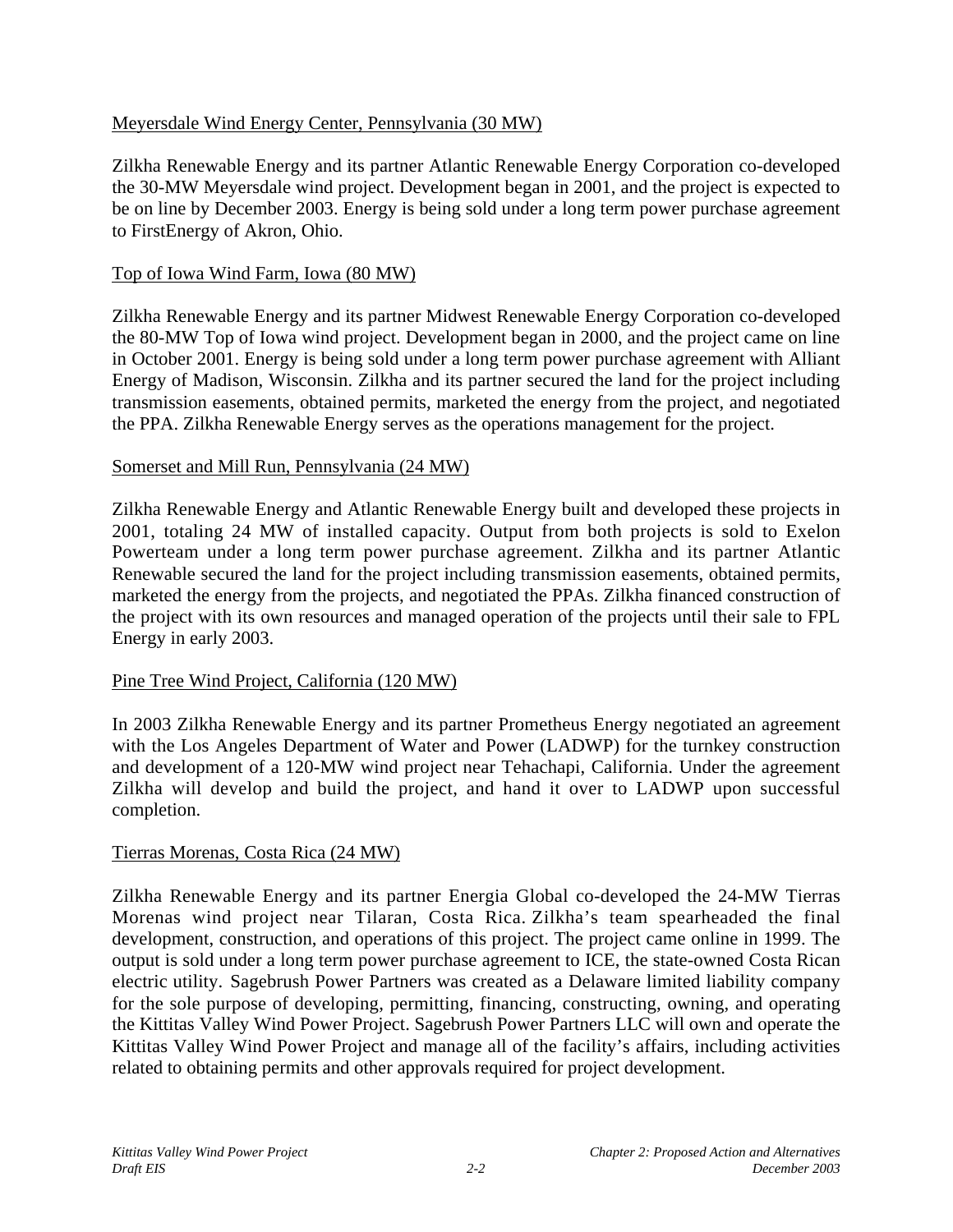## **2.1.2 Scope of this EIS**

The scoping phase of the EIS process was completed on March 14, 2003. Based on the comments received and information compiled during the scoping phase, EFSEC, the SEPA lead agency, determined that the scope of this EIS consists of a description of the proposed action and alternatives; a discussion of the affected environment; an evaluation of the project's potential direct, indirect, and cumulative impacts; and an identification of suitable mitigation measures associated with the construction, operation, maintenance, and decommission of all components (and connected actions) of the proposed project, including the turbines, electrical collector infrastructure, substations, access roads, operations and maintenance facility, and meteorological towers.

In evaluating potential impacts from construction and operation of these components and connected actions, the following elements of the natural and built environment are addressed in this EIS:

- Earth Resources
- Vegetation, Wetlands, Wildlife and Habitat, Fisheries, and Threatened and Endangered Species
- Water Resources
- Health and Safety
- Energy and Natural Resources<br>• Land Use and Recreation
- Land Use and Recreation
- **Socioeconomics**
- Cultural Resources
- Visual Resources
- Transportation
- Air Quality
- Noise
- Public Services and Utilities

# **2.2 DESCRIPTION OF PROPOSED ACTION**

## **2.2.1 Project Overview**

Sagebrush Power Partners LLC proposes to construct and operate a series of wind turbines that would harness the natural wind at the proposed Kittitas Valley Wind Power Project site in Kittitas County, Washington. Energy from the spinning turbines will be turned into 181.5 to 246 megawatts of power, which would be sold through long term power purchase contracts. Although these contracts have been proposed to a number of local and regional utilities, as of the time this Draft EIS was published no contracts had been negotiated or executed. Elements of the project include wind turbine generators, roads, foundations, underground and overhead electrical lines, grid interconnection facilities, one or two substations, an operations and maintenance (O&M) facility, and associated supporting infrastructure and facilities. Figure 2-1 illustrates the general site layout of these key elements. Project construction could begin in the spring of 2004 immediately after obtaining site certification from EFSEC, and it is anticipated that it would take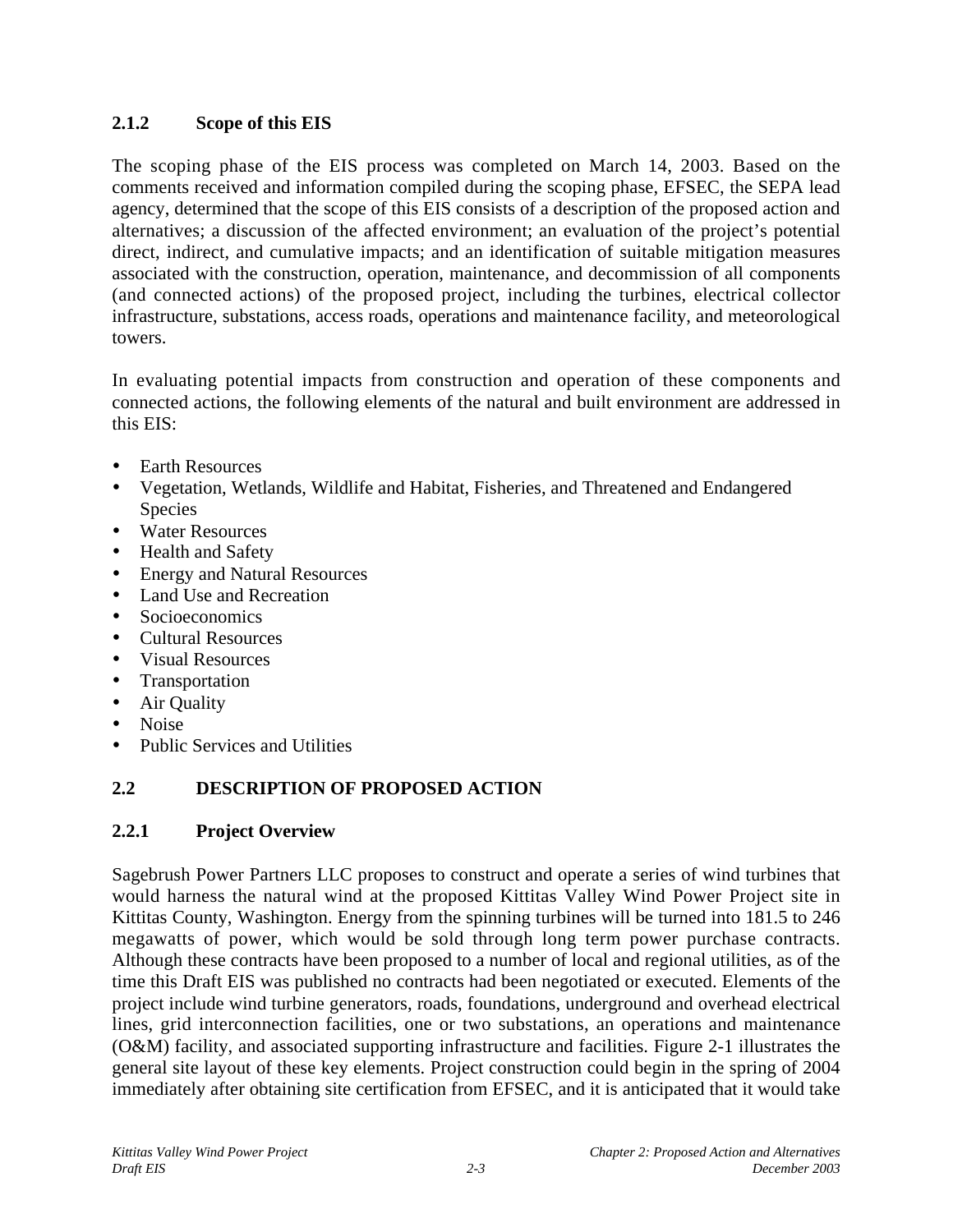approximately one year to construct the facility. The expected service life of the facility is 20 years. Refer to Section 2.2.6 for details addressing upgrade of older equipment with more efficient turbines (repowering) after the initial 20-year period.

The project would install three-bladed wind turbines on tubular steel towers ranging in size from 1.3 MW to 3 MW (generator nameplate capacity) in the project area.

The final selection of the exact make and model of wind turbine to be used for the project depends on a number of factors including equipment availability at the time of construction. The number of turbines and the resulting nameplate capacity of the project would depend on the type of technology used. Therefore, to capture a "reasonable range" of potential project impacts, this EIS defines and evaluates the following three project scenarios:

- Lower End Scenario: The lower end scenario represents the project configuration with the lowest number of turbines erected. For turbines with a nameplate capacity of 3 MW, up to 82 turbines would be used, resulting in nameplate capacity of 246 MW.
- Middle Scenario: The middle scenario represents the project configuration that would be chosen based on current pricing and performance for wind turbine technology presently on the market. For turbines with a nameplate capacity of 1.5 MW each, 121 turbines would be used for a total for a total of 181.5 MW. This scenario is illustrated in Figure 2-1.
- Upper End Scenario: The upper end scenario represents the project configuration with the highest number of turbines erected. For turbines with a nameplate capacity of 1.3 MW each, up to 150 turbines would be used, resulting in a project total nameplate capacity of 195 MW.

Figure 2-2 illustrates the maximum dimensions not be exceeded of the three project scenarios. For comparison purposes, Figure 2-2 also depicts, to scale, a Bonneville transmission tower that presently occupies the project area.

Tables 2-1 and 2-2 summarize the proposed project facilities and the total area that would be permanently and temporarily occupied, respectively, by each project element for the three defined project scenarios. The permanent project footprint (for the life of the project) would occupy between 93 and 118 acres for wind turbines, access roads, substations, and other facilities. Between approximately 231 and 371 acres would be temporarily occupied during construction by facilities such as staging areas and equipment laydown areas. The only features that would vary in size between the three project scenarios would be the temporary laydown areas at each wind turbine during construction and the permanent roadway and turbine and transformer pad footprints; under the lower end scenario, roads would be wider to accommodate larger construction cranes. The amount of land disturbance required for the operations and maintenance facility, substations, and meteorological towers would not change under the three scenarios.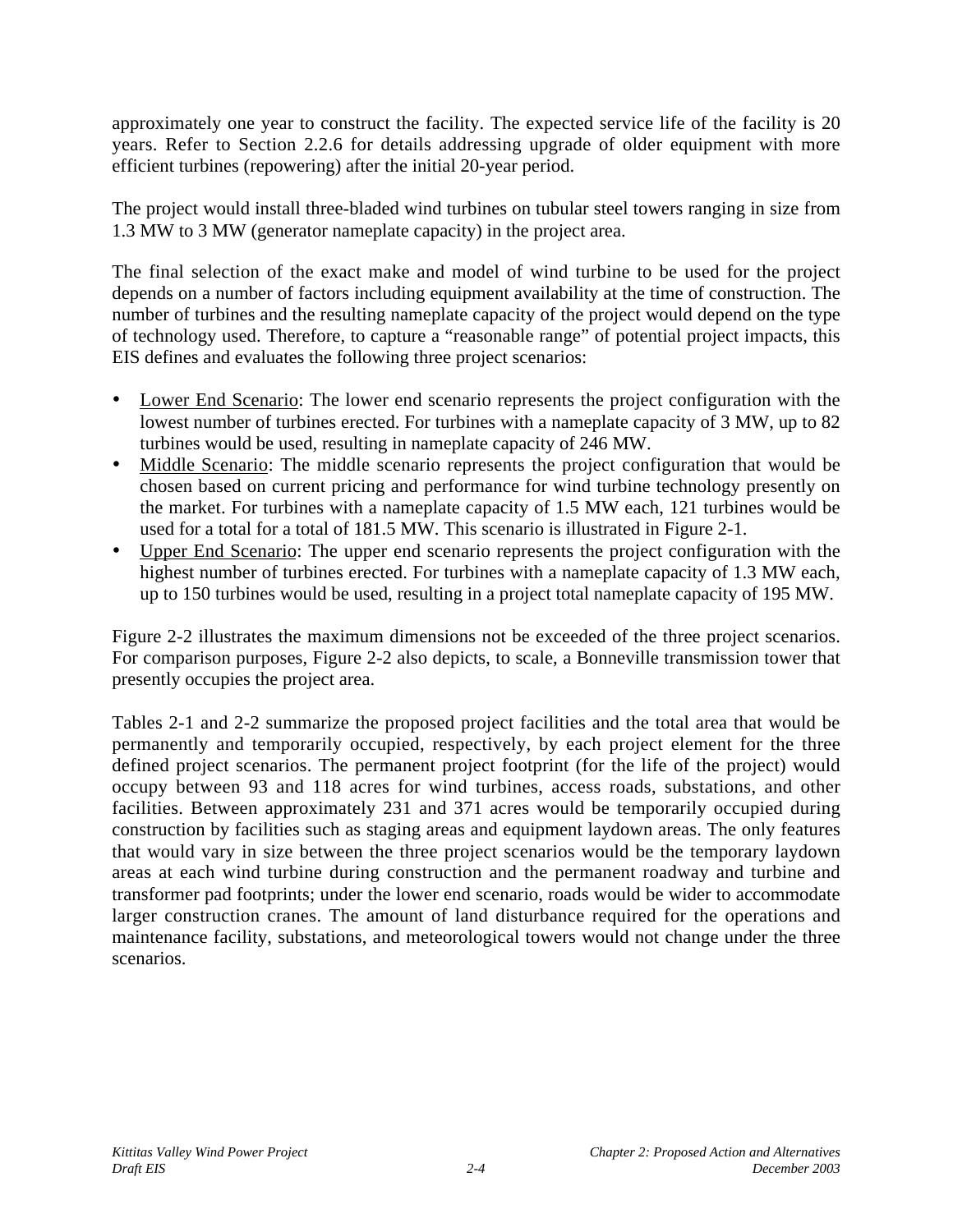Figure 2-1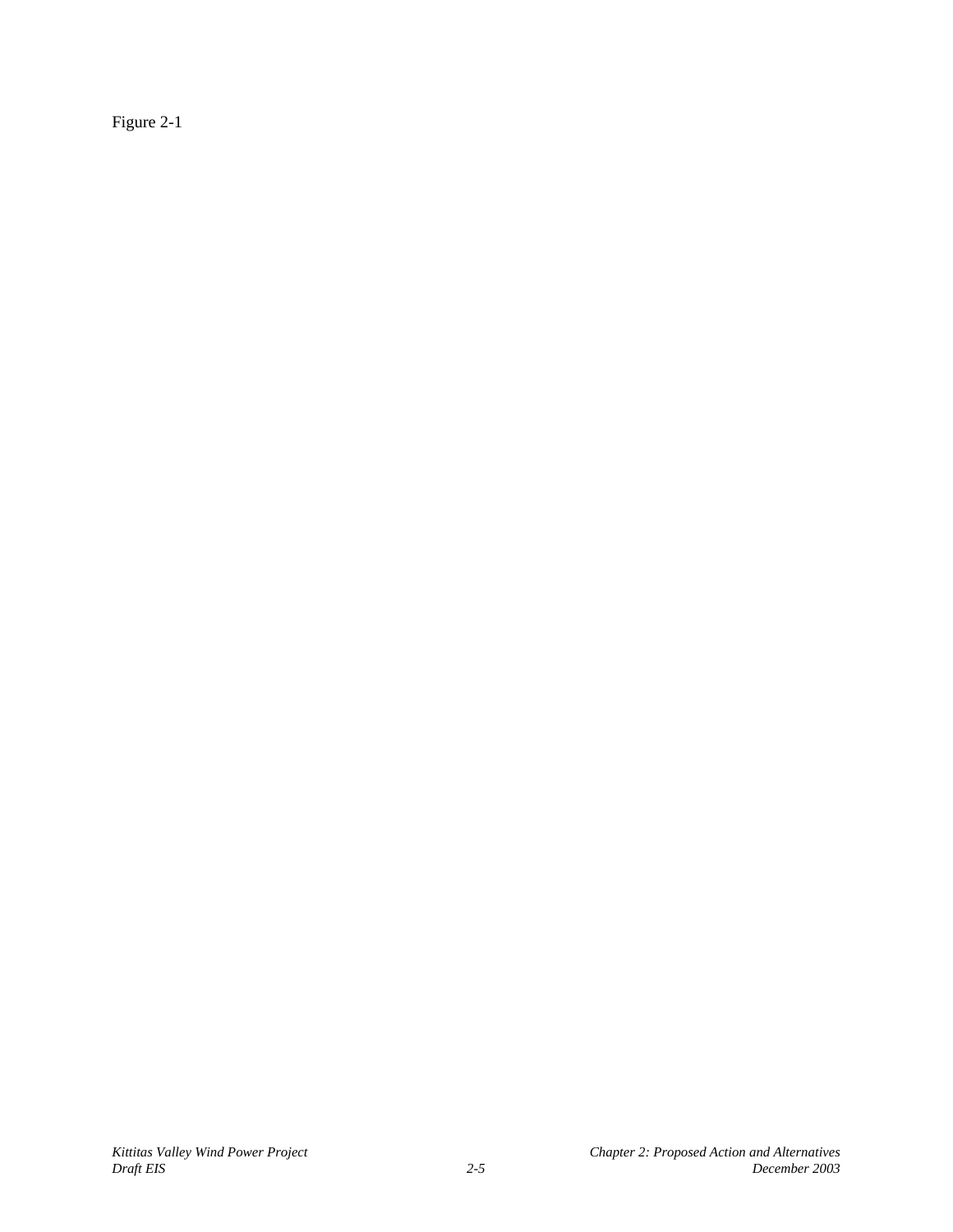Figure 2-2: Typical Wind Turbine Dimensions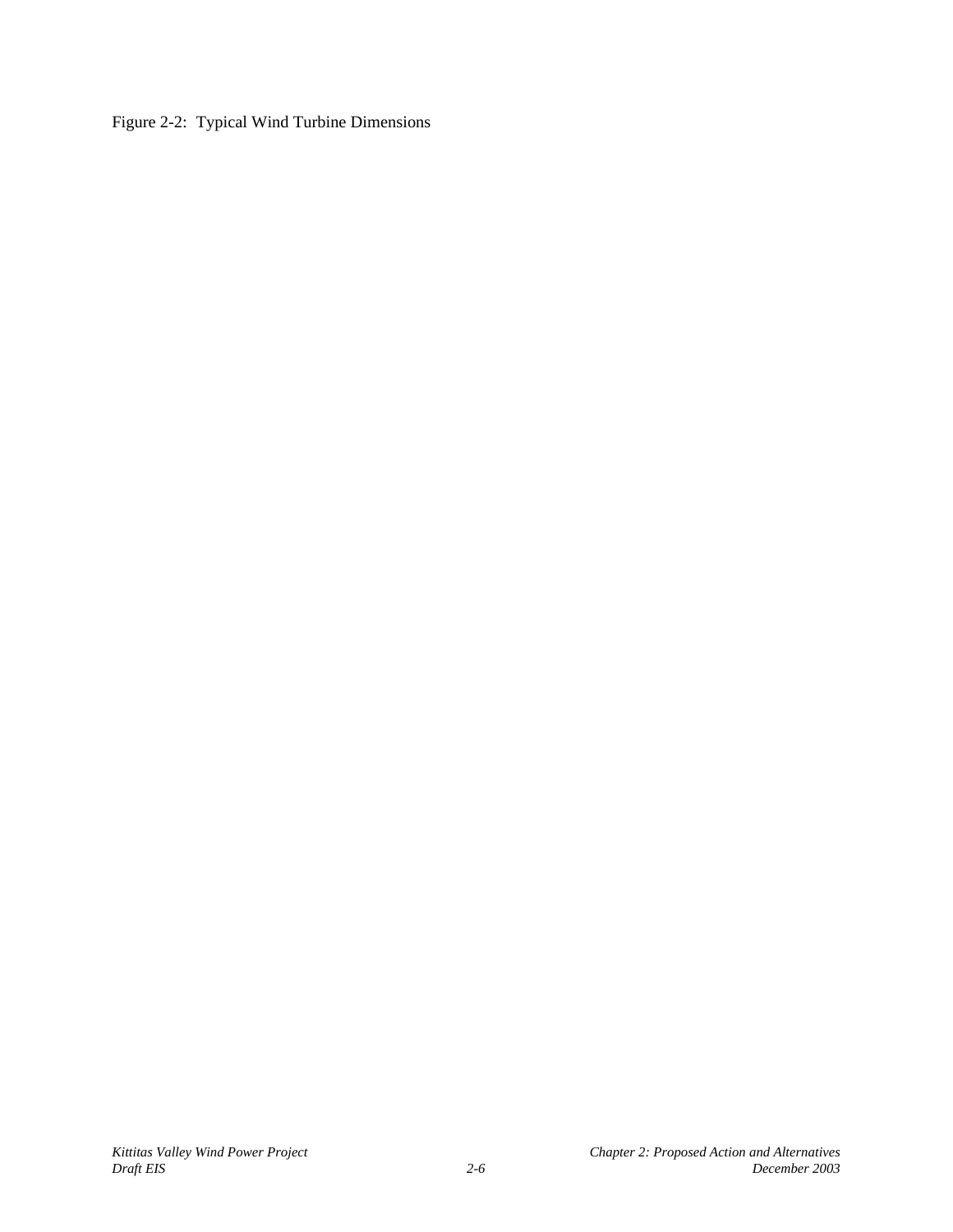Between 82 and 150 turbines would be arranged in numerous "strings" labeled A through J throughout the project site, for a maximum of 23 total miles of turbine strings (Figure 2-1). The length of the 10 turbine strings would remain constant under the three project scenarios; only the density of turbines sited within each string would change. The height of the turbines (referred to as the "tip height") would range from about 260 feet to 410 feet from the ground to the blade tip in its highest position, depending on the turbine size selected (see Figure 2-2). In any scenario chosen by the Applicant only a single size of turbines would be used; different sizes of turbines would not be mixed.

To access and service the wind turbines and other facilities at the site, up to 7 miles of existing private roads would be improved, and up to 19 miles of new access roads would be constructed. One O&M facility, approximately 5,000 square feet on a 2-acre site, also would be constructed. Electrical lines would be installed to connect the turbines and strings (see Figure 2-1). Lines connecting individual turbines in each string would be located underground, and lines connecting the strings primarily would be underground with some overhead.

# **2.2.2 Project Location and Project Site**

The project site is located on open ridgetops between Ellensburg and Cle Elum, about 12 miles northwest of the City of Ellensburg in Kittitas County, Washington. The estimated 90-acre project site lies within an area covering approximately 3.5 miles (east-west) by 5 miles (northsouth). For purposes of this EIS, the terms "project site" and "project area" are defined as follows:

- Project site: Actual locations within the project area where construction and operation activities would occur. As shown in Tables 2-1 and 2-2, below, the size of the project site depends on the project phase (i.e., construction vs. operations) and the project scenario.
- Project area: The general area that surrounds the project site; this includes the tax parcels where all project facilities are proposed.

Project site ridges rise as high as 1,300 feet above the surrounding valley floor. Strong northwest winds in the project area are compressed as they pass by Lookout Mountain and are further accelerated as they pass over the site's ridgetops. The center of the site is located approximately at the intersection of the main Bonneville and PSE east-west transmission line corridors with US 97.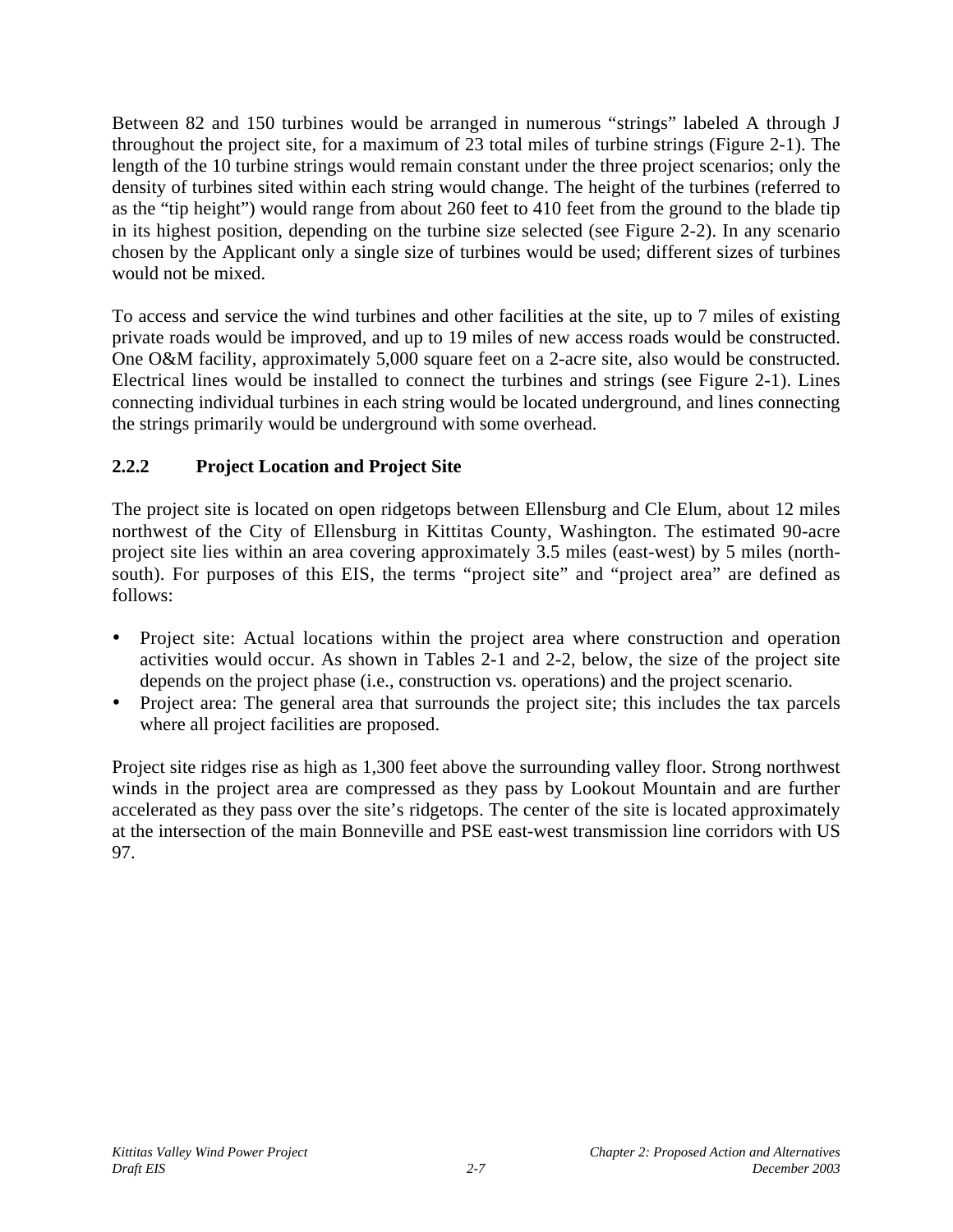|                              |                                 | Approximate Footprint Area (total acres) |               |               |  |
|------------------------------|---------------------------------|------------------------------------------|---------------|---------------|--|
| <b>Facilities</b>            | Number                          | Lower End                                | Middle        | Upper End     |  |
|                              |                                 | 82 Turbines/                             | 121 Turbines/ | 150 Turbines/ |  |
|                              |                                 | 3 MW                                     | 1.5 MW        | 1.3 MW        |  |
| Project site roadways        | Existing: 7 miles New: 19 miles | 95                                       | 67            | 67            |  |
| Turbines and crane pads      | 82/121/150                      | 5.4                                      | 8             | 9.9           |  |
| O&M facility with parking    |                                 |                                          | 2             | 2             |  |
| Overhead line pole footprint | 50                              | 0.25                                     | 0.25          | 0.25          |  |
| Step up substation           | 2                               | 6                                        | 6             | 6             |  |
| Turn-around areas            | 18                              | Q                                        | 9             | 9             |  |
| Meteorological towers        | Up to $9$                       | 0.75                                     | 0.75          | 0.75          |  |
| Total Footprint (acres)      |                                 | 118                                      | 93            | 94.9          |  |

**Table 2-1: Permanent Disturbance Footprint for Range of Proposed Turbines**

Source: Sagebrush Power Partners LLC 2003e

| <b>Table 2-2:</b> |  |  | <b>Temporary Disturbance Footprint for Range of Proposed Turbines</b> |
|-------------------|--|--|-----------------------------------------------------------------------|
|                   |  |  |                                                                       |

|                                          | Approximate Footprint Area (total acres) |               |               |  |
|------------------------------------------|------------------------------------------|---------------|---------------|--|
| <b>Facilities</b>                        | Lower End                                | Middle        | Upper End     |  |
|                                          | 82 Turbines                              | 121 Turbines/ | 150 Turbines/ |  |
|                                          | 3 MW                                     | 1.5 MW        | 1.3 MW        |  |
| Disturbance beside roads                 | 41                                       | 41            | 41            |  |
| Laydown area at turbines                 | 169.4                                    | 250           | 309.9         |  |
| Material laydown area at substation      |                                          |               |               |  |
| Meteorological tower temporary footprint | 3.7                                      | 3.7           | 3.7           |  |
| Temporary overhead line pole footprint   | 8.8                                      | 8.8           | 8.8           |  |
| Temporary area at O&M facility           |                                          |               |               |  |
| Total Footprint (acres)                  | 231                                      | 311           | 371           |  |

Source: Sagebrush Power Partners LLC 2003e

Under the middle, or reasonably expected project scenario, wind turbines would be installed along the roadways shown in Figure 2-1. The layout design is based on wind turbines with a rotor diameter of approximately 230 feet. Because of possible variances that may be discovered during the final site survey, some flexibility in determining the exact facility locations is required. Generally, it will not be necessary to relocate roads significantly from their proposed locations; however, the exact location of the turbines along the planned roadways may need to be altered from the plan shown in Figure 2-1 because of a number of factors including:

- The results of geotechnical investigations to be conducted at each surveyed turbine location may reveal underground voids or fractures. In this case, the turbine location may need to be altered or eliminated.
- The final onsite field survey with the meteorologists may dictate that turbines be spaced slightly closer together in some areas and farther apart in other areas.
- If, at the time of construction, a turbine with a larger rotor diameter is to be used (i.e., under the lower end scenario), the turbine spacing would be increased and the overall number of turbines would be reduced. Conversely, if a turbine with a smaller rotor diameter is to be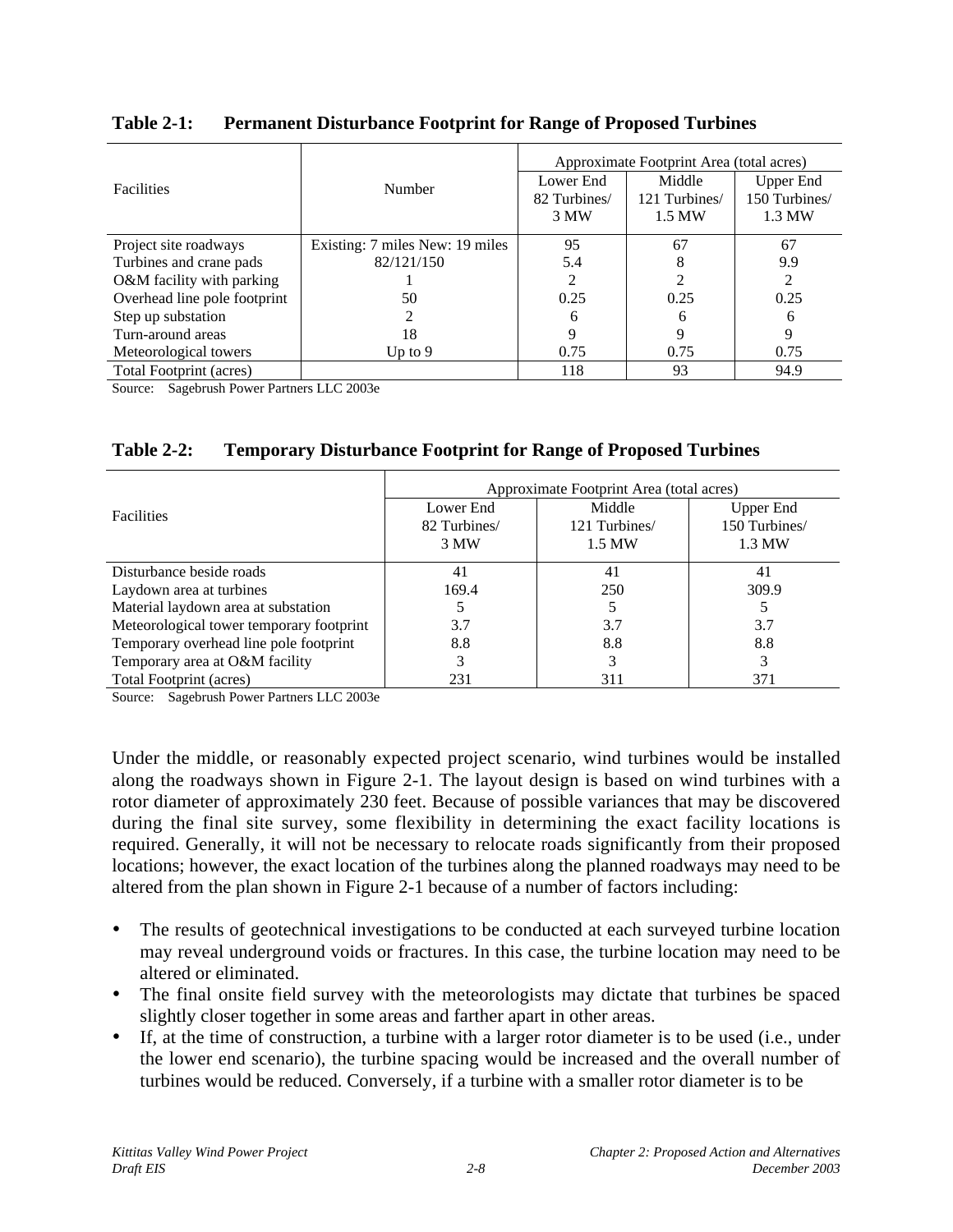used (i.e., under the upper end scenario), turbine spacing would be decreased and the overall number of turbines would be increased.

The final field measurement test surveys of communication microwave paths may require that some turbine locations be adjusted slightly to avoid line-of-sight interference.

Given that rotor diameters proposed for the wind turbines would range from approximately 200 feet under the upper end scenario to 295 feet under the lower end scenario, turbines would not vary from their proposed locations by more than 350 feet. Adjustments to final turbine tower locations would not bring them closer to public roads, power lines, property lines of nonparticipating landowners, or residences; the setbacks currently shown in Figure 2-1 would be not be reduced.

Figure 2-1 shows property ownership at the time the ASC was prepared (January 2003). Property ownership is fluid, and changes over time. Therefore, between the time the ASC and Draft EIS were issued, several parcels of land in the project area have changed ownership. Table 2-3 identifies new property owners in the KVWPP area as of September 2003.

| Location                                      | Previous Owner | New Owner        |
|-----------------------------------------------|----------------|------------------|
| T20, R17, Section 35                          | W. Flowers     | J. Hunter        |
| T20, R17, Section 35                          | Korthanke      | T. Sween         |
| T19, R17, Section 13                          | Gallagher      | E. Garrett       |
| T19, R17, Section 13                          | Garrett        | C. Wilkins       |
| T19, R17, Section 1                           | <b>Brooke</b>  | Aronicha         |
| T <sub>19</sub> , R <sub>17</sub> , Section 2 | Mathias        | Oberhamsley      |
| T <sub>19</sub> , R <sub>17</sub> , Section 2 | Sambrano       | <b>Morraitis</b> |
| T19, R17, Section 4                           | Archambeau     | The Henley Group |

**Table 2-3: Property Ownership Changes in KVWPP Area (as of September 2003)**

Source: Foote 2003.

## **Project Setbacks**

The minimum setbacks incorporated into the proposed project layout are based on several factors, including safety and avoidance of nuisance concerns, industry standards, and on the Applicant's experience in operating wind power projects. Some are fixed distances (i.e., 1,000 feet) that are based on estimates or modeling of potential nuisance impacts such as noise and shadow-flicker. Others, such as tip height, are related to the size of the actual turbines to be installed. (Tip height refers to the total distance from the base of the turbine to the tip of the blade at its highest point; see Figure 2-2.) Tip height setbacks are primarily safety-related (e.g., if an entire tower and turbine were to collapse from a massive earthquake either combined with or independent from hurricane force wind, they would not fall on a public road or a neighbor's property). The proposed setbacks for the project's proposed turbine towers are as follows (Sagebrush Power Partners LLC 2003c, Section 2.3.12):

• Setback from residences of neighboring landowners (i.e., those without signed agreements with the Applicant): 1,000 feet.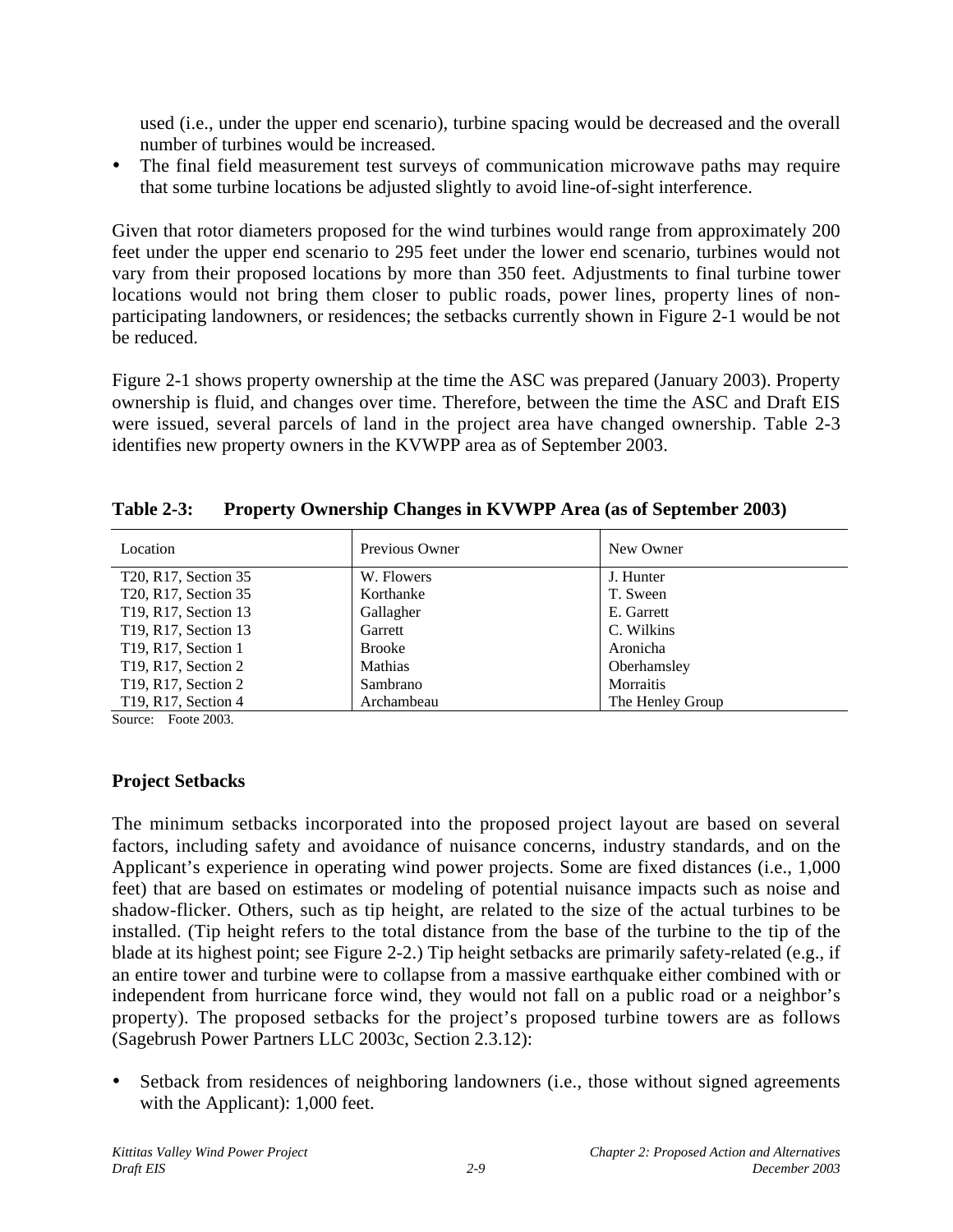- Setback from property lines of neighboring landowners: 50 feet beyond the tip of the blade at its closest point to the property line.
- Setback from county/state roads: Turbine tip height.
- Setback from residences with signed agreements with the Applicant: At least blade tip height. However, it may be greater based on the property owner's approval. Some landowners want to have turbines closer than 1,000 feet to their residence in exchange for more turbines on their land and the revenue generated by them.
- Setback from property lines of landowners with signed agreements with the Applicant: None. All property owners with signed agreements with the Applicant have agreed to a zero setback from property lines, as this allows the most efficient and lowest impact of wind turbines on various landowners' property.
- Setback from Bonneville/PSE transmission lines: Blade tip height.

If the final turbine selected for the project is larger or smaller than the turbine scenario layout presented in Figure 2-1 (the middle scenario), minor adjustments would be made to the proposed project layout such as moving the turbine tower foundations to maintain the setbacks described above. The proposed setback for the meteorological towers from public roads and residences is tip height. There are no designated setbacks for the other project components such as the O&M facility, substations, and gravel access roads.

## **2.2.3 Facilities**

The project would be located on privately-owned open rangeland and rangeland owned by DNR pursuant to leases negotiated between the landowners and the Applicant. These leases would allow construction and operation of wind facilities for a negotiated term. In exchange, each landowner leasing property would receive financial compensation.

The project would consist of wind turbines, associated electrical systems (including an electrical collector system, substations, and interconnection facilities), meteorological towers, access roads, and an operation and maintenance building (see Figure 2-1). Each of these features is described in more detail below.

### **Wind Turbines**

Wind turbines consist of three main components—the turbine tower, nacelle, and rotor blades. A typical wind turbine tower is shown in Figure 2-3. The nacelle is the portion of the wind turbine mounted at the top of the tower, which houses the wind turbine itself, the rotor, hub, and gearbox (Figure 2-4). The 1.3- to 3-MW wind turbines under consideration for the project have the design features shown in Table 2-4.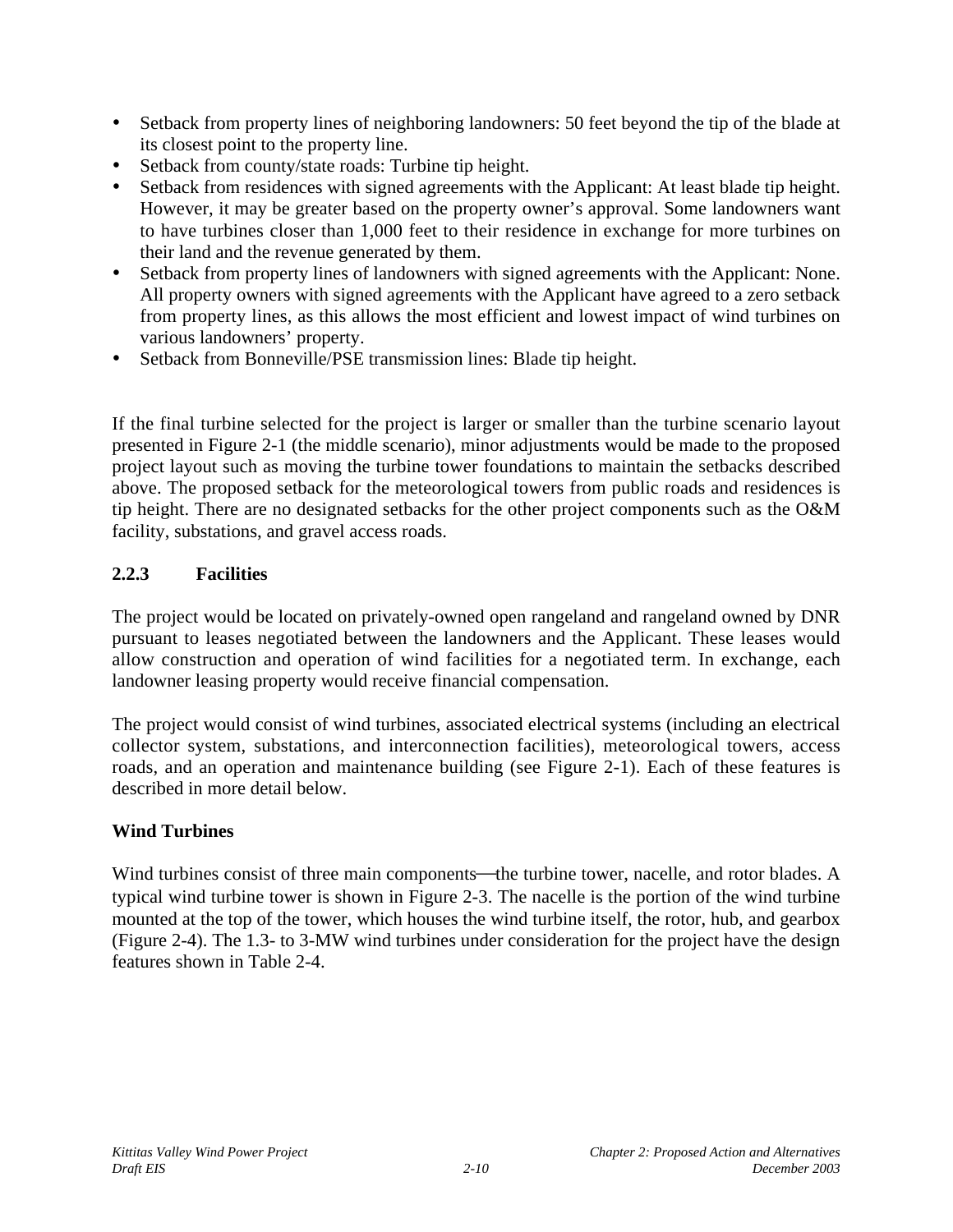| Design Feature                                        | Description               |                      |                      |  |
|-------------------------------------------------------|---------------------------|----------------------|----------------------|--|
|                                                       | <b>Upper End Scenario</b> | Middle Scenario      | Lower End Scenario   |  |
| Rated output of turbine                               | 1.3 MW                    | 1.5 MW               | 3 MW                 |  |
| Number of turbines                                    | 150                       | 121                  | 82                   |  |
| Axis                                                  | Horizontal                | Horizontal           | Horizontal           |  |
| Rotor orientation                                     | Upwind                    | Upwind               | Upwind               |  |
| Minimum wind speed for turbines to begin<br>operating | 7-10 miles per hour       | 7-10 miles per hour  | 7-10 miles per hour  |  |
| Number of blades                                      | Three                     | Three                | Three                |  |
| Rotor (blade) diameter                                | 197 feet                  | $231$ feet           | 295 feet             |  |
| Tower type                                            | Tubular steel             | Tubular steel        | Tubular steel        |  |
| Tower hub (nacelle) height                            | 150 feet                  | $215$ feet           | 262 feet             |  |
| Total (tip) height (to top of vertical rotor)         | 260 feet                  | 330 feet             | $410$ feet           |  |
| Rotational speed                                      | 10-23 rotations per       | 10-23 rotations per  | 10-23 rotations per  |  |
|                                                       | minute                    | minute               | minute               |  |
| Nacelle                                               | Fully enclosed steel      | Fully enclosed steel | Fully enclosed steel |  |
|                                                       | or steel or               | or steel reinforced  | or steel reinforced  |  |
|                                                       | reinforced                | fiberglass           | fiberglass           |  |
|                                                       | fiberglass                |                      |                      |  |
| Color                                                 | Neutral gray              | Neutral gray         | Neutral gray         |  |

**Table 2-4: Wind Turbine Features, Kittitas Valley Wind Power Project**

Source: Sagebrush Power Partners LLC 2003a

1 Wind turbines rotate in winds as low as 2-3 mph, but generator cut in occurs at 7-10 mph.

#### Towers

Towers would be approximately 150 to 260 feet tall at the turbine hub (referred to as the "hub height") under the upper and lower end scenarios, respectively. With the nacelle and blades mounted, the total height of the wind turbine ("tip height") would be approximately 260 to 410 feet high with a blade in the vertical position. The towers would be a tubular conical steel structure manufactured in multiple sections depending on the tower height and approximately 12 to 16 feet in diameter at the base. The towers would be painted a neutral gray color to be visually less obtrusive. A service platform at the top of each section would allow for access to the tower's connecting bolts for routine inspection. A ladder inside the structure would ascend to the nacelle to provide access for turbine maintenance. The tower would be equipped with interior lighting and a safety glide cable alongside the ladder.

The towers would be fabricated and erected in two to three sections. Turbine tower sections would be transported to the site on trailers that could each carry one tower section per truck. Tower sections would be delivered by truck to a staging area and then to each tower location. They would be erected using a large construction crane.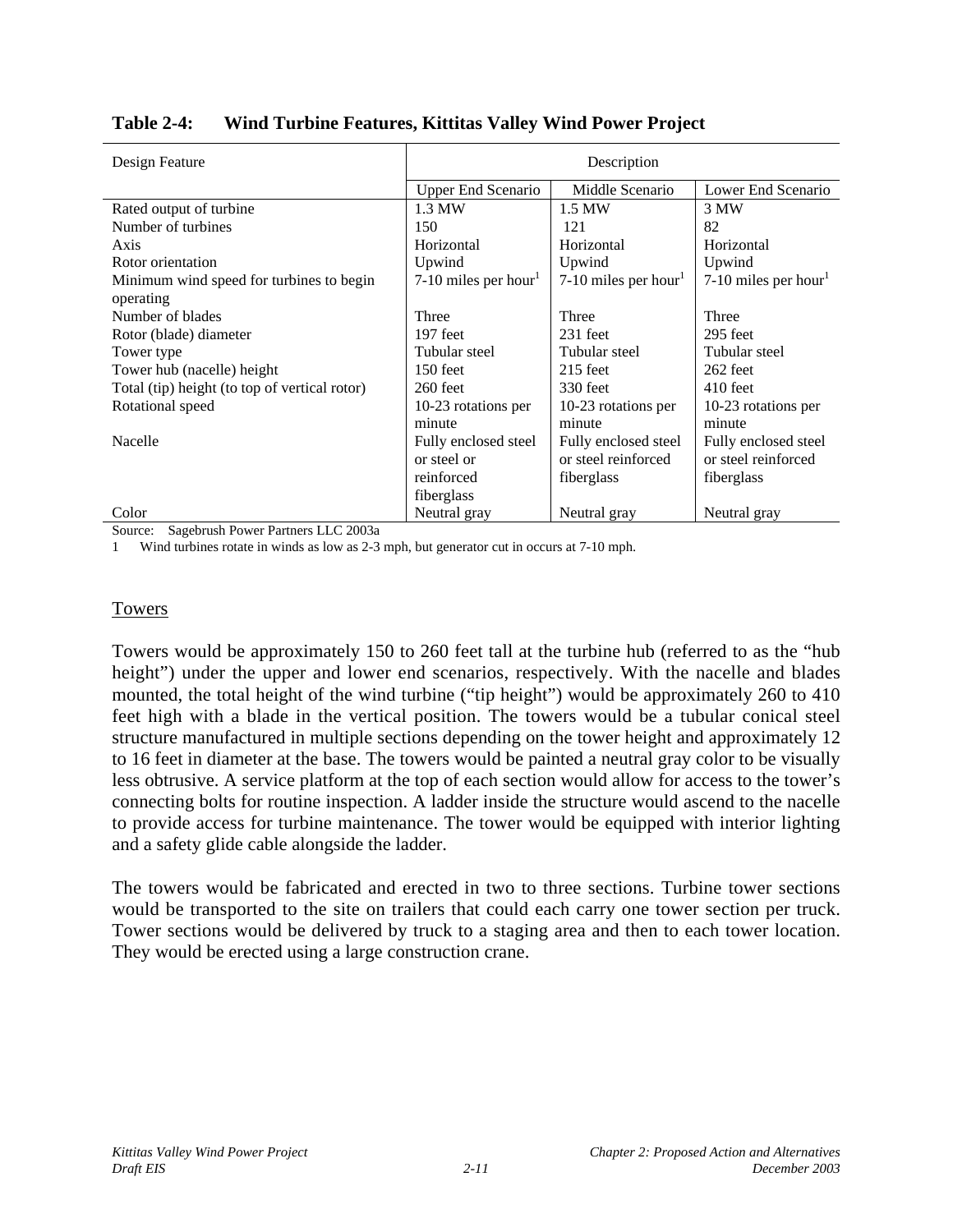Figure 2-3: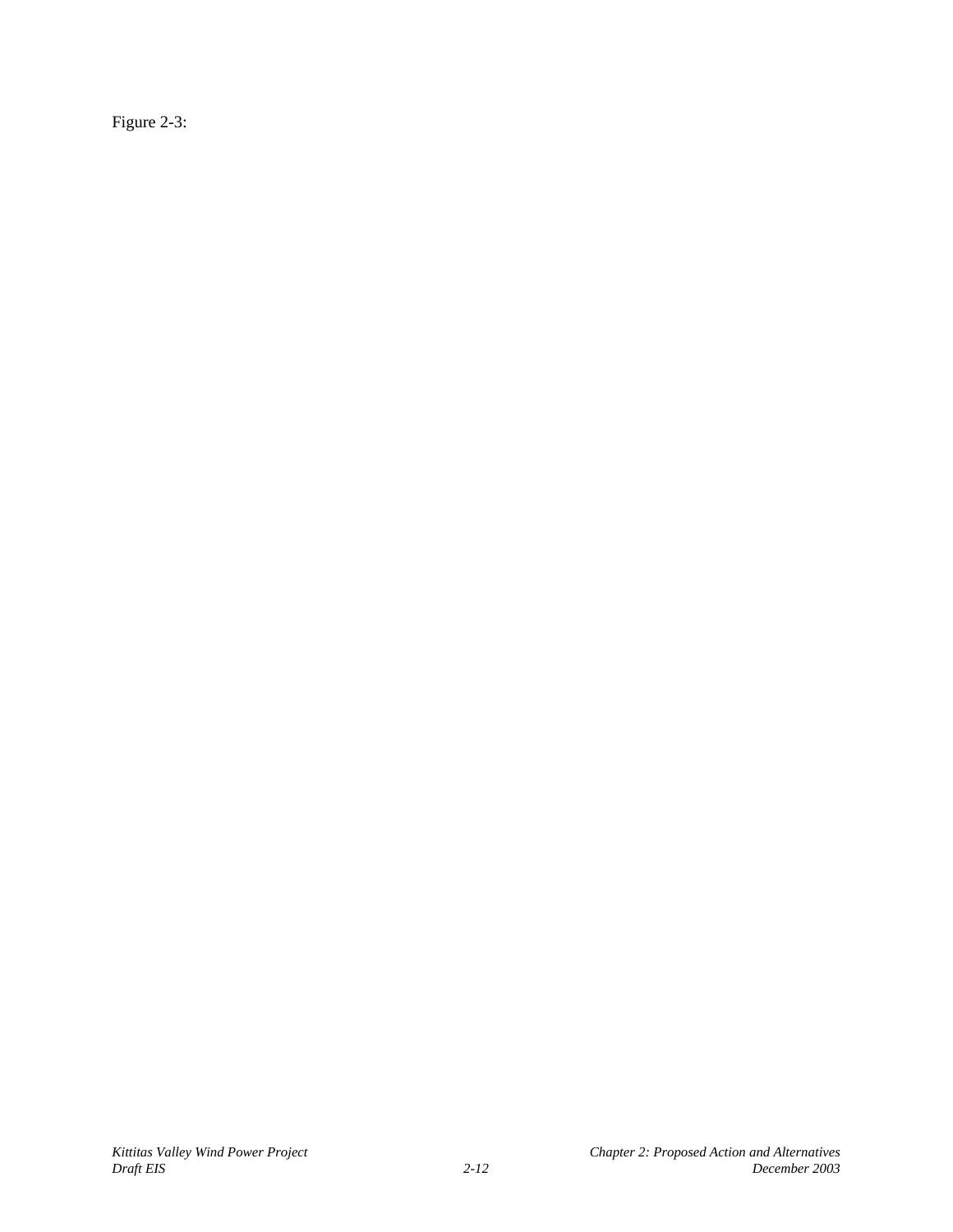Figure 2-4: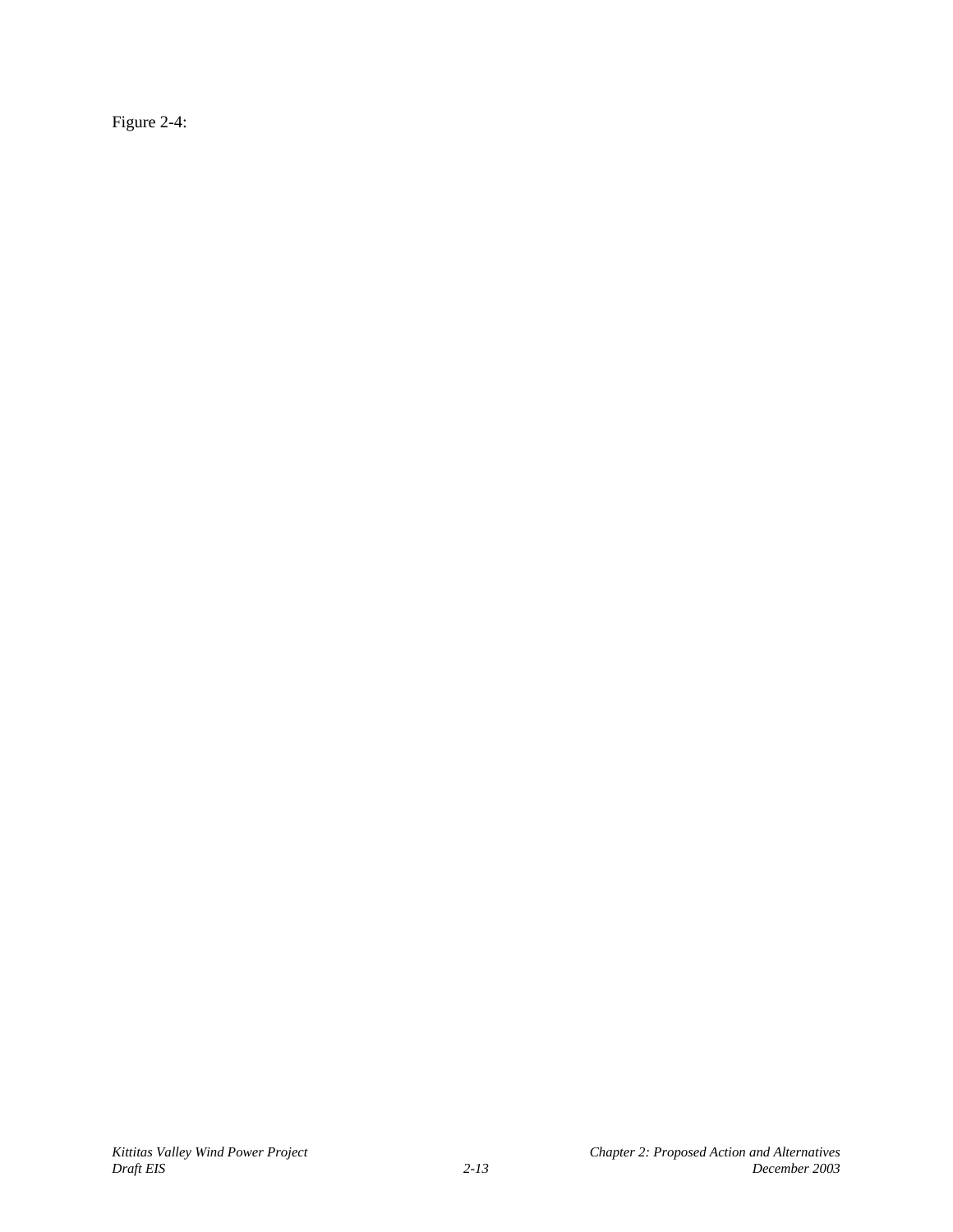#### Nacelle

The nacelle houses the main mechanical components of the wind turbine generator—the drive train, gearbox, and generator. The nacelle would be equipped with an anemometer and a wind vane that signals wind speed and direction information to an electronic controller. A mechanism would use electric motors to rotate (yaw) the nacelle and rotor to keep the turbine pointed into the wind to maximize energy capture. An enclosed steel-reinforced fiberglass shell houses the nacelle to protect internal machinery from the elements.

#### Rotor Blades

Modern wind turbines have three-bladed rotors. The diameter of the circle swept by the blades would range from approximately 200 to 300 feet under the upper and lower end scenarios, respectively (that is, each blade would be approximately 100 to 150 feet long). The blades would turn at about 10 to 23 rotations per minute (RPM). Generally, larger wind turbine generators have slower rotating blades, but the specific RPM values depend on aerodynamic design and vary across machines. The rotor blades would be typically made from glass-reinforced polyester composite.

### **Electrical System**

The project's electrical system would have two key elements: (1) a collector system, which would collect energy at between 575 and 690 volts (V) from each wind turbine (depending on the type of turbine used), increase it to 34.5 kilovolts (kV) through a pad-mounted transformer, and connect to the project substations; and (2) the substations and interconnection facilities, which would transform energy from the collection lines (at 34.5 kV) to the transmission level (230 kV for the PSE line and Bonneville's Columbia to Covington line or 287 kV for Bonneville's Grand Coulee to Olympia line). A schematic of the electrical collection system and interconnection facilities is shown in Figure 2-5.

### Collector System

Power from the wind turbines would be generated at 575 V to 690 V depending on the type of wind turbine used for the project. A set of heavy gauge, armored, flexible drop cables would connect to the generator terminals in the nacelle and would pass from the nacelle into the tower where they would drop down to a cable support saddle located about 20 to 30 feet below the top tower platform. From the support saddle, the cables would be directed along the side of the tower, along the internal ladder in cable trays, or they would be hung straight down to the base bus cabinet and breaker panel inside the base of the tower. The drop cables would terminate inside the bus cabinet. Another set of cables would run from the bus cabinet through conduits in the foundation to the pad transformer, ranging in size from 50 to 120 square feet in area; the pad transformer would step up the voltage to 34.5 kV. Some wind turbine generators, such as the Vestas V-80, have the transformer in the nacelle. For the V-80, the drop cables would be at 34.5 kV, and the base bus cabinet would be a switchgear breaker panel. No outdoor pad transformer would be required (Sagebrush Power Partners LLC 2003c, Section 2.3.4).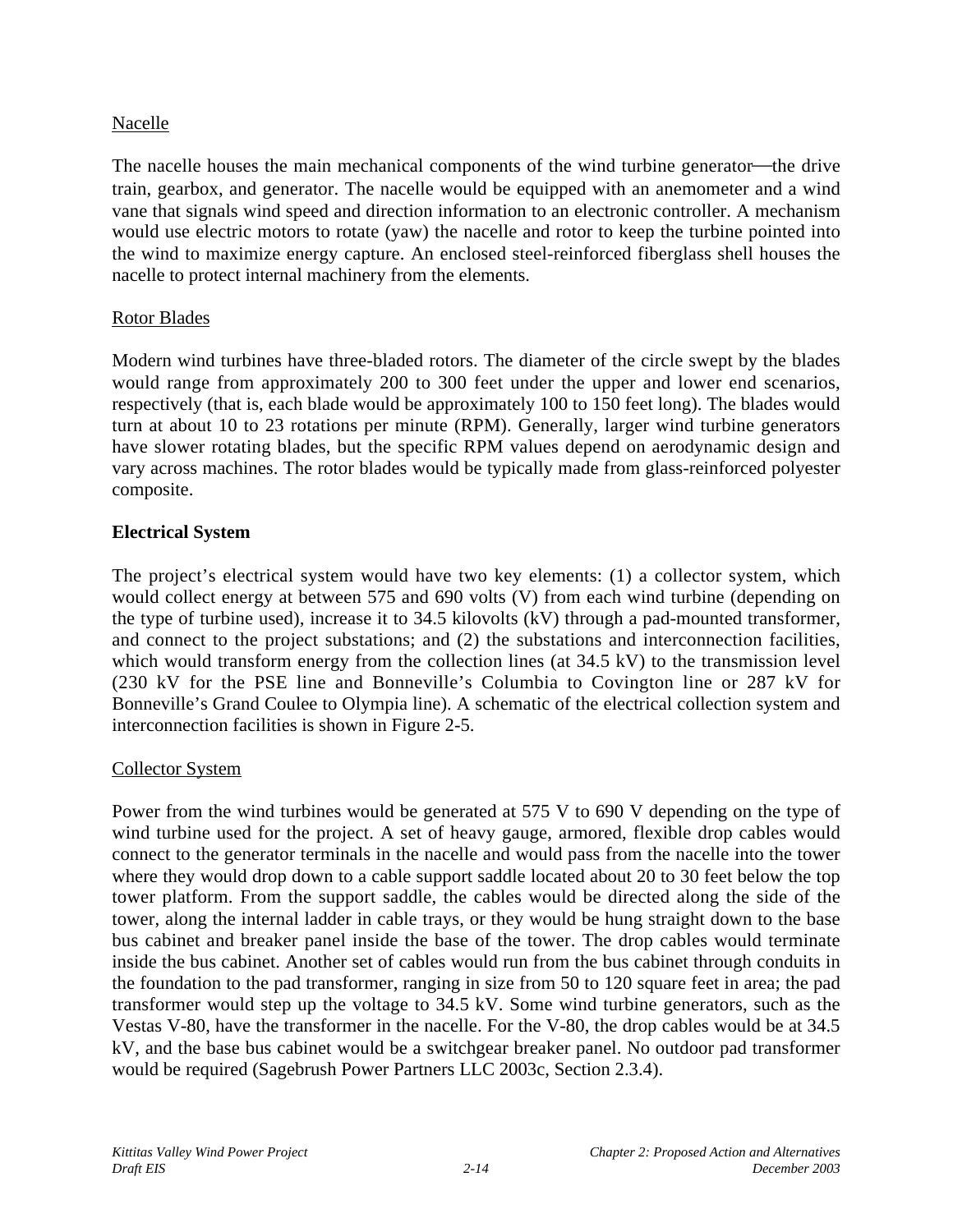From the transformer, power from the turbine would be transmitted by underground 34.5-kV electrical cables installed in a trench typically 3 to 4 feet deep, depending on the underlying soil and rock conditions, and up to 5 feet wide. Underground collection cables would be used in most areas; overhead collectors on wood structures would be used where there are steep slopes or canyons to cross (see Figure 2-1). Approximately 23 miles of underground and 2 miles of overhead 34.5-kV electrical power lines would be used to collect power from the turbines and terminate at the main substation.

An estimated 1.2-mile section of the overhead system would be along Bettas Road parallel to two existing sets of overhead transmission lines and the access road that serves them. Another overhead section is proposed to link turbine strings B and C. In the original site layout (Figure 2- 1), this connection was shown as either underground or overhead. Based on subsequent input from the Washington Department of Fish and Wildlife, the Applicant proposes to build this as part of the overhead system to minimize impacts on the riparian habitat between the two ridgetops. For these short overhead portions of the electrical collection system, wooden poles, non-reflective conductors, and non-refractive insulators would be used (Sagebrush Power Partners LLC 2003d). Overhead poles typically would be approximately 60 feet tall and positioned so that poles and electrical conductors are spaced at least 200 feet apart. The poles would be buried 8 to 10 feet deep. Pole insulators would be spaced four feet apart. Anti-perching devices would be installed on the poles to limit potential raptor use.

The electrical collection system would include junction boxes and pad-mounted switchgear panels that would be installed to connect cables coming from different directions and to allow for the isolation of particular turbine strings. In total, it is estimated that 15 junction boxes and 10 switch panels would be required for the electrical collection system (Sagebrush Power Partners LLC 2003c, Section 2.3.4).

### *Junction Boxes*

The junction boxes would be either steel-clad or fiberglass panels mounted on pad foundations roughly 4 feet wide, 6 feet long, and 6 feet high. The pad foundation would have an underground vault about 3 feet deep where the underground cables come in. The junction boxes also would have a buried grounding ring with grounding rods tied to the collection system and a common neutral.

### *Switch Panels*

The switch panels would be steel-clad enclosures mounted on pad foundations roughly 7 feet wide, 7 feet long, and 5 feet high. Switches would allow particular collector lines and turbines strings to be turned off or isolated. This isolation would allow maintenance and repair to take place without shutting down the entire project. The pad foundation would have an underground vault about 3 feet deep where the underground cables come in. Switch panels also would have a buried grounding ring with grounding rods tied to the collection system and a common neutral .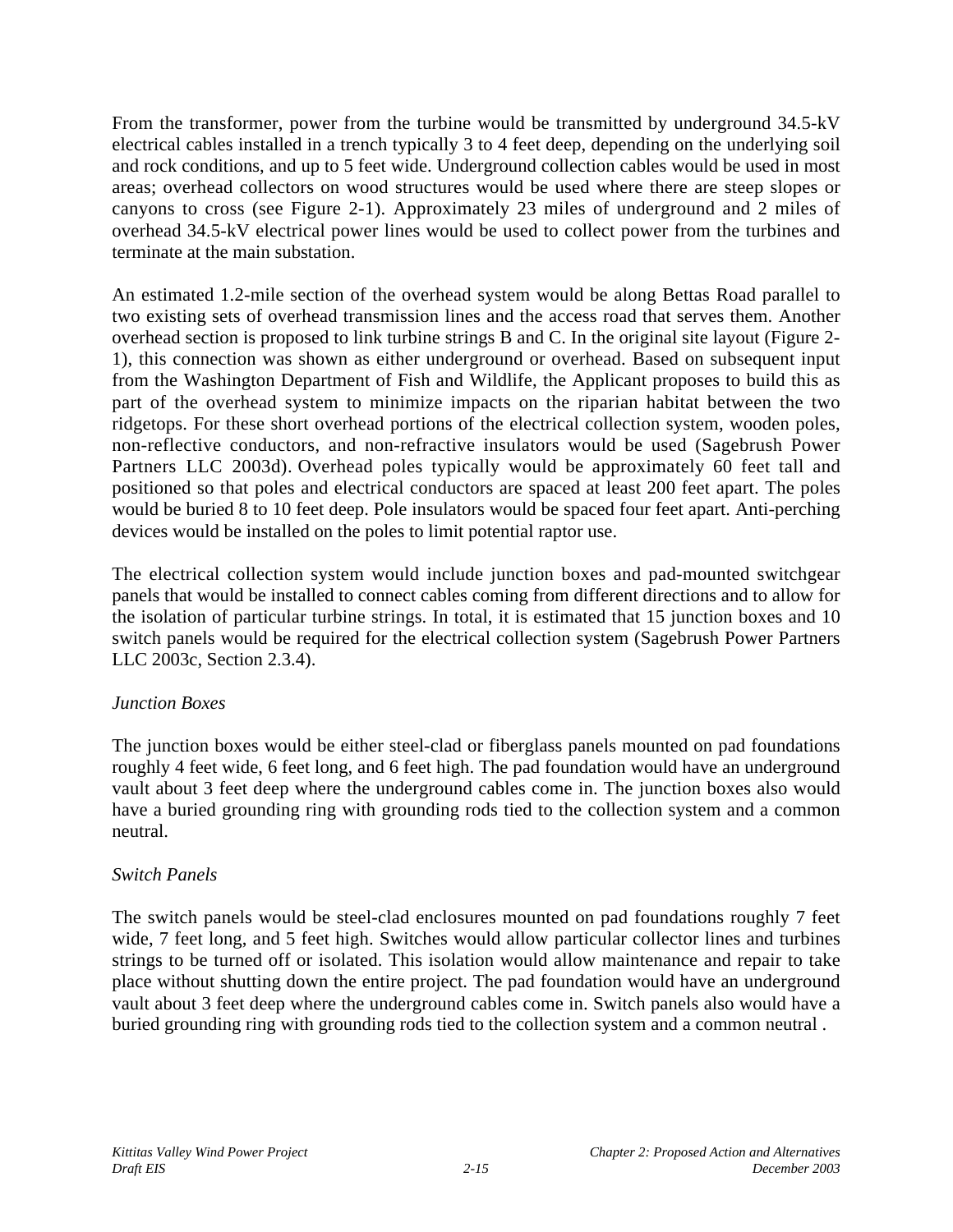Figure 2-5: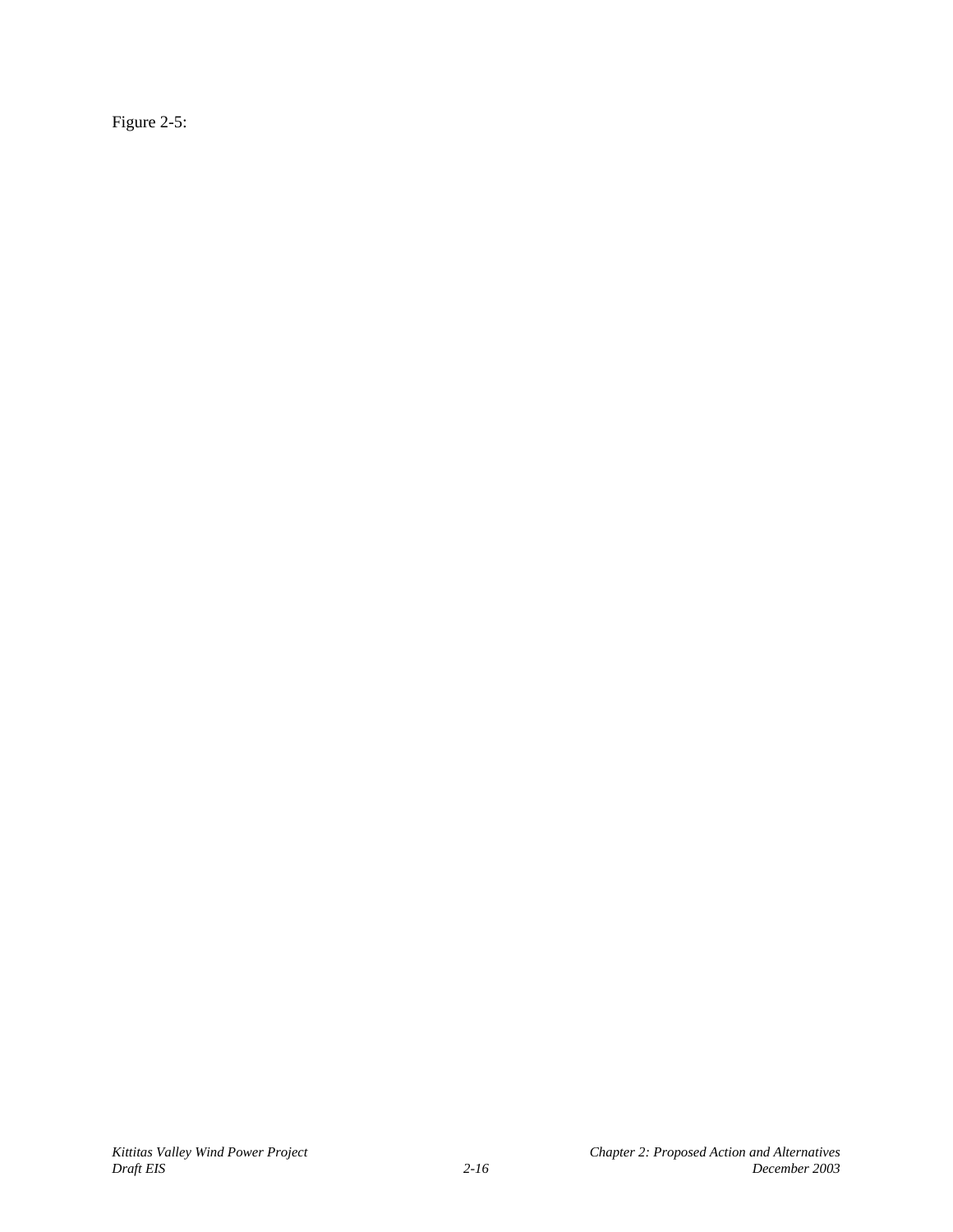#### Substations and Interconnection Facilities

The Applicant is seeking a permit for and is designing the project so that it could interconnect with either the PSE or Bonneville electrical transmission lines traversing the site or possibly both. If connected to Bonneville's system, the project would interconnect directly with either the Grand Coulee to Olympia 287-kV line or the Columbia to Covington 230-kV line. If connected to PSE's system, the project would interconnect directly with PSE's Rocky Reach to White River 230-kV line. There is the possibility that power would be fed to both the PSE and Bonneville systems; therefore, this analysis evaluates the need to construct two substations since the lines have different voltages.

The Applicant would build and maintain up to two fenced substation sites, each occupying approximately 3 acres. The proposed PSE substation would be in the northwest corner of the intersection of US 97 and Bettas Road, and the Bonneville substation would be approximately 2,200 feet southwest of the PSE substation, south of Bettas Road near the Bonneville transmission lines. The main function of the substations and interconnection facilities would be to step up the voltage from the collection lines (at 34.5 kV) to the transmission level (230 or 287 kV) to interconnect to the appropriate utility grid. The basic elements of the substation and interconnection facilities are a control house, two main transformers, outdoor breakers, relaying equipment, steel support structures, and overhead lightning suppression conductors. All of the elements would be installed on concrete foundations designed for site-specific soil conditions.

### **Meteorological Towers**

Meteorological towers are used to measure wind conditions, including wind speed, direction, and temperature. The Applicant proposes to erect up to nine permanent meteorological towers in the project area, although it is likely that only four would be constructed. The potential location of the nine proposed permanent meteorological towers is shown in Figure 2-1. The permanent meteorological towers installed for the project would be approximately as tall as the turbine tower hub height (i.e., 150 to 262 feet) and would consist of a central lattice structure supported by three to four sets of guy wires that extend up to 100 to 210 feet from the base of each tower, on a 16-foot-by-16-foot base. The towers may alternatively be of a free standing design. The meteorological towers would be constructed upwind of turbine strings or groups of turbine strings to monitor wind strength and to confirm turbine performance. Meteorological towers greater than 200 feet in height would require lighting in compliance with the Federal Aviation Administrations' (FAA) aircraft safety lighting requirements (see the lighting discussion below for further detail).

Meteorological towers would be installed with a grounding system that protects the meteorological sensors and loggers from electrostatic discharge and lightning. Lightning dissipaters or rods would be installed at the tops of the towers to provide an umbrella of protection for the upper sensors (Sagebrush Power Partners LLC 2003c, Section 2.3.8).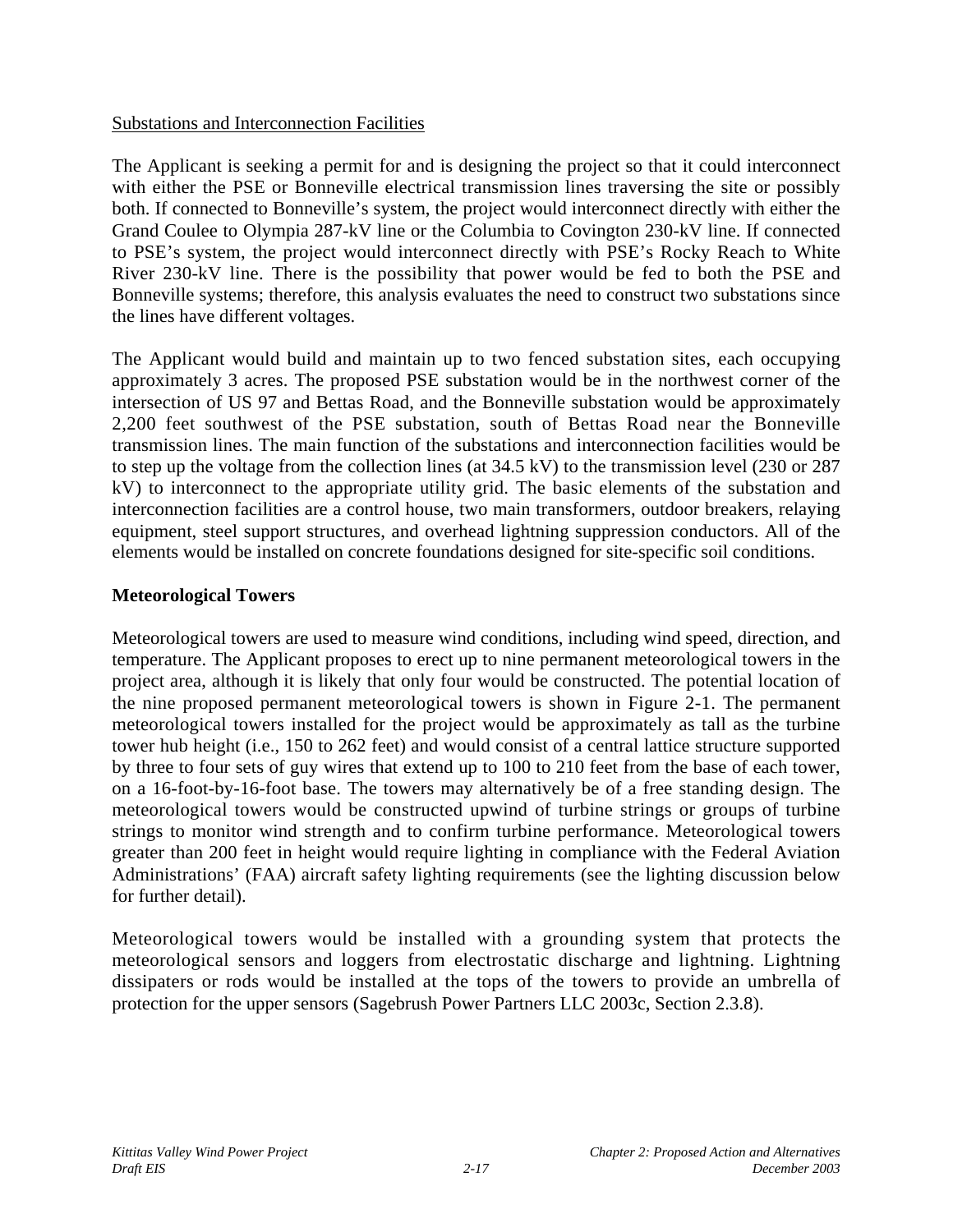#### **Access Roads**

Access to the various rows of turbines would be achieved by graveled access roads branching from US 97 and two county roads—Bettas and Hayward roads. The project would improve some existing private roads and construct new gravel roads to provide access for construction vehicles and equipment. Up to approximately 7 miles of existing private roads would need to be improved and up to 19 miles of new roads would be constructed. The roads would be 24 feet wide including shoulders for small wind turbine generators (i.e., under the middle and upper end scenarios) and 34 feet wide including shoulders for larger wind turbine generators (i.e., under the lower end scenario) with a compacted gravel surface. In areas of steeper grades, a cut and fill design would be implemented to keep grades below 15% and to prevent erosion. After the project is constructed, use of the improved and new access roads on private lands would be limited to the landowner and to project maintenance staff.

### **Operation and Maintenance Facility**

A permanent O&M facility would be constructed near the northwest corner of US 97 and Bettas Road. It would consist of approximately 5,000 square feet of enclosed space, including offices, spare parts storage, kitchen, restrooms, and a shop area. Water for the bathroom and kitchen would be obtained from a new domestic well; anticipated water use would be less than 1,000 gallons a day. Wastewater from the facility would be discharged to an onsite domestic septic tank. There also would be graveled outdoor parking, a turnaround area for larger vehicles, outdoor lighting, and gated access with either partial or full perimeter fencing. The overall area of the building and parking would be approximately 2 acres. Vehicle access to the O&M facility would occur from Bettas Road.

#### **Information Kiosk**

An information kiosk and public viewing area near the proposed O&M facility off Bettas Road would be constructed. Signs would be provided to direct tourists to this site (Sagebrush Power Partners LLC 2003c, Section 5.3). Vehicle access to the information kiosk and public viewing area would occur from Bettas Road at the same location as the access to the O&M facility.

#### **Safety Features and Control Systems**

#### Turbine Control Systems

Wind turbines would be equipped with sophisticated computer control systems that would constantly monitor variables such as wind speed and direction, air and machine temperatures, electrical voltages, currents, vibrations, blade pitch, and yaw angles. The main function of the control system would be nacelle and power operations. Generally, nacelle functions include yawing the nacelle into the wind, pitching the blades, and applying the brakes if necessary. Power operations controlled at the bus cabinet inside the base of the tower include operation of the main breakers to engage the generator with the grid as well as control of ancillary breakers and systems. The control system would always run to ensure that the machines operate efficiently and safely.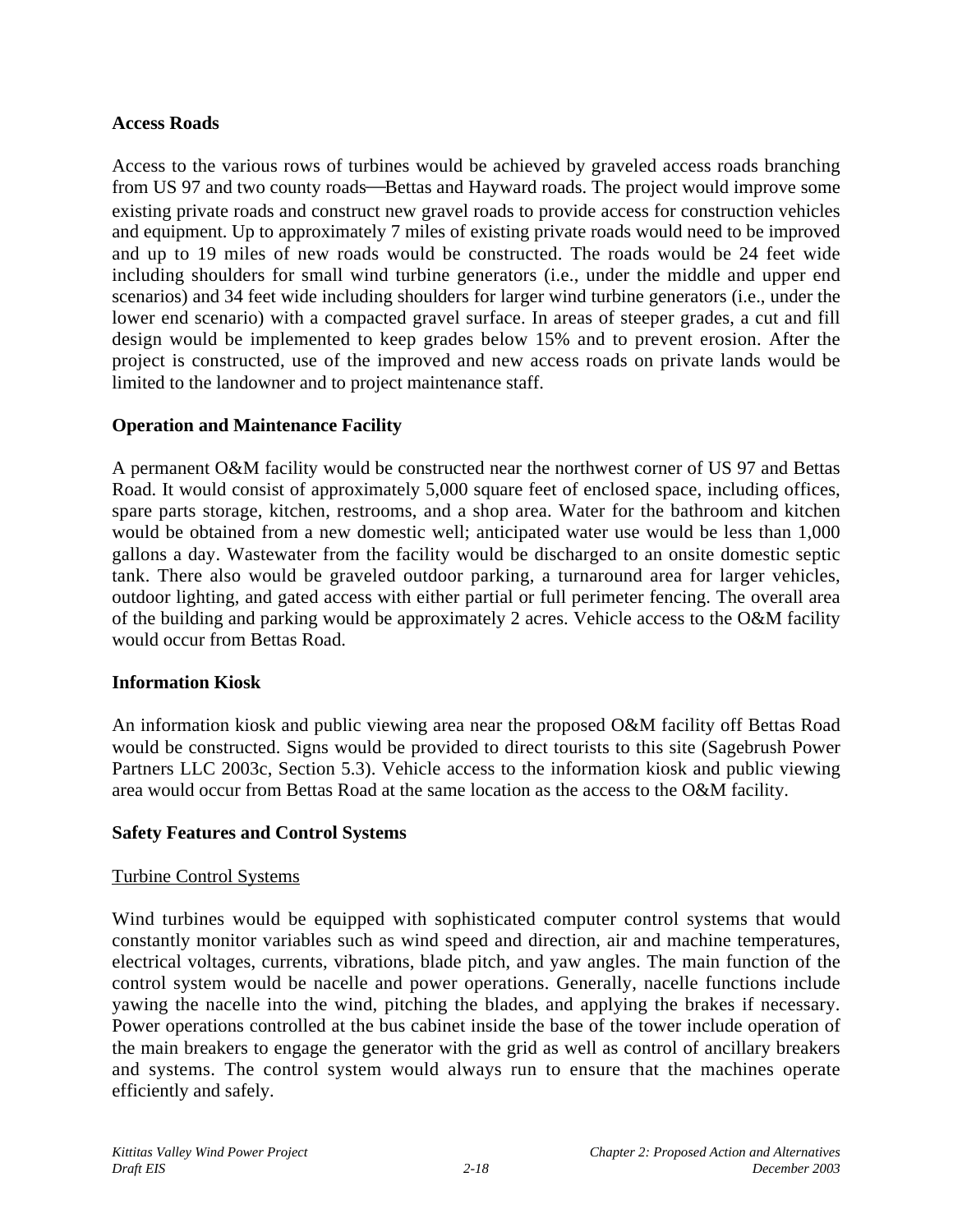Each turbine would be connected to a central Supervisory Control and Data Acquisition (SCADA) system. The SCADA system would allow for remotely controlling and monitoring individual turbines and the wind plant as a whole from both the central host computer or from a remote personal computer. In the event of faults, the SCADA system can also send signals to a fax, pager, or cell phone to alert operations staff. The turbine towers and foundations would be designed to survive a gust of wind more than 90 miles per hour (mph) with the blades pitched in their most vulnerable position, a speed which exceeds the 100-year expected peak gust of 73 mph in the project area and the recent maximum recorded gust of 56 mph.

### Braking Systems

The turbines would be equipped with two fully independent braking systems that can stop the rotor either acting together or independently. The braking system is designed to be fail-safe, allowing the rotor to be brought to a halt under all foreseeable conditions. The system would consist of aerodynamic braking by the rotor blades and by a separate hydraulic disc brake system. Both braking systems would operate independently such that if there is a fault with one, the other can still bring the turbine to a halt. Brake pads on the disc brake system would be spring loaded against the disc, and power would be required to keep the pads away from the disc. If power is lost, the brakes would be mechanically activated immediately. The aerodynamic braking system also would be configured such that if power is lost it would be activated immediately using back-up battery power or the nitrogen accumulators on the hydraulic system, depending on the turbine's design.

After an emergency stop is executed, remote restarting is not possible. The turbine must be inspected in-person and the stop-fault must be reset manually before operation could be reactivated. The turbines also would be equipped with a parking brake used to keep the rotor stationary while maintenance or inspection is performed.

### Built-in Fire Safety

Each turbine's nacelle would be equipped with an internal fire detection system with sensors located in the nacelle as well as at the tower base. The fire detection system would be connected to the main controller and the central SCADA system. In the event of a fire, the turbine would be immediately halted and an alarm activated in the control system that can send a page or message to a cell phone of the on-call operators and/or the local fire district as required.

### Climbing Safety

Normal access to the nacelle would be accomplished with a ladder inside the tower. Standard tower hardware would include equipment for safe ladder climbing including lanyards and safety belts for service personnel. Internal ladders and maintenance areas inside the tower and nacelle would be equipped with safety provisions for securing lifelines and safety belts.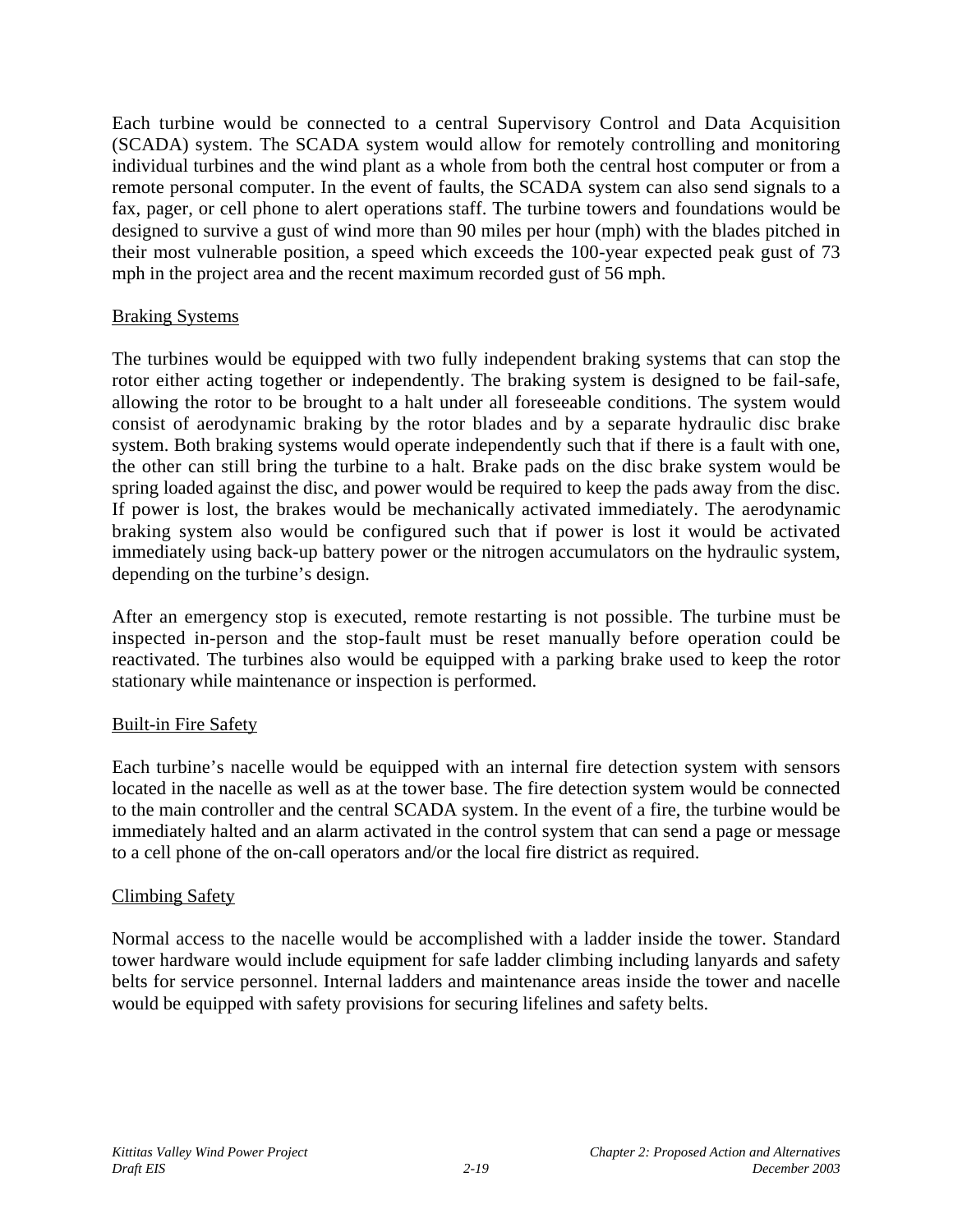### Lightning Protection

The turbines would be equipped with an engineered lightning protection system that connects the blades, nacelle, and tower to a grounding system at the base of the tower. The grounding system would include a copper ring conductor connected to grounding rods driven down into the ground at diametrically opposed points outside the tower foundation. The system would provide a firm grounding path to divert harmful stray surge voltages away from the turbine. The blades would be constructed with an internal copper conductor and an additional lightning rod that extends above the wind vane and anemometer at the rear of the nacelle; both would have conductive paths to the nacelle bed frame, which in turn would connect to the tower.

# **Lighting**

In compliance with the FAA's aircraft safety lighting requirements, project turbines, as well as meteorological towers greater than 200 feet tall, would be marked with lights that flash white during the day (at 20,000 candela) and red at night (at 2,000 candela). (A candela is a unit of luminous intensity.) The lights would be designed to concentrate the beam in the horizontal plane, minimizing light diffusion downward toward the ground and upward toward the sky. After it has reviewed final project plans, the FAA would specify the exact number of turbines that would require lighting. Under current (June 2003) FAA regulations, the navigation lights would need to be mounted on the first and last turbine of each string and every 1,000 to 1,400 feet in between.

The substations and O&M facility would be equipped with nighttime and motion-sensor lights for safety and security. Sensors and switches would be used to keep lights turned off when not required. Emergency lighting with back-up power is included to allow personnel to perform manual operations during an outage of normal power sources.

## **2.2.4 Construction Activities**

Project construction would be performed in several stages and would include the following main activities:

- Grading the field construction office and substation areas (also used for the O&M facility);
- Constructing site roads, turnaround areas, and crane pads at each wind turbine location;
- Constructing turbine tower foundations and transformer pads;
- Installing the electrical collection system—underground and overhead lines;
- Constructing and installing the substations;
- Transporting and assembling wind turbines;
- Commissioning and energizing the plant; and
- Cleaning up the site.

The Applicant intends to enter into two primary agreements for project construction including an agreement for the supply, erection, and commissioning of the wind turbines as well as an engineering, procurement, and construction (EPC) contract for all other project facilities and infrastructure such as the roads, electrical collection system, substations, and O&M facility.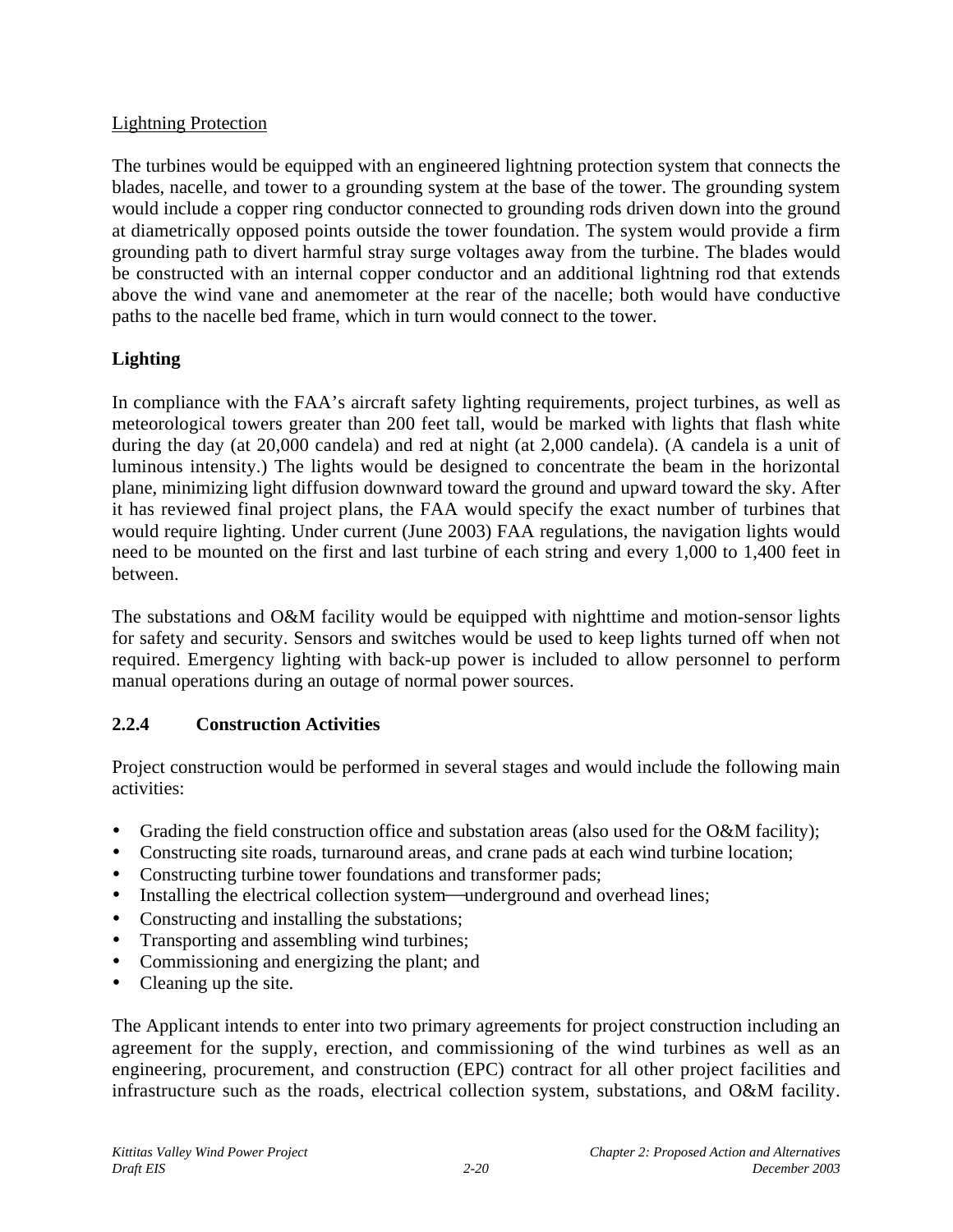Table 2-5 lists the estimated type, number, and duration of construction equipment needed during project construction under the middle scenario. Project construction would require approximately the same type, number, and duration of equipment regardless of whether 82 units of large size turbines (lower end scenario) or 150 units of small wind turbines (upper end scenario) are built (Sagebrush Power Partners LLC 2003f).

| <b>Construction Phase</b>              | <b>Estimated Average Number of Vehicles</b><br><b>Onsite Daily during Construction</b> | <b>Estimated Duration</b><br>(Months) |
|----------------------------------------|----------------------------------------------------------------------------------------|---------------------------------------|
| Site Preparation and Road Construction |                                                                                        |                                       |
| Bulldozer                              | $\overline{4}$                                                                         | 3                                     |
| Dump truck                             | 10                                                                                     | 3                                     |
| Excavator                              | 4                                                                                      | 3                                     |
| Front end loader                       |                                                                                        | 3                                     |
| Motor grader                           | 4                                                                                      | 3                                     |
| Vibratory roller                       | 3                                                                                      | 3                                     |
| Water truck                            | 5                                                                                      | 8                                     |
| Foundations                            |                                                                                        |                                       |
| Backhoe                                | $\overline{\mathcal{A}}$                                                               | 4                                     |
| Crane and boom truck                   | 3                                                                                      | 4                                     |
| Concrete pump truck                    | 2                                                                                      |                                       |
| Concrete truck                         | 8                                                                                      |                                       |
| Drill rig                              | 3                                                                                      |                                       |
| Dump truck                             | 6                                                                                      |                                       |
| Trackhoe excavator                     | 5                                                                                      |                                       |
| Front end loader                       | 3                                                                                      |                                       |
| Small loader                           | 3                                                                                      | 4                                     |
| Transportation truck - materials       | 6                                                                                      | 4                                     |
| Electrical                             |                                                                                        |                                       |
| Cable spool truck                      | 3                                                                                      | 4                                     |
| Concrete truck                         | 3                                                                                      | 4                                     |
| Boom truck                             | 2                                                                                      | 4                                     |
| Fork truck to offload spools           | 2                                                                                      |                                       |
| Man lift bucket                        | 2                                                                                      |                                       |
| Rock trencher                          | 2                                                                                      | Δ                                     |
| Transportation truck - materials       | 8                                                                                      | 4                                     |
| Winch truck                            | 3                                                                                      | 4                                     |
| Substation and Interconnect            |                                                                                        |                                       |
| Backhoe                                | 3                                                                                      | 3                                     |
| Bulldozer                              | 2                                                                                      | 3                                     |
| Concrete truck                         |                                                                                        | 3                                     |
| Drill rig                              |                                                                                        | 3                                     |
| Dump truck                             |                                                                                        | 3                                     |
| Man lift bucket truck                  |                                                                                        | 3                                     |
| Trencher                               |                                                                                        |                                       |
| Winch truck                            | 1                                                                                      | 3                                     |
| Excavator                              | $\overline{c}$                                                                         | 3                                     |
| Wind Turbine Assembly and Erection     |                                                                                        |                                       |
| Boom truck                             | 4                                                                                      | 4                                     |
| Forklift                               | 4                                                                                      |                                       |
| Rough terrain crane                    | 4                                                                                      | 4                                     |

**Table 2-5: Estimated Type, Number, and Duration of Project Construction Equipment**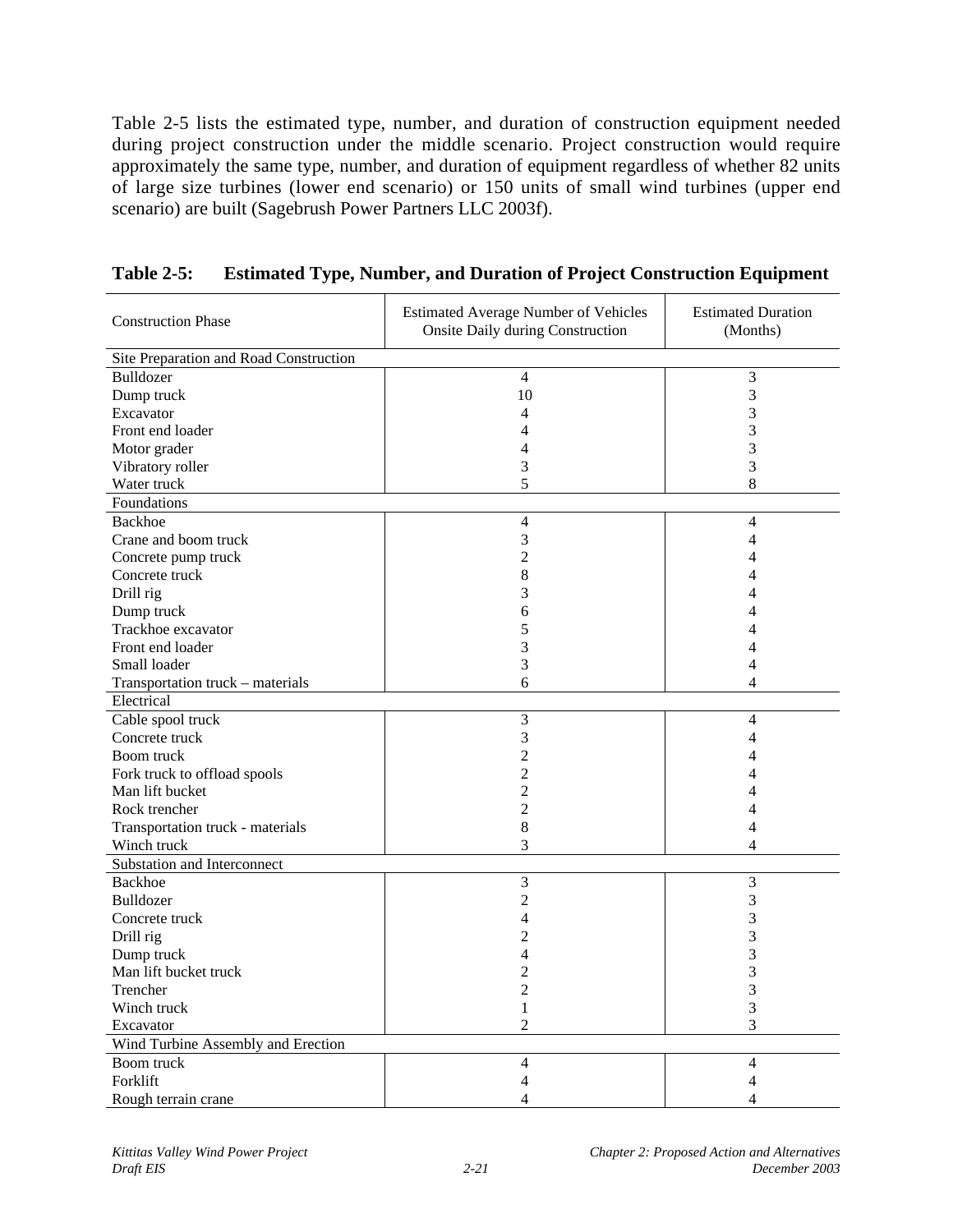| <b>Construction Phase</b>                  | <b>Estimated Average Number of Vehicles</b><br><b>Onsite Daily during Construction</b> | <b>Estimated Duration</b><br>(Months) |
|--------------------------------------------|----------------------------------------------------------------------------------------|---------------------------------------|
| Transportation truck - materials           | 20                                                                                     |                                       |
| Truck mounted crane                        | 4                                                                                      |                                       |
| Project Cleanup                            |                                                                                        |                                       |
| Dump truck                                 |                                                                                        | ↑                                     |
| Front end loader                           |                                                                                        |                                       |
| Motor grader                               |                                                                                        |                                       |
| Transportation truck - materials/waste     |                                                                                        |                                       |
| Daily Construction Traffic                 |                                                                                        |                                       |
| Minimum of 20 full size pickups, FedEx,    | 35                                                                                     | 10                                    |
| UPS, and other delivery trucks daily       |                                                                                        |                                       |
| $SOL$ Sagabrush Dower Dertners II $C2003c$ |                                                                                        |                                       |

## **Table 2-5: Continued**

Source: Sagebrush Power Partners LLC 2003c

#### **Field Survey and Geotechnical Investigations**

Before construction can commence, a site survey would be performed to identify the precise location of the wind turbines, site roads, electrical cables, access entryways from public roads, and substation areas. Once the surveys are complete, a detailed geotechnical investigation would be undertaken to identify subsurface conditions that would dictate much of the design work of the roads, foundations, underground trenching, and electrical grounding systems. Typically, the geotechnical investigation involves a drill rig that bores to the required depths (typically 8-inchdiameter drill, 30 to 40 feet deep) and a backhoe to identify the subsurface soil and rock types and strength properties by sampling and lab testing. Testing also would be conducted to measure the soil's electrical properties to ensure proper grounding system design. A geotechnical investigation would be performed at each turbine location, at the substations, and at the O&M facility.

#### **Design and Construction Specifications**

Using data gathered for the project including geotechnical information, site specific environmental and climatic conditions, and site topography, the Applicant's engineering group would establish a set of site-specific construction specifications for various portions of the project. The design specifications would be based on established sets of construction standards set forth by standard industry practice groups such as the American Concrete Institute, Institute for Electrical and Electronic Engineers, National Electric Code, National Fire Protection Agency, and Construction Standards Institute. The design and construction specifications would be custom tailored for site-specific conditions by technical staff and engineers. The project engineering team also would ensure that all aspects of the specifications, as well as the actual onsite construction, comply with applicable federal, state, and local codes and good industry practice.

Equipment procurement would be according to the project's site specifications. The primary EPC contractor would use the design specifications as a guideline to complete the detailed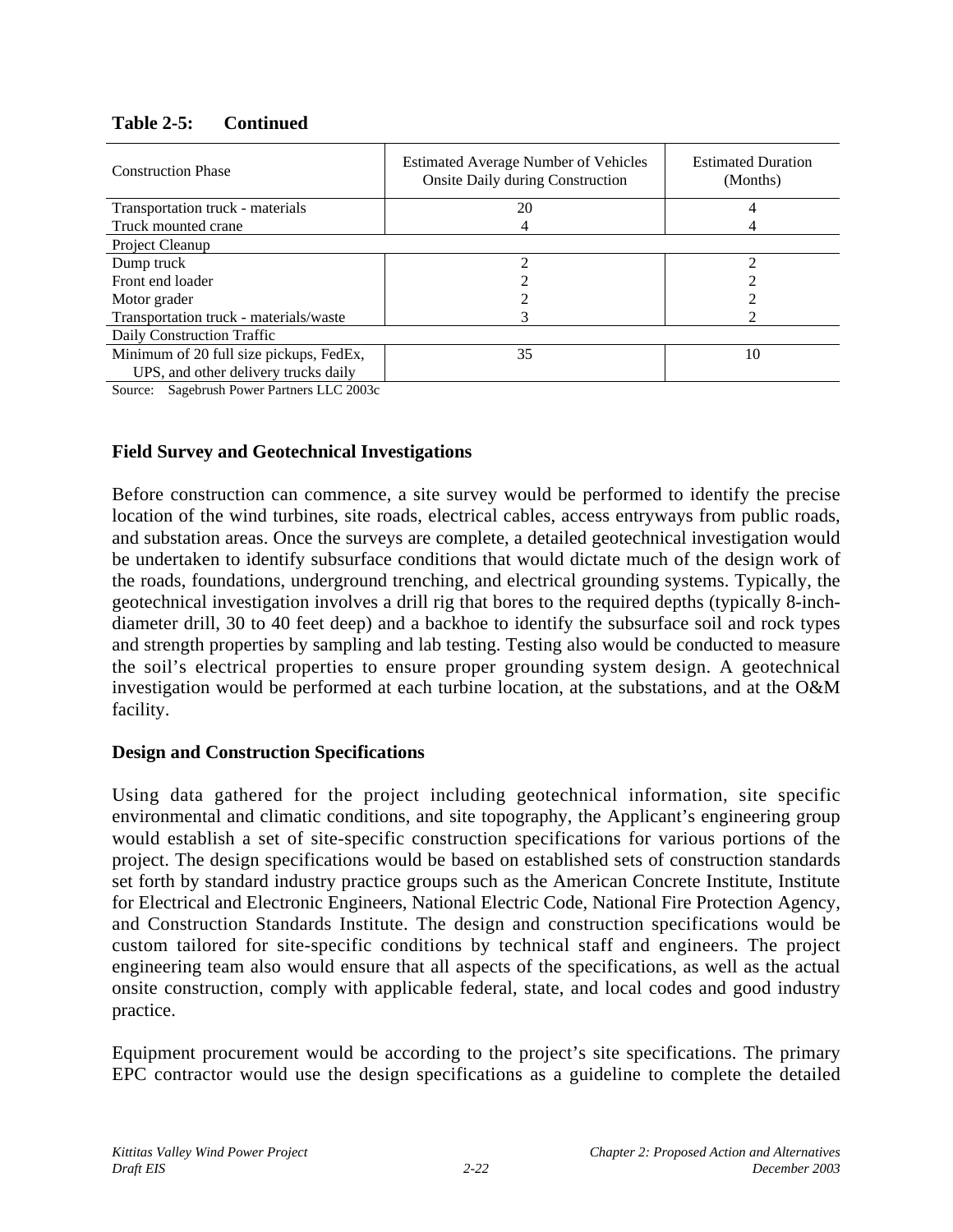construction plans for the project. The design approach ensures that the project would be designed and constructed to meet the minimum 20-year design life.

#### **Site Preparation: Road Construction and Staging and Laydown Areas**

Construction activities would begin with site preparation, including constructing project access entryways from public roads. The project roads would have a gravel surface and would be designed with a low profile without ditches to allow stormwater to pass over the top. Road construction would be performed in multiple phases starting with rough grading and leveling roadway areas. Once rough grade is achieved, base rock would be trucked in, spread, and compacted to create a road base. A capping rock would then be spread over the road base and compacted to the finished grade.

Once heavy construction is complete, a final pass would be made with the grading equipment to level out road surfaces, and more capping rock would be spread and compacted in areas where needed. Water bars, similar to speed bumps, would be cut into the roads in certain areas as needed to allow for natural drainage of water over the road surface and to prevent road washout. During grading activities, excavated soil and rock would be spread across the site to the natural grade and would be reseeded with native grasses to control erosion by water and wind. Larger excavated rocks would be disposed of offsite or crushed and reused onsite as backfill or roadway material. The Applicant does not propose to bring a rock crusher onsite, but would transport this material to the existing permitted quarry located just north of turbine F1 for crushing prior to reuse (Taylor, pers. comm., 2003).

During wind turbine installation, temporary staging and laydown areas would be required. These areas would include a 3-acre main staging area and a 5-acre material laydown area at the O&M facility location adjacent to the proposed PSE substation (Figure 2-1). These areas would be used for parking construction vehicles, construction employees' personal vehicles, and other construction equipment. Six to eight temporary office trailers powered by the existing local distribution line running along Bettas Road also would be installed at this location.

Under the middle and upper end scenarios, flat areas adjacent to each turbine location, approximately 30 feet by 60 feet (1,800 square feet), would be cleared, compacted, and laid with gravel as necessary to place turbine blades and other turbine components and to station a construction crane as each tower is erected. Wind turbine generators larger than 1.5 MW (e.g., under the lower end scenario) would require installation by a crawler crane operating on a crane pad approximately 50 feet by 100 feet (5,000 square feet). At the end of most turbine strings (except where a turbine string is adjacent to a through-traffic road), an area approximately 900 feet by 24 feet (21,600 square feet or 0.5 acres) also would be needed to allow construction equipment to turn around. After construction has been completed, laydown and staging areas would be graded and reseeded to restore the area as close as possible to its original condition.

### **Foundation Construction**

The project would require several foundations including bases for each turbine and pad transformer, substation equipment, and the O&M facility. Once the roads are complete for a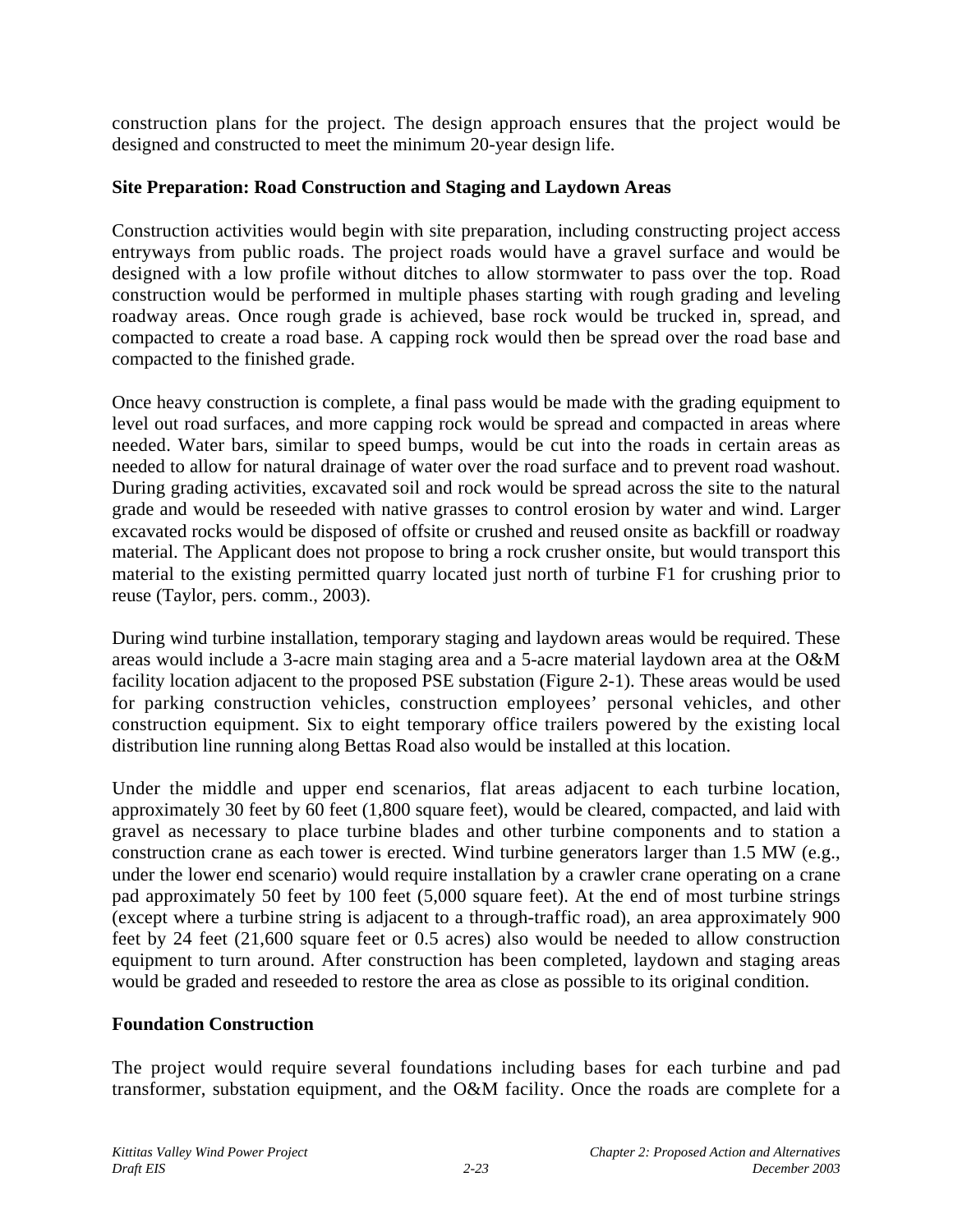particular row of turbines, turbine foundation construction would commence on that completed road section. Foundation construction occurs in several stages including drilling, blasting, and hole excavation, outer form setting, rebar and bolt cage assembly, casting and finishing concrete, removing the forms, backfilling and compacting, constructing the pad transformer foundation, and foundation site restoration.

Foundations for the turbine towers would consist of either spread footing-type foundation design or a vertical mono-pier foundation. The specific type of foundation would be determined based on site-specific geotechnical information to be collected after project approval. The foundation design would be tailored to suit the soil and subsurface conditions at the various turbine sites. Typical dimensions for spread footing-type foundation design under the lower, middle, and upper end scenarios are shown in Table 2-6.

Under the middle scenario, spread footing foundations would require holes approximately 100 feet by 100 feet square and about 18 feet deep. Backfill would be compacted in the bottom of the hole and reinforced square concrete footing would be poured. A reinforced concrete pedestal approximately 10 feet high would be mounted on the concrete footing to hold the tower. The concrete footing would be covered with approximately 6 to 8 feet of compacted backfill and 4 to 6 inches of topsoil depending on soil conditions.

|                             | Lower End Scenario<br>82 Turbines/3 MW | Middle Scenario<br>121 Turbines/1.5 MW | <b>Upper End Scenario</b><br>150 Turbines/1.3 MW |
|-----------------------------|----------------------------------------|----------------------------------------|--------------------------------------------------|
| <b>Foundation Base Line</b> | $80' \times 80'$                       | $60'$ x $60'$                          | $50' \times 50'$                                 |
| Pad Depth                   | 10'                                    | 8'                                     | $6^{\circ}$                                      |
| Pedestal Height             | $12^{\circ}$                           | $10^{\circ}$                           | 8'                                               |
| Overall Depth               | 22                                     | 18'                                    | 14'                                              |
| <b>Hole Dimensions</b>      | $120'$ x $120'$                        | $100'$ x $100'$                        | $80'$ x $80'$                                    |
| Hole Depth                  | 22'                                    | 18'                                    | 14'                                              |

## **Table 2-6: Typical Spread-Footing Type Foundation Dimensions**

Source: Sagebrush Power Partners LLC 2003f.

Vertical mono-pier foundations would require excavating a hole up to 35 feet deep and up to approximately 18 feet in diameter. If the underlying rock is cohesive, competent and strong enough, rock anchors can be used which will allow the excavation to be as shallow as 15 feet deep.

The construction process for the foundations would vary depending on the foundation engineer's requirements and soil conditions found at the site. The construction process may have variances from site to site if soil conditions are different from location to location; however it generally follows the same main steps regardless of which turbine configuration is used for the project as follows: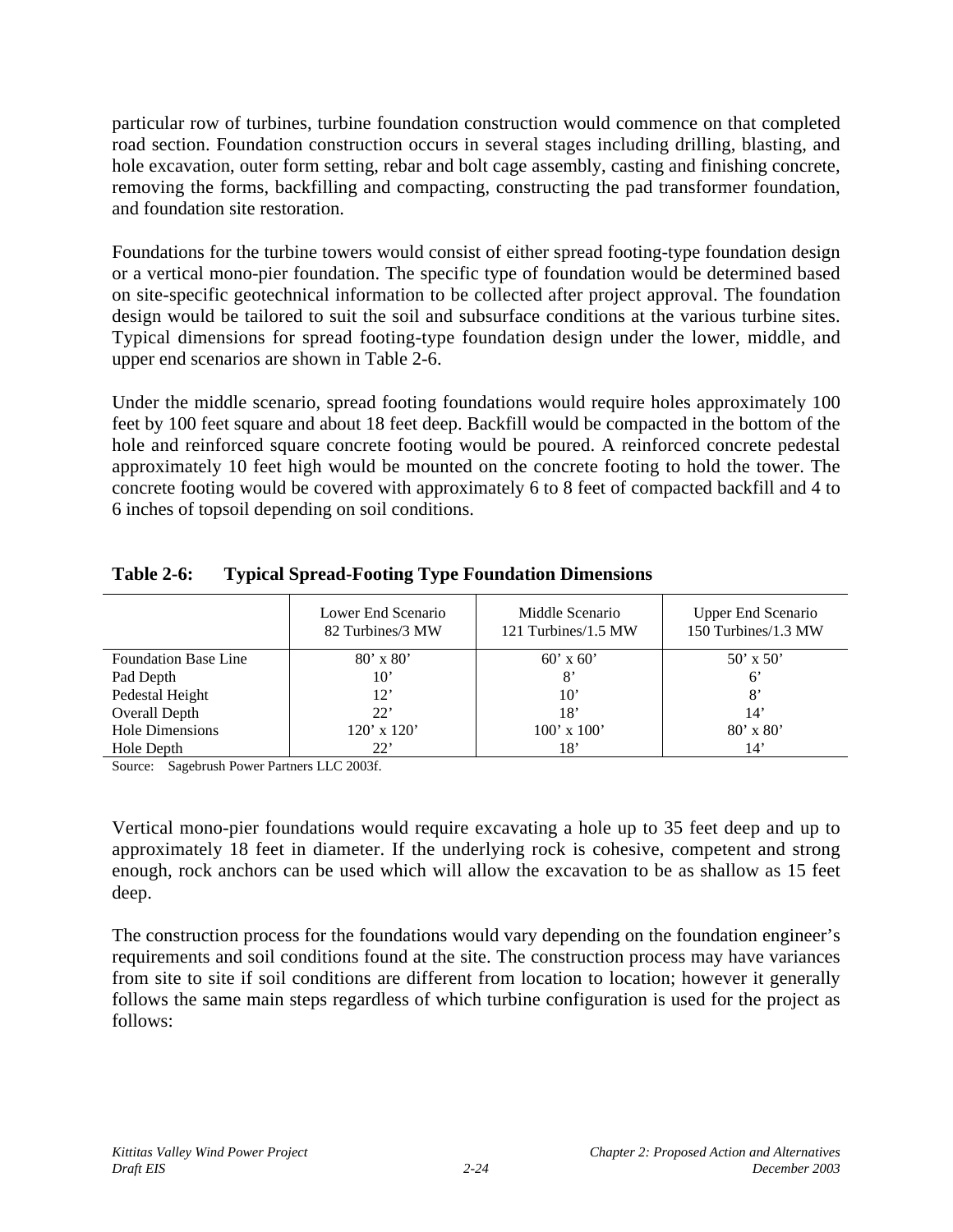### Mono-Pier Type Foundation

- Clearing and grubbing the area with a bulldozer at the exact surveyed turbine location
- Initial excavation of the foundation hole with a track hoe
- Drilling and setting of charges and blasting out excavation center and perimeter simultaneously
- Loosen rock with hydraulic jack hammer
- Excavation of foundation hole with the track hoe
- Installation and setting of the outer corrugated metal pipe (CMP) form and backfill or slurry into place
- Construct the bolt cage inside the CMP
- Insert inner CMP<br>• Backfill the inner
- Backfill the inner CMP with remaining suitable spoils
- Set outer forms for tower floor and electrical conduits
- Pour Concrete into place for foundation
- Remove Forms
- Dispose of remaining spoils
- Restore temporarily disturbed surfaces

## Spread Footing Type Foundation

- Clearing and grubbing the area with a bulldozer at the exact surveyed turbine location
- Initial excavation of the foundation hole with a track hoe
- Drilling and setting of charges and blasting out excavation area center and perimeter
- Loosen rock with hydraulic jack hammer
- Full excavation of foundation hole with the track hoe
- Installation and setting of the outer forms and pour concrete base mat  $(3-4)$  inches thick)
- Construct reinforcement bar (rebar) mat and pedestal anchor bolt cage
- Assemble forms in place for pedestal, Pour concrete, allow to set and remove forms
- Backfill the excavation
- Set outer forms for tower floor pad and electrical conduits and pour Concrete into place for floor
- Dispose of remaining spoils
- Restore temporarily disturbed surfaces

Excavation and foundation construction would be conducted in a manner that would minimize the size and duration of excavated areas required to install foundations. Portions of the work may require overexcavation and/or shoring. Foundation work for a given site would commence after excavation of the area is complete. Backfill for the foundations would be installed immediately after approval by the engineer's field inspectors. The Applicant plans to use onsite excavated materials for backfill to the extent possible. The excess excavated materials not used as backfill for the foundations would be used to level out low spots on the crane pads and roads consistent with the surrounding grade. The top soil layer of the excavated materials would be reseeded with a designated mix of grasses and/or seeds around the edges of the disturbed areas. Larger cobbles would be disposed of offsite or crushed into smaller rock at the nearby existing permitted quarry for use as backfill or road material.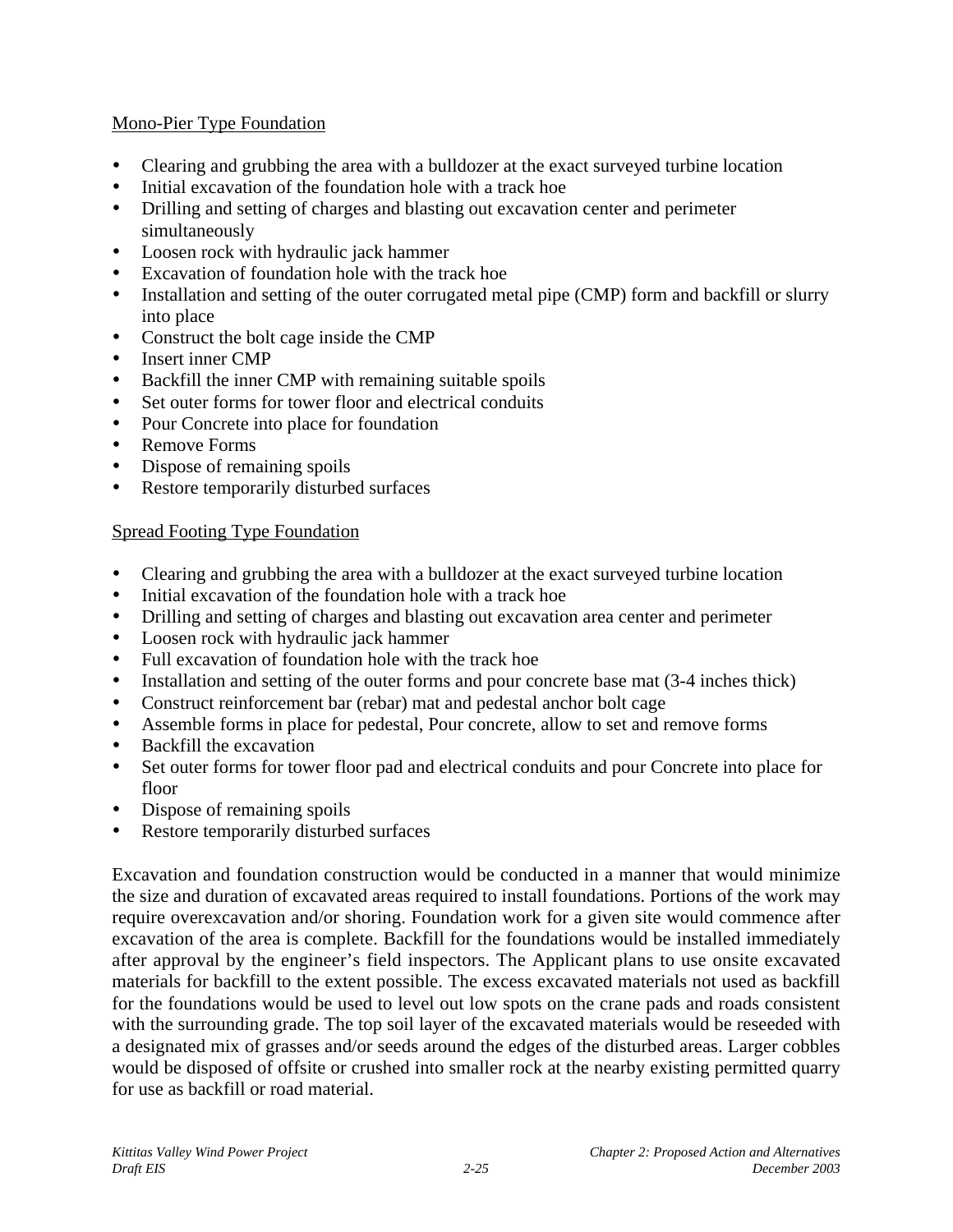## **Electrical Collection System Construction**

#### Underground Cables

Once the roads, turbine foundations, and transformer pads are complete for a particular row of turbines, underground cables would be installed on that completed road section. First, a trench would be cut with a rock trencher typically 3 to 4 feet deep depending on the underlying soil and rock conditions and up to 5 feet wide. Because of the rocky conditions at the site, clean fill would be placed above and below the cables for the first several inches of fill to prevent cable pinching. All cables and trenches would be inspected before backfilling. Once the clean fill covers the cables, the excavated material would be used to complete the backfilling. In areas where solid rock is encountered close to the surface, blasting would be performed or a shallower trench would be cut using rock-cutting equipment, and the cables would be covered with a concrete slurry mix to protect the cables and comply with code and engineering specifications.

The high voltage underground cables would be fed through trenches and into conduits at the pad transformers at each turbine. The cables would run to the pad transformers' high voltage (34.5 kV) compartment and would be connected to the terminals. Low voltage cables would be fed through another set of underground conduits from the pad transformer to the bus cabinet inside the base of the wind turbine tower. The low voltage cable would be terminated at each end and the whole system would be inspected and tested prior to operation.

#### Overhead Cables

The two runs of overhead cable would require a detailed field survey to determine exact pole locations. Once the survey and design work are completed, the poles and cross-arms to support the conductors would be installed. The poles would be assembled and fitted with cross-arms, cable supports, and insulator hardware on the ground at each pole location. Holes, approximately 150 square feet (8 feet by 8 feet to 12 feet by 12 feet) in size and 8 feet to 10 feet deep for each pole, would be excavated or drilled and the poles would be erected and set in place using a small crane or boom truck. Once set in place, concrete would be poured in place or a clean fill would be compacted around the tower base according to the engineer's specifications.

Excavated soil and rock not reused in backfilling the trenches would be spread across the site to the natural grade and be reseeded with native grasses to control water and wind erosion. Larger excess excavated rocks would be disposed of offsite.

### **Substation and Interconnection Facility Construction**

Constructing the substations and interconnection facilities would involve several stages of work including, but not limited to, grading; constructing foundations for the transformers, steel work, breakers, control houses, and other outdoor equipment; erecting the steel work and outdoor equipment; and completing electrical work for the required terminations. Once these activities are completed, an inspection and commissioning test plan would be executed prior to substation operation.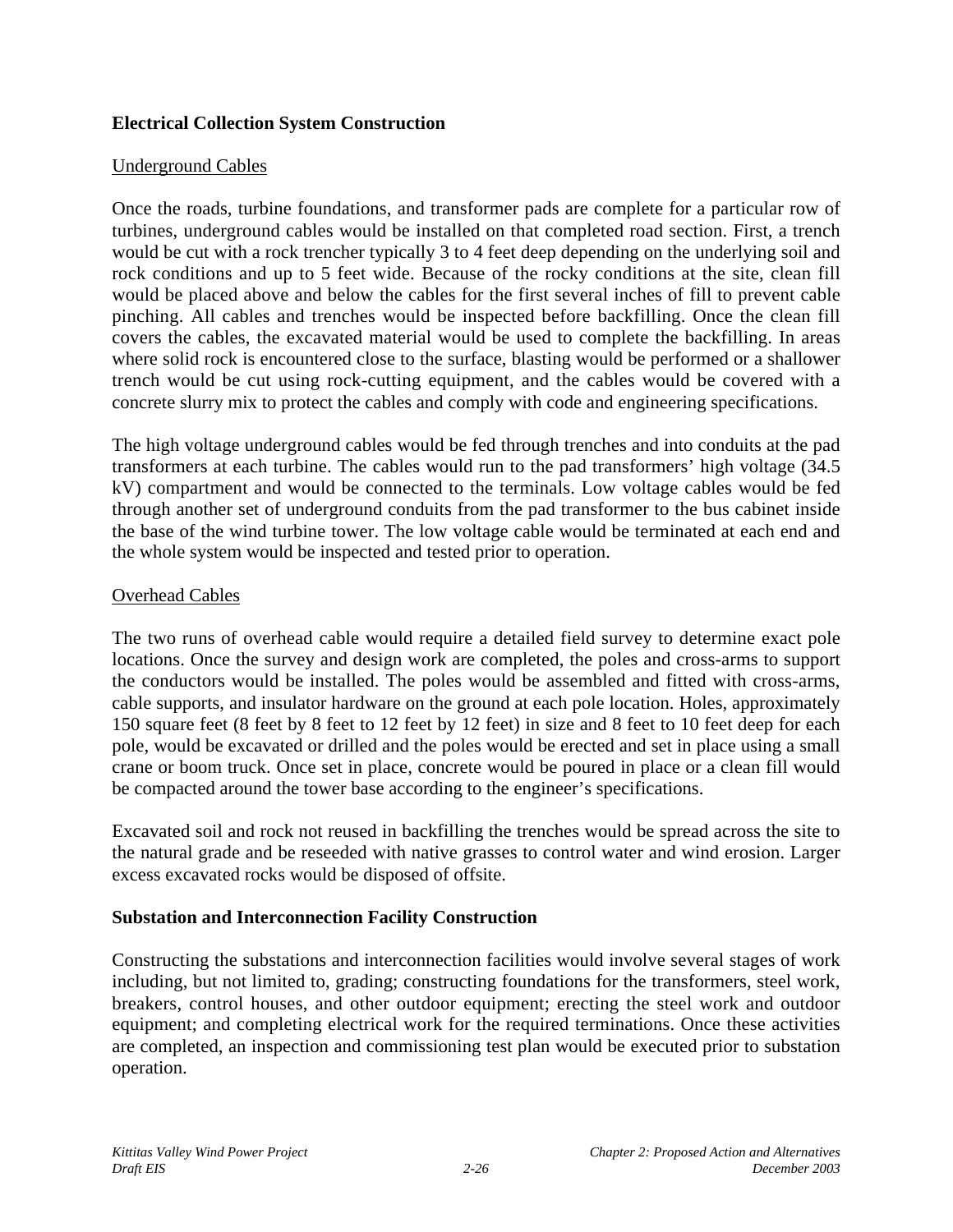The utility (PSE or Bonneville) would be responsible for constructing the interconnection facilities because they would remain under the utility's control and jurisdiction. The high-voltage side of the substation would remain under the control of the utility and the low-voltage side of the substation would belong to the project. A fence may be installed between the high and low voltage sections to delineate control and jurisdiction, and there would likely be two control houses—one for the utility high-voltage side relaying and interconnection facilities controls and one for the project substation low-voltage side relaying and controls.

### **Transporting Tower Sections and Assembling Towers**

The wind turbines would have three main components—towers, nacelles, and rotor blades. Other smaller components include hubs, nose cones, cabling, control panels, and internal tower facilities such as lighting and ladders. Turbine components would be delivered to the project site on flatbed transport trucks and main components would be off-loaded at the individual turbine sites. Turbine erection would be performed in multiple stages including: setting the bus cabinet and ground control panels on the foundation, erecting the tower (usually in three to four sections), erecting the nacelle, assembling and erecting the rotor, connecting and terminating the internal cables, and inspecting and testing the electrical system prior to operation.

## **Plant Commissioning and Energizing**

Plant commissioning and energizing would occur after construction is completed and would not require the use of heavy machinery.

### **Erosion Control, Site Cleanup and Temporary Site Disturbance Restoration**

A detailed construction Storm Water Pollution Prevention Plan (SWPPP) would be developed for the project to help minimize the potential for discharge of pollutants from the site during construction. The SWPPP would be designed to meet the requirements of the Washington State Department of Ecology's General Permit to Discharge Storm Water through its stormwater pollution control program (Chapter 173-220 WAC) associated with construction activities. The SWPPP would include both structural and non-structural BMPs. Examples of structural BMPs could include installing silt curtains or other physical controls to divert flows from exposed soils, or otherwise limit runoff and pollutants from exposed areas of the site. Examples of nonstructural BMPs include management practices such as materials handling and disposal requirements and spill prevention methods. The Applicant would prepare and submit a SWPPP meeting the conditions of the General Permit to Discharge Storm Water to EFSEC along with a Notice of Intent (NOI) for construction activities prior to the start of project construction.

After construction is completed, site restoration activities would consist of restoring temporarily disturbed areas as close as possible to their original condition. This excludes the service roads, which would remain in place for the life of the project. For example, after backfilling excavated areas disturbed to construct underground electrical cables, excess excavated soils would be spread around the surrounding areas and contoured to the natural grade. The areas affected by construction would then be seeded with an appropriate seed mix where there is adequate soil moisture, as appropriate to the location, and would be re-seeded if healthy cover vegetation does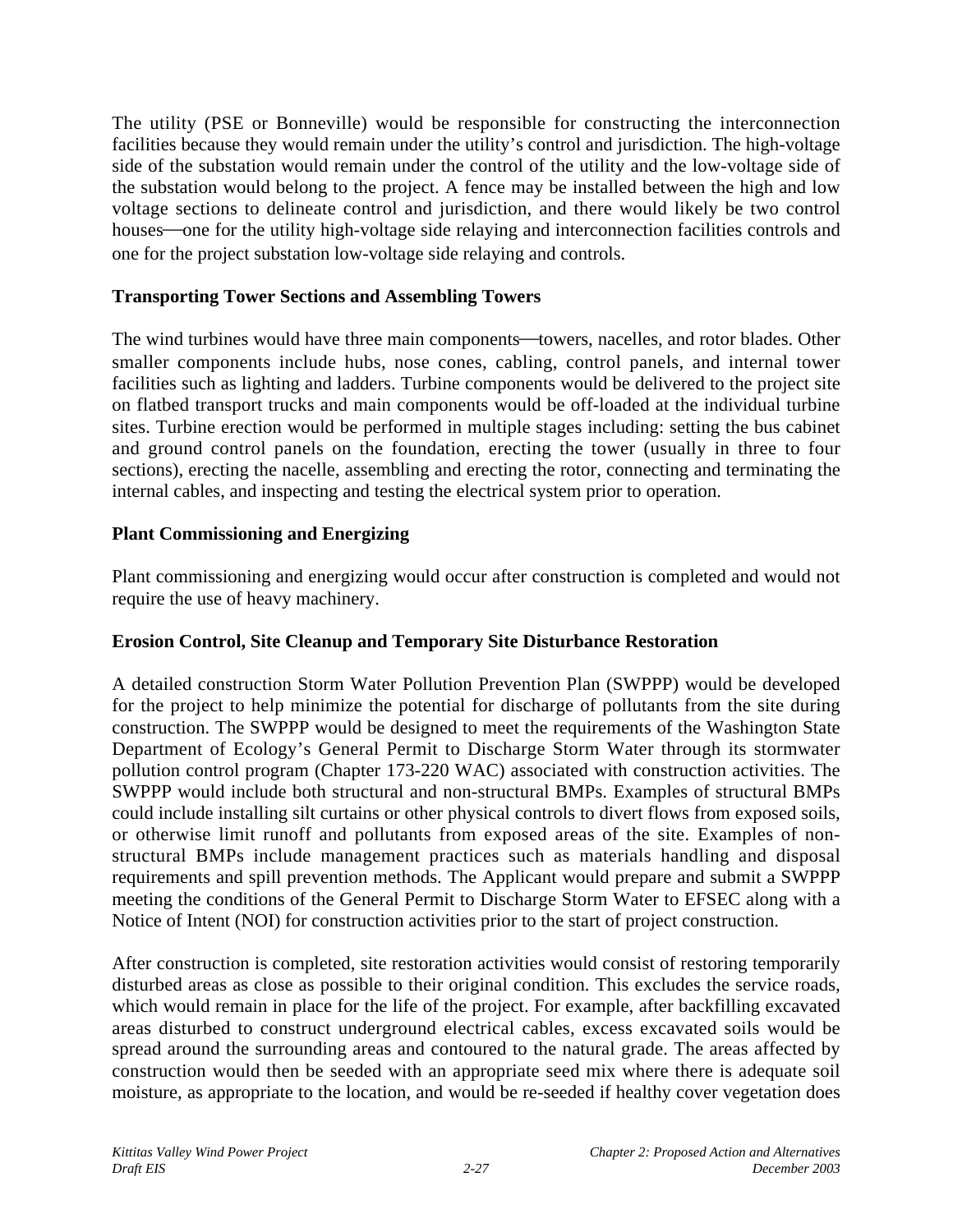not grow. Similar restoration activities would be followed at areas temporarily disturbed for construction staging, equipment laydown, and temporary construction access. Onsite construction management would monitor the area for erosion and implement additional control measures if necessary.

Since project cleanup generally consists of landscaping and earthwork, it is weather- and seasonsensitive. Landscaping cleanup is generally completed during the first allowable and suitable weather conditions after heavy construction activities have been completed. As described above, disturbed areas outside of the graveled areas would be reseeded to control erosion by water and wind. Construction cleanup and permanent erosion-control measures would be carried out in accordance with the project SWPPP. Other project cleanup activities might include interior finishing of the O&M facility, landscaping around the substation area, washing towers, painting scratches on towers and exposed bolts, and other miscellaneous tasks that are part of normal construction cleanup.

## **Construction Site Security**

A full-time security plan would be implemented during project construction. A full-time bonded security officer would be on duty and would patrol the project site 24 hours per day, seven days per week. The officer would patrol the entire project site but would focus on those portions of the site that were under active construction. Site staff and subcontractors would be required to wear an identity badge and display vehicle clearance tags at all times. Newcomers to the project site would have to check in, log in, and log out at the main site's construction trailers. The construction trailers would be equipped with outdoor lighting and motion-sensor lighting as required.

Construction materials would be stored at the individual turbine locations or at the laydown area around the perimeter of the O&M facility and site construction trailers. Temporary fencing with a locked gate would be installed for a roughly 1.5-acre area adjacent to the site trailers for the temporary storage of special equipment or materials. After construction is completed, the temporary fencing would be removed and the area reseeded with an appropriate seed mix.

The site project manager would work with a security contractor to develop a plan to effectively monitor the overall site during construction including drive-by surveys and specific checkpoints. The security inspection and monitoring plan would be changed throughout the course of construction based on the level of construction activity and amount of sensitive or vulnerable equipment and materials in specific areas.

### **Construction Schedule and Workforce**

The Applicant anticipates that project construction would occur over a period of approximately one year from the time of site certification to commercial operation and would require the involvement of 253 personnel (Table 2-7). However, not all workers would be onsite at the same time. A peak workforce of up to 160 workers would be onsite during the busiest construction month when multiple disciplines of contractors complete work simultaneously (Table 2-8). It is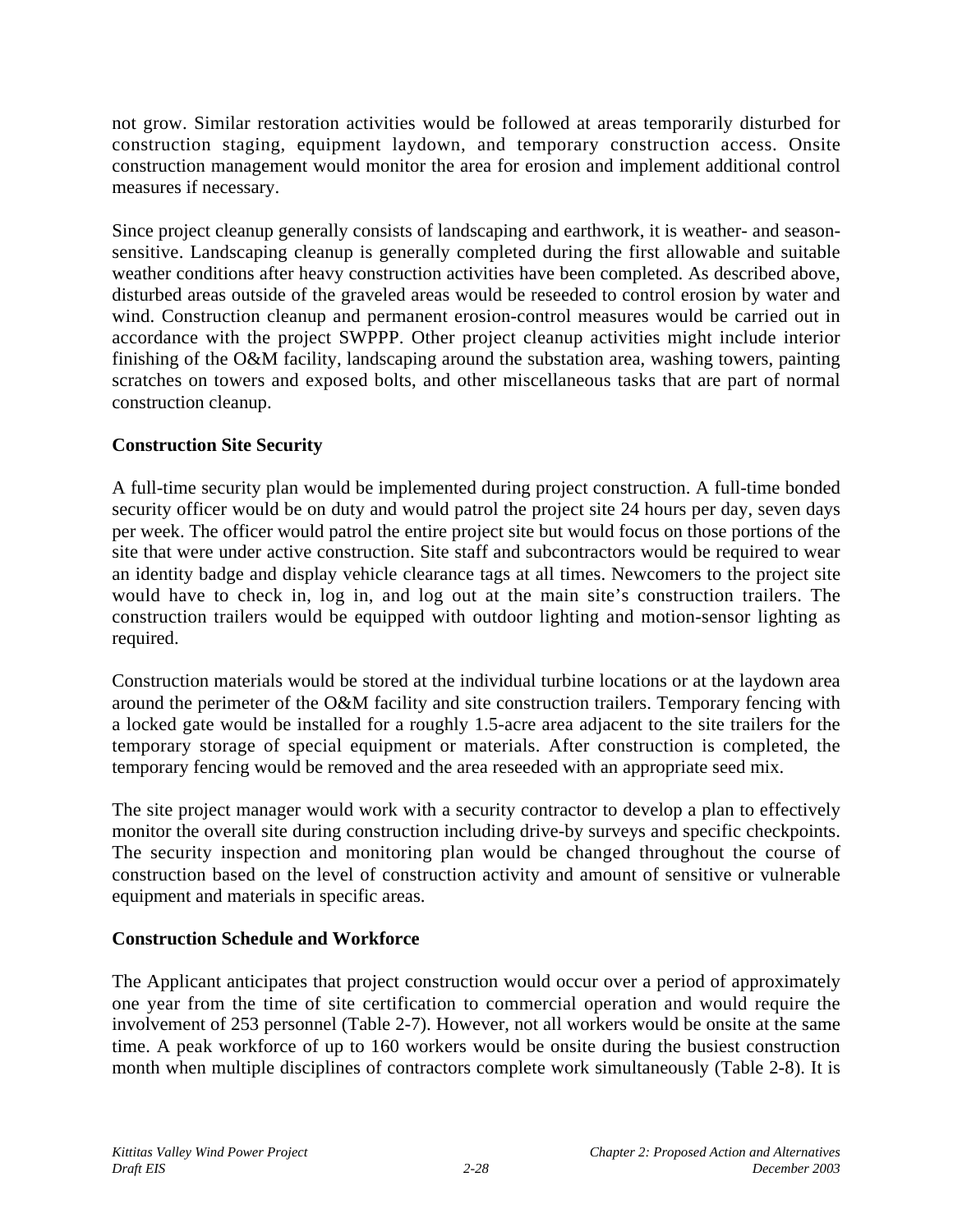estimated that local workers from Kittitas County would fill at least 40 of the projected 253 construction jobs.

Project construction would require approximately the same level of manpower and time regardless of whether 82 units of large size turbines (lower end scenario) or 150 units of small wind turbines (upper end scenario) are used. The larger turbines require a higher level of manpower and time for construction and erection since the foundations and roads are larger and preparation work for assembly requires more manpower on a per unit basis compared to the smaller turbines, however there are fewer units to build. Regardless of the project configuration, it would require a total of approximately 253 staff to construct the project (Sagebrush Power Partners LLC 2003f). Some of the labor trades anticipated to be required during project construction include electricians, riggers, crane operators, blasting specialists, and heavy equipment operators (Taylor, pers. comm., 2003).

### **Table 2-7: Construction Labor Force Mix (Approximate Number of Personnel)**

| <b>Construction Phase</b>                 | Project<br>Management<br>and Engineers | Field<br>Technical<br><b>Staff</b> | <b>Skilled Labor</b><br>and Equipment<br><b>Operators</b> | Unskilled<br>Labor | Total |
|-------------------------------------------|----------------------------------------|------------------------------------|-----------------------------------------------------------|--------------------|-------|
| Engineering/surveying/design              | h                                      | 12                                 |                                                           |                    | 18    |
| Road construction                         |                                        |                                    | 15                                                        |                    | 30    |
| Foundation construction                   |                                        |                                    | 23                                                        | 30                 | 60    |
| Electrical collection system construction |                                        |                                    | 23                                                        | 12                 | 40    |
| Substation construction                   |                                        |                                    |                                                           |                    | 20    |
| Wind turbine assembly and erection        |                                        | h                                  | 15                                                        | 15                 | 40    |
| Commissioning and energizing the plant    |                                        | 10                                 | 15                                                        |                    | 30    |
| Construction punchlist cleanup            |                                        |                                    |                                                           | 10                 | 15    |
| Total                                     | 31                                     | 44                                 | 102                                                       | 76                 | 253   |

Source: Sagebrush Power Partners LLC 2003a, Section 2.12.3

| <b>Table 2-8:</b> | <b>Construction Labor Resource Loading (Approximate Number of Personnel)</b> |
|-------------------|------------------------------------------------------------------------------|
|-------------------|------------------------------------------------------------------------------|

| Number of Months Prior<br>to Commercial Operation | Project Management<br>and Engineers | Field Technical<br><b>Staff</b> | Skilled Labor and<br><b>Equipment Operators</b> | Unskilled<br>Labor | Total |
|---------------------------------------------------|-------------------------------------|---------------------------------|-------------------------------------------------|--------------------|-------|
| 14                                                | 6                                   | $\Omega$                        | 0                                               | $\Omega$           | 6     |
| 13                                                | 6                                   | 12                              |                                                 | 0                  | 18    |
| 12                                                |                                     | 5                               | 15                                              | 5                  | 30    |
| 11                                                | 8                                   | 9                               | 38                                              | 35                 | 90    |
| 10                                                | 10                                  | 12                              | 61                                              | 47                 | 130   |
| 9                                                 | 10                                  | 12                              | 61                                              | 47                 | 130   |
| 8                                                 | 10                                  | 10                              | 54                                              | 46                 | 120   |
|                                                   | 10                                  | 10                              | 54                                              | 46                 | 120   |
| n                                                 | 14                                  | 16                              | 69                                              | 61                 | 160   |
|                                                   | 14                                  | 19                              | 38                                              | 19                 | 90    |
|                                                   | 9                                   | 16                              | 30                                              | 15                 | 70    |
|                                                   |                                     | 16                              | 30                                              | 15                 | 70    |
|                                                   |                                     | 16                              | 30                                              | 15                 | 70    |
|                                                   |                                     | 10                              | 15                                              | 0                  | 30    |
|                                                   |                                     | 10                              | 15                                              | 0                  | 30    |
| Cleanup                                           |                                     |                                 | 3                                               | 10                 | 15    |

Source: Sagebrush Power Partners LLC 2003a, Section 2.12.3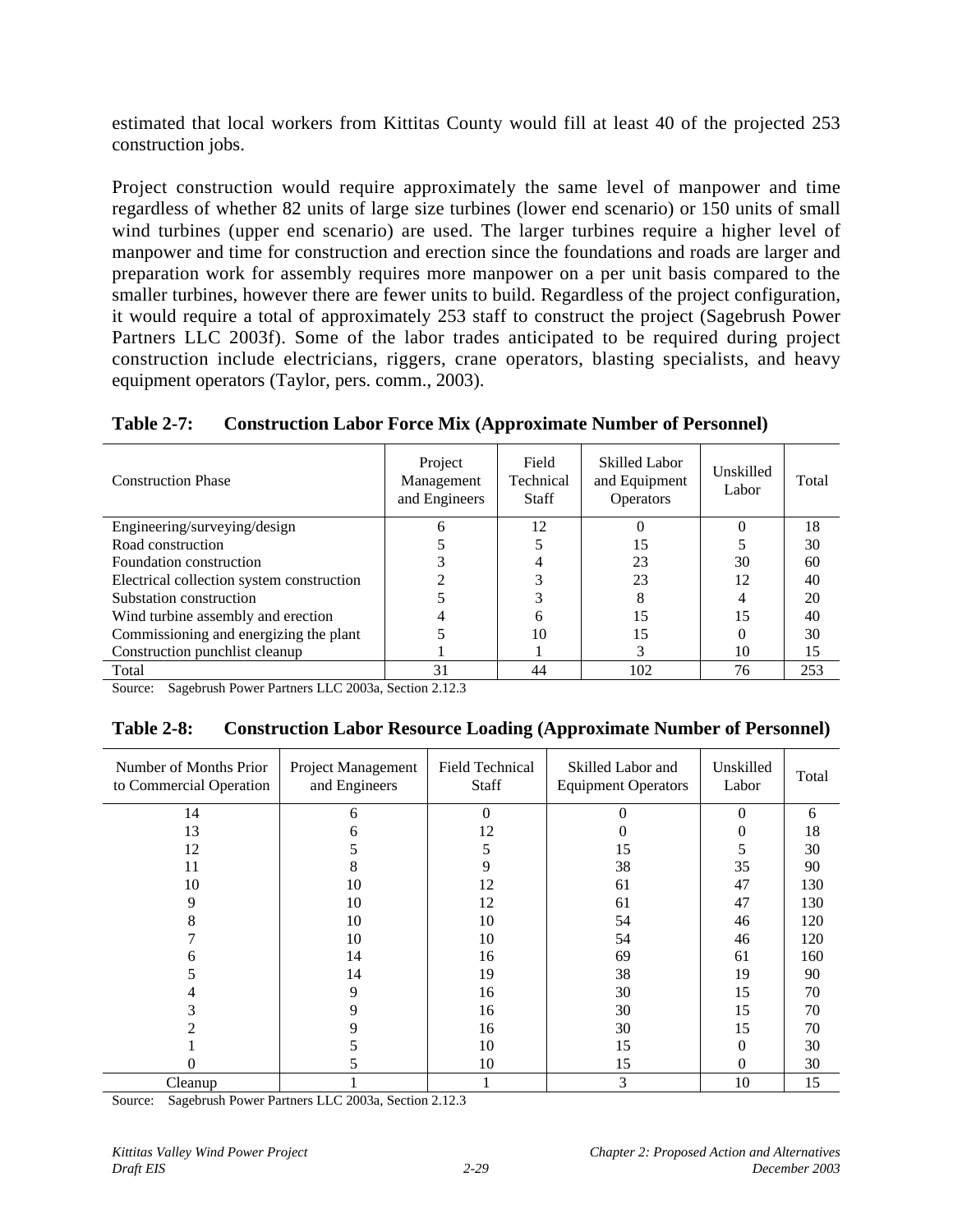## **2.2.5 Operation and Maintenance Activities**

#### **Routine Operation and Maintenance**

The amount of downtime from scheduled maintenance is predictable from year to year. The proposed project's operating plan includes a planned outage schedule that consists of wind turbine inspections and maintenance after the first three months of operation, a break-in diagnostic inspection (includes inspection of oil and all other elements of the wind turbine generator) and subsequent services every six months. The six-month servicing generally takes a wind turbine off-line for one day. The six-month routine consists of inspecting and testing safety systems; inspecting wear and tear on components such as seals, bearings, and bushings; lubricating the mechanical systems; performing electronic diagnostics on the control systems; verifying pre-tension of the mechanical fasteners; and inspecting the overall structural components of the wind turbines. Blades would be inspected and, if heavily soiled, rinsed once per year to maintain overall aerodynamic efficiency. Blade washing is not anticipated as a requirement for the project since fall and spring rains would remove most if not all of the dirt.

Electrical equipment such as breakers, relays, and transformers requires weekly visual inspections, which does not affect overall availability, and testing or calibrations every one to three years, which may force outages. To the extent practical, the short-term off-line routine maintenance procedures would be coordinated with periods of little or no wind to minimize the impact on the amount of overall energy generation.

#### **Unscheduled Maintenance - Forced Outages**

Historically, modern wind power projects operate with availabilities in the 95 to 99% range. Several components and systems of an individual wind turbine can be responsible for forced, non-routine outages such as the malfunction of mechanical and electrical components, or computer controls. It is anticipated that most of the outages would result from auxiliaries and controls, not malfunction or failure of the heavy rotating machinery. Most machinery failures are found during routine inspections, with the failing part being replaced before complete failure.

Although the newer control systems have added a high level of detection and diagnostic capability, they normally require frequent minor adjustments in the first few months of operation. As a result, available energy from wind power projects is generally lower in the first few months until the turbines are fully tuned. Once a wind plant is properly tuned, unplanned outages are rare and downtime is limited to the routine service schedule.

The O&M facility would be stocked with sufficient spare parts to support high levels of availability during operation. The modular design of modern wind turbines allows most of the parts to be quickly changed, especially in the electrical and control systems. This modularity and the fact that the turbines would be identical means components could be swapped between turbines to quickly determine causes of failures even if the correct spare part is not in stock. As part of their supply agreements, almost all major turbine equipment vendors guarantee the availability of spare parts for 20 years.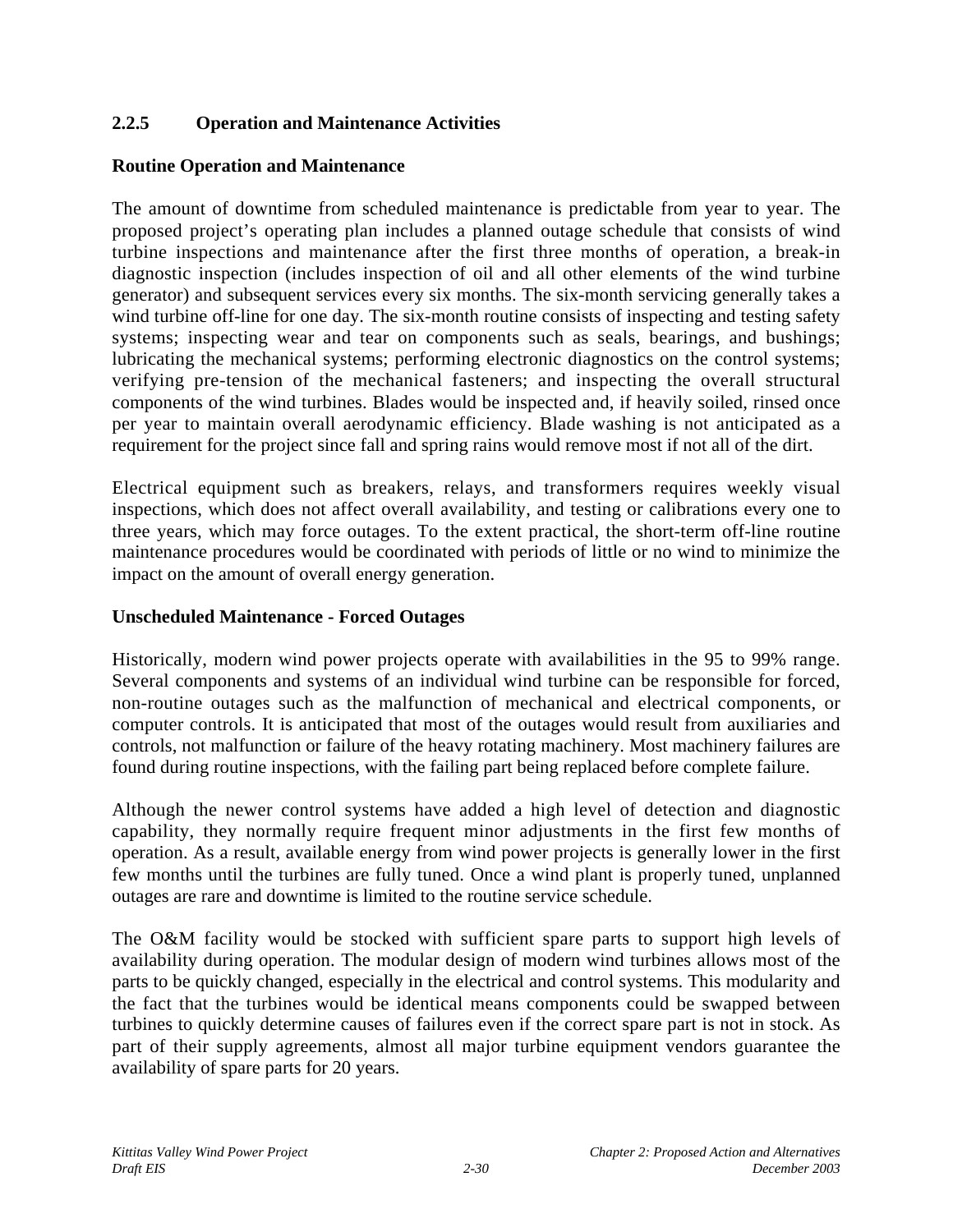General project operations would require between 12 and 20 onsite staff consisting of a plant/site manager, operations manager, administration manager, administrative assistant, and operating technicians. The number of onsite personnel is not only determined by the number of turbines, but also the type of turbine selected since some turbines require more man-hours of maintenance per year than others. Under the upper end scenario, using 150 units of relatively maintenanceintensive wind turbines could require up to 18 to 20 personnel. Under the lower end scenario, 82 units of less maintenance intensive turbines would require as few as 12 to 14 onsite staff. The middle scenario assumes a conservative estimate of 121 units of relatively low maintenance turbines for which it was estimated that 12 to 14 onsite staff would be required for operations (Sagebrush Power Partners LLC 2003f). It is estimated that approximately one half of the fulltime staff would be hired locally (i.e., from within Kittitas County).

## **Site Security**

The plant operations group would prepare a detailed security plan to protect the project and project personnel. Site visitors including vendor equipment personnel, maintenance contractors, material suppliers, and all other third parties would require permission for access from authorized project staff at the O&M facility prior to entrance to secured project areas such as the turbines and substations. The plant operations manager, or designee, would grant access to critical areas of the site on an as-needed basis. Arrangements would be made with adjacent landowners that have legal ingress and egress easements across areas where project facilities would be located to ensure continued access to their property.

Currently, almost all existing field access driveways in the area are equipped with lockable gates. Similarly, access to the main O&M facility area, site trailers, and all wind turbine string roads would be constructed with lockable gates. The access gates would be open during working hours and would be secured by project security personnel after working hours.

Both the O&M facility and the substations would be equipped with outdoor lighting and motionsensor lighting. The PSE substation would be visible from the O&M facility. An 8-foot-tall chain-link fence would surround the substations with razor wire along the top. Wind turbines, pad transformers, pad-mounted switch panels, and other outdoor facilities would have secure, lockable doors.

An Emergency Response Plan would be established for the project to ensure employee safety for emergencies such as personnel injury, fires, explosions, and other scenarios where project evacuation would be required. The Emergency Response Plan would cover project employees, site visitors, and onsite contractors, and would be administered by the project operations manager or designee.

## **2.2.6 Decommissioning**

The design life of major project equipment such as the turbines, transformers, substations, and supporting plant infrastructure is at least 20 years. The trend in the wind energy industry has been to repower older wind projects by upgrading older equipment with more efficient turbines. It is likely that after mechanical wear takes its toll, the project could be upgraded with more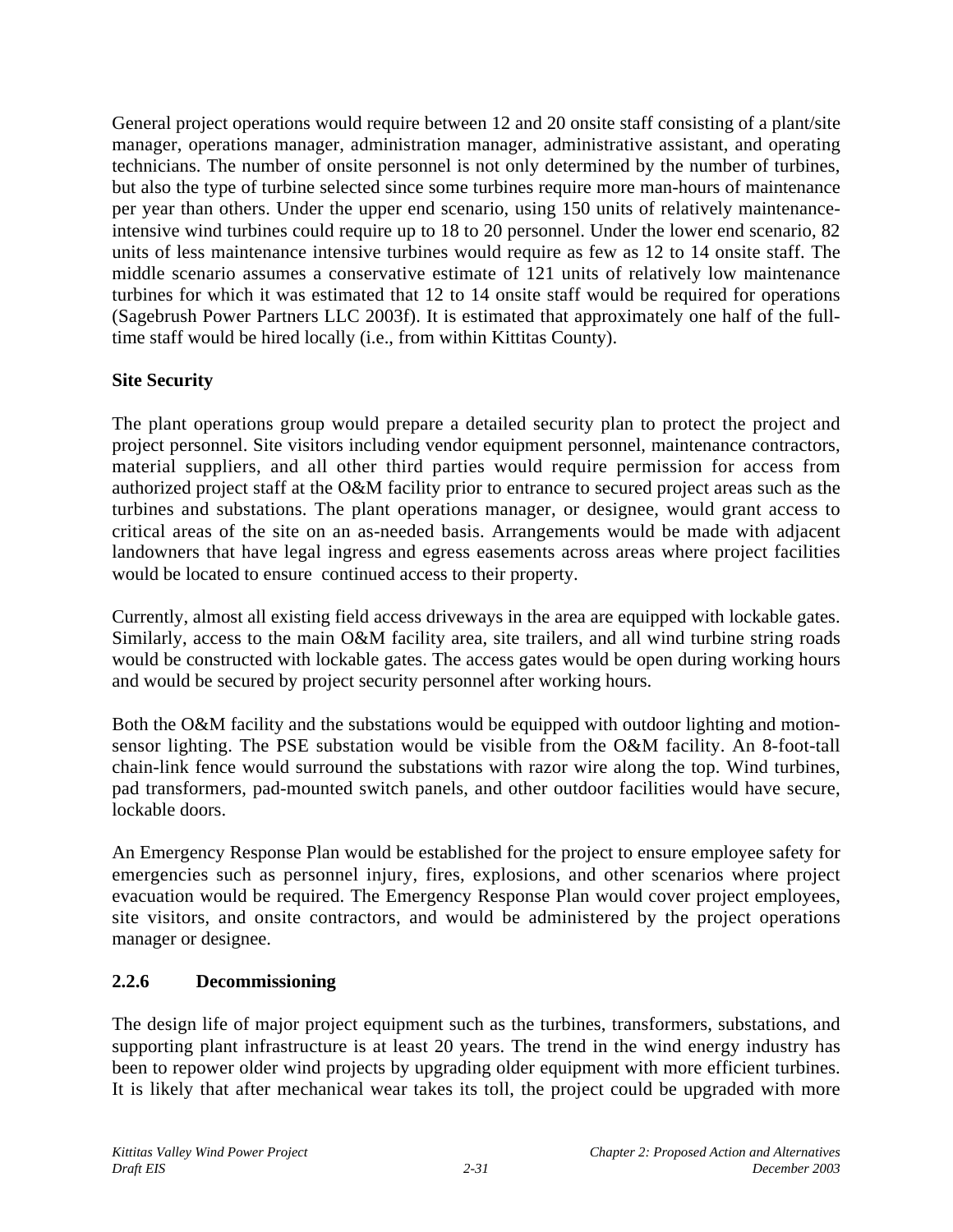efficient equipment and could have a useful life longer than 20 years. Such upgrades may require additional EFSEC review and approval in advance of the repowering being performed.

If the project were terminated, the Applicant would request the necessary authorizations from EFSEC and landowners with which leases have been established to decommission the facilities. Foundations would be removed to a depth of 3 feet below grade and unsalvageable material would be disposed of at authorized sites. The soil surface would be restored as close as reasonably possible to its original condition.

The project substation(s) is generally valuable and often times in older power projects, the substation would revert to the ownership of the utility (PSE or Bonneville). If the overhead power lines could not be used by the utility, all structures, conductors, and cables would be removed (Sagebrush Power Partners LLC 2003a, Section 7.3.2). The Applicant proposes to leave the underground electrical collection system in place subject to landowner approval. At the time of decommissioning, the Applicant would consult with the applicable landowner(s) to determine the appropriate disposition of the O&M facility (Taylor, pers. comm., 2003).

Reclamation procedures would be based on site-specific requirements and techniques commonly used at the time the area would be reclaimed and would include regrading, adding topsoil, and revegetating all disturbed areas. Decommissioned roads would be reclaimed or left in place based on landowner preferences, and rights-of-way and the leased property would be vacated and surrendered to the landowners.

# **2.3 CONSTRUCTION COSTS**

The total project construction cost, including the equipment, construction, development, financing, legal, and study costs, is estimated to be \$1,050 per kilowatt of installed nameplate capacity. Therefore, for a project size that ranges from 181.5 MW (under the middle scenario) to 246 MW (under lower end scenario), the project would cost approximately \$190.5 to \$258.3 million.

# **2.4 MITIGATION MEASURES INHERENT IN THE PROJECT DESIGN**

In addition to complying with applicable codes and standards and implementing best management practices for erosion and sedimentation control, a number of measures have been included in the facility design to eliminate or minimize the project's impacts on the environment. These measures are presented throughout Chapter 3, Affected Environment, Impacts, and Mitigation Measures, for each resource topic. These measures have also been summarized in Table 1-3.

# **2.5 DESCRIPTION OF NO ACTION ALTERANTIVE**

Under the No Action Alternative, the project would not be constructed or operated, and the environmental impacts described in this EIS would not occur. The No Action Alternative assumes that future development would comply with existing zoning requirements for the project area, which is zoned Agriculture-20 and Forest and Range. According to the County's zoning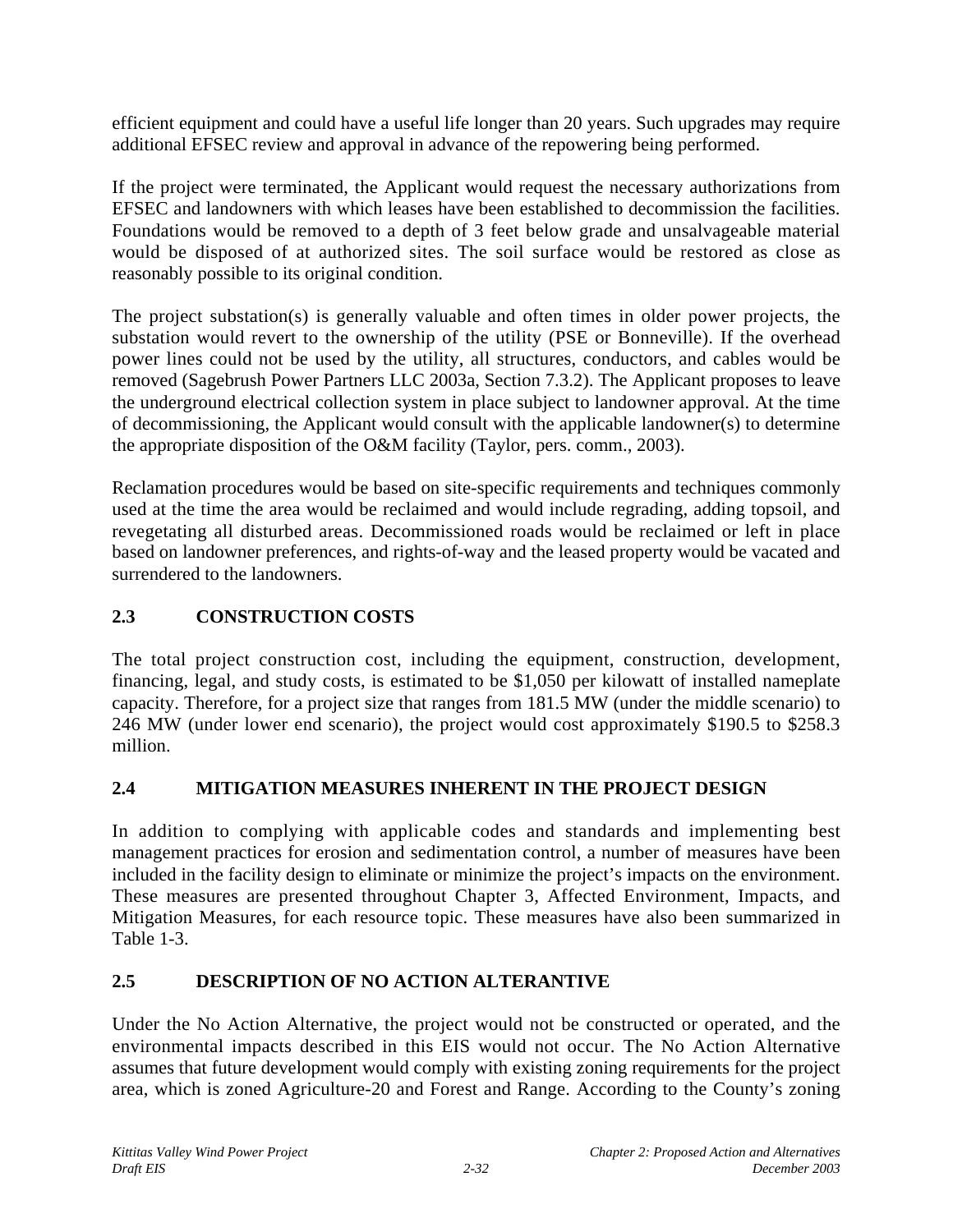code, the Agriculture-20 zone is dominated by farming, ranching, and rural lifestyles, and permitted uses include residential and agriculture and forestry practices. Permitted uses in the Forest and Range zone include logging, mining, quarrying, and agricultural practices, as well as residential uses (Kittitas County 1991). However, if the proposed project is not constructed, it is likely that the region's need for power would be addressed by the development of a gas-fired combustion turbine. Such development could occur at conducive locations throughout the state of Washington. Because constructing and operating a gas-fired combustion turbine is a predictable consequence of not building the project, it is considered a predictable outcome of the No Action Alternative (Bonneville et al. 2002).

Because the project has a nameplate capacity of approximately 181.5 MW (under the anticipated middle scenario) and is expected to have a 33% net capacity factor, a natural gas-fired combustion turbine would have to generate 60 average MW of energy to replace an equivalent amount of power generated by the project. (An average MW or "aMW" is the average amount of energy supplied over a specified period of time, in contrast to "MW," which indicates the maximum or peak output [capacity] that can be supplied for a short period.) Table 2-9 presents the basic parameters of a hypothetical 60 aMW natural gas-fired combustion turbine. The hypothetical combustion turbine could either be a new facility or an expansion of an existing facility.

| <b>Acreage Requirements</b>          | <b>Onshore Gas Extraction</b> | Transportation | Generation <sup>1</sup> |
|--------------------------------------|-------------------------------|----------------|-------------------------|
| Permanent (acres)                    | NQ.                           | <b>NQ</b>      | 14                      |
| Temporary (acres)                    | NQ.                           | <b>NQ</b>      | N/A                     |
| Employment                           |                               |                |                         |
| Construction (employees/year)        | 1.74                          | 27             | 130                     |
| Operations (employees per year)      | 0.18                          | 0.78           | 9                       |
| <b>Water Resources</b>               |                               |                |                         |
| Consumption (acre-feet)              | N/A                           | N/A            | 204                     |
| Discharge (acre-feet)                | $0.348$ (drilling mud)        | N/A            | 0.486                   |
| Air Pollutant Emissions <sup>2</sup> |                               |                |                         |
| Sulfur oxides (tons)                 | 57                            | 0.024          | 1.8                     |
| Oxides of nitrogen (tons)            | 3.36                          | 15.96          | 348.6                   |
| Particulate (tons)                   | 0.078                         | N/A            | 1.8                     |
| Carbon dioxide (tons)                | $\Omega$                      | N/A            | 234,297                 |
| Carbon monoxide (tons)               |                               | N/A            | 133.8                   |

#### **Table 2-9: Potential Annual Requirements of Energy Generation for a 60-Average Megawatt Natural-Gas-Fired Combined-Cycle Combustion Turbine**

Source: Bonneville and U.S. Department of Energy 1993

 $N/A$  = not applicable

 $NO = not$  quantified

Acreage and employment estimates assume 65% capacity factor.

2 Emission estimates are based on 1993 data; correcting for technology improvements in emissions control, projected generation emissions are anticipated to be lower. See Section 3.11, Air Quality, for further discussion.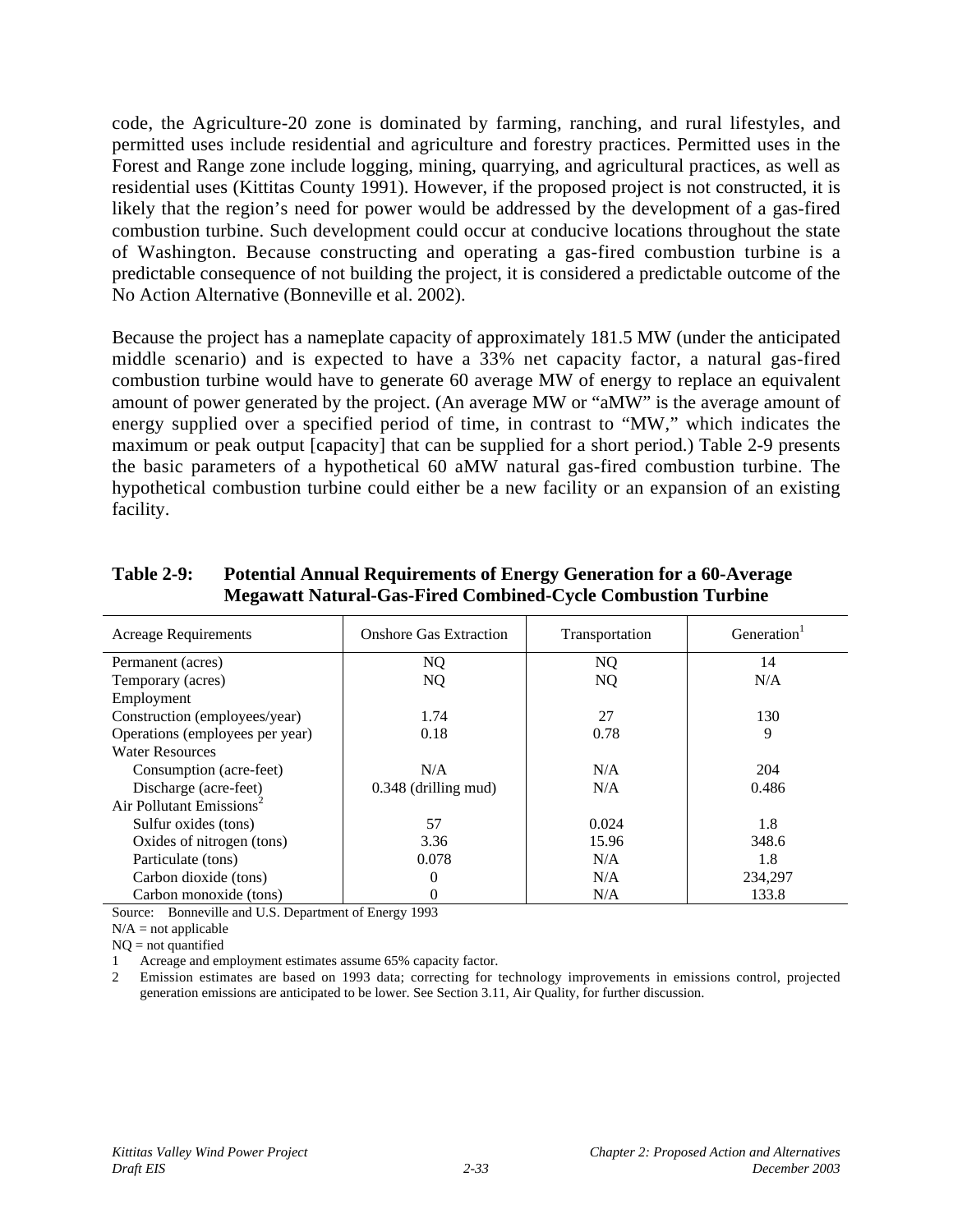Impacts from gas-fired combustion turbine projects include air emissions and other impacts of construction and operation near the new plant, and impacts associated with natural gas extraction and transport. Combustion turbine projects require significant amounts of water, the extraction of which may have adverse impacts on surface water or groundwater resources. Gas extraction impacts include those related to drilling and associated development activities, and those related to ongoing operation of gas wells and associated delivery systems that would occur for the life of the project. Although it is speculative to estimate impacts of a similarly sized combustion turbine because of the uncertainty of the location and type of technology, impacts of a typical combustion turbine are identified in the No Action Alternative sections of Chapter 3 for informational purposes (Bonneville et al. 2002).

## **2.6 ALTERNATIVES CONSIDERED BUT REJECTED**

During the development phase of this project, the Applicant considered alternative wind turbine technologies to be used, alternative wind turbine locations, and an alternative project layout. The alternatives considered but rejected are described below.

|  | Table 2-10: Comparison of Various Wind Turbines |
|--|-------------------------------------------------|
|  |                                                 |

| Technology Type           | <b>Typical Generator</b><br><b>Size</b> | <b>Typical Size</b> | Approximate Number of<br>Units Required for 181.5<br><b>MW</b> | Typical<br><b>Rotational Speed</b> |
|---------------------------|-----------------------------------------|---------------------|----------------------------------------------------------------|------------------------------------|
| (A) Darrieus rotor        | 50-100 kW                               | 100-150 feet        | 2.400                                                          | 50-70 RPM                          |
| (B) Two bladed (downwind) | $50-200$ kW                             | 150-200 feet        | 2.400                                                          | 60-90 RPM                          |
| (C) Three bladed (upwind) | 500-750 kW                              | 240-300 feet        | 290                                                            | 28-30 RPM                          |
| (D) Three bladed (upwind) | 1,300-2,500 kW                          | 300-400 feet        | 121                                                            | 10-23 RPM                          |
| (Proposed Project)        | $(1.3-2.5$ MW)                          |                     |                                                                |                                    |

Source: Sagebrush Power Partners LLC 2003b

## **2.6.1 Alternative Wind Energy Technologies**

Several types of wind energy conversion technologies have been pursued over the past 30 years. Figure 2-6 and Table 2-10 compares various wind turbine technologies on the basis of the relative scale of commercially used wind turbine units and their typical sizes. For comparison purposes, Figure 2-6 also depicts, to scale, the existing Bonneville transmission lines in the project area. Although larger scale versions of these models have been produced, the diagram illustrates the average size of versions that have been implemented on a large scale with hundreds of units installed.

The proposed action contemplates the use of megawatt-class wind turbines, identified in Figure 2-6 and Table 2-10 as technology "D." Compared to the other three technologies illustrated, this type of turbine requires fewer machines, covers a smaller overall project footprint, and is anticipated to have fewer avian impacts because of a smaller Rotor Swept Area (RSA) and lower RPM. A discussion of other available wind energy technologies and the reasons for their rejection is presented below (Sagebrush Power Partners LLC 2003b). The choice of the three bladed, upwind, horizontal axis wind turbine (HAWT) technology meets the Applicant's need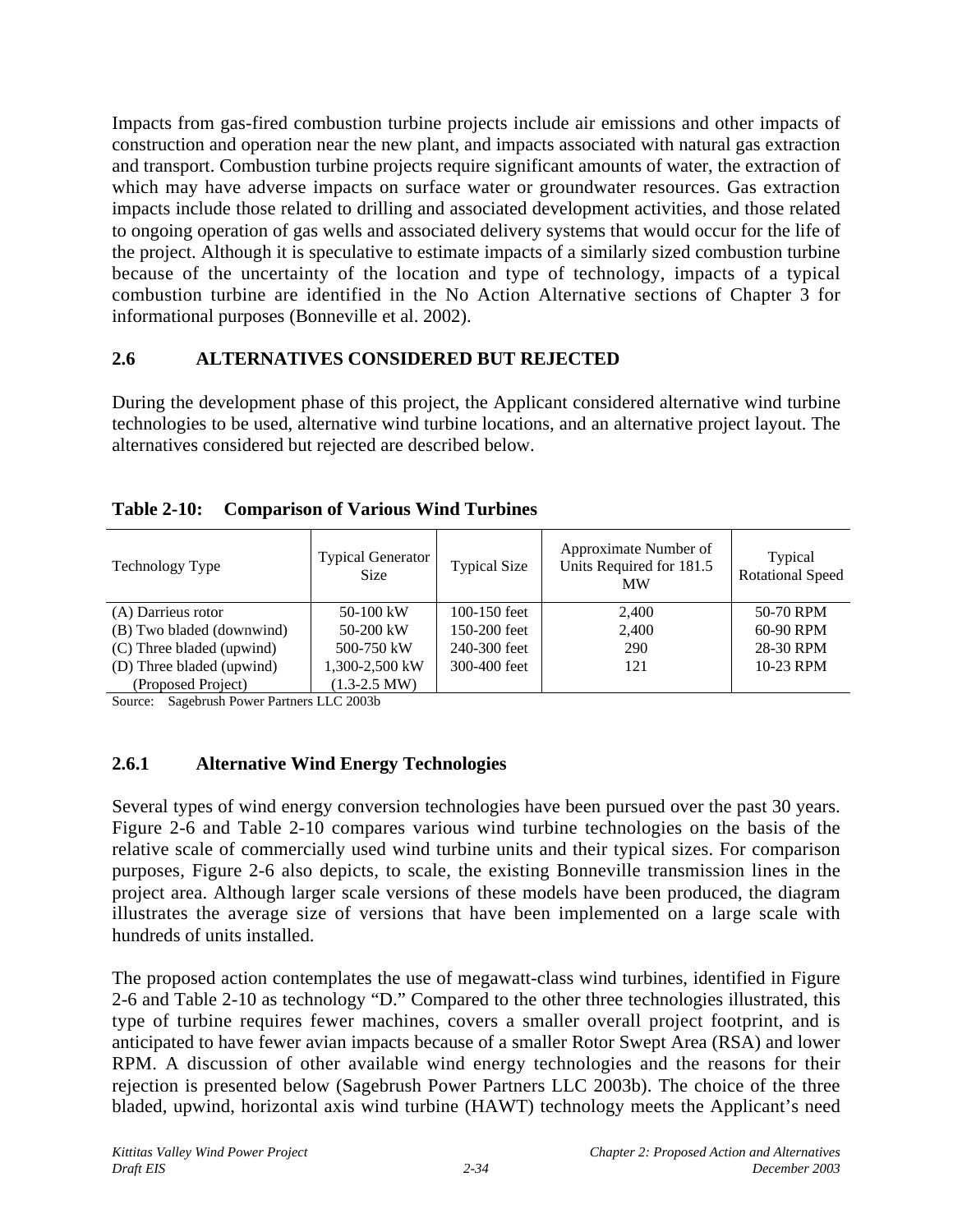for: producing power cost effectively; maximizing equipment reliability; producing power at a commercially viable utility scale; maximizing power conversion efficiency; minimizing turbine footprint and associated ground disturbance, and minimizing avian impacts.

## **Vertical Axis Darrieus Wind Turbines (Technology "A")**

French engineer D.G.M. Darrieus invented the most widely used vertical axis wind turbine (VAWT) in the 1920s. It is called the Darrieus wind turbine, Darrieus rotor, and is commonly referred to as the "eggbeater" (see Figure 2-6).

The Darrieus turbine was experimented with and used in a number of wind power projects in the 1970s and 1980s including projects in California; an experimental machine installed by FloWind on Thorp Prairie is located about 2 miles southwest of the Kittitas Valley Wind Power Project site. Despite years of design, experimentation, and application, the Darrieus turbine never reached full commercial-scale maturity and success to the level that the horizontal axis turbines have for a number of reasons including many inherent design and operation disadvantages, as discussed below.

### Higher Wind Speeds Higher Above the Ground

Darrieus rotors are designed with much of their swept area close to the ground compared to HAWTs. As the wind speed increases with the height above ground, HAWTs benefit from having higher wind speeds and higher wind energy incident to their rotor plane that can be extracted.

### Start-up Wind Speed

VAWTs require a higher level of wind speed to actually start spinning compared to HAWTs. In older VAWT machines, the generator was used as a motor to start up the rotors. Modern VAWTs do not require generator to start up the rotor. HAWTs require less wind speed for start-up and most have the advantage of variable pitch blades, which allow the turbine to start up by a simply change to the blade pitch.

### Variable Pitch

VAWTs do not have variable pitch capability and rely on stall regulation, which results in less efficient energy capture. Most modern HAWTs have mechanisms that pitch blades along their axis to change the blade angle to catch the wind. Variable pitch allows the turbine to maximize and control power output.

### Bird Crash Hazards – Guy Wires

VAWTs are constructed with guy wires that add to the overall disturbed airspace area. Guy wires have been shown to be a greater hazard to birds than turbines themselves because they are difficult for birds to see. HAWTs are typically erected on free-standing tubular steel towers and do not require the use of guy wires.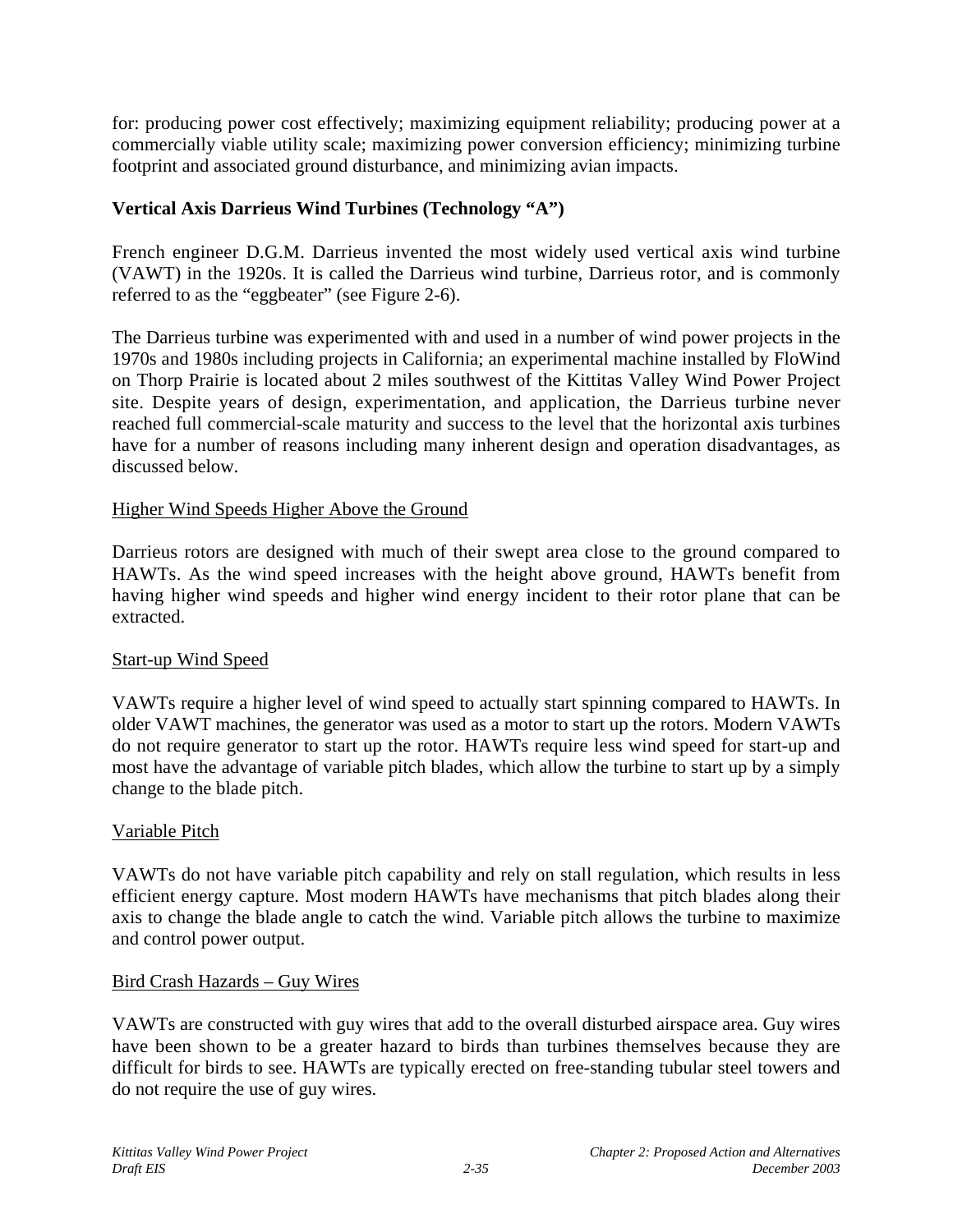Figure 2-6: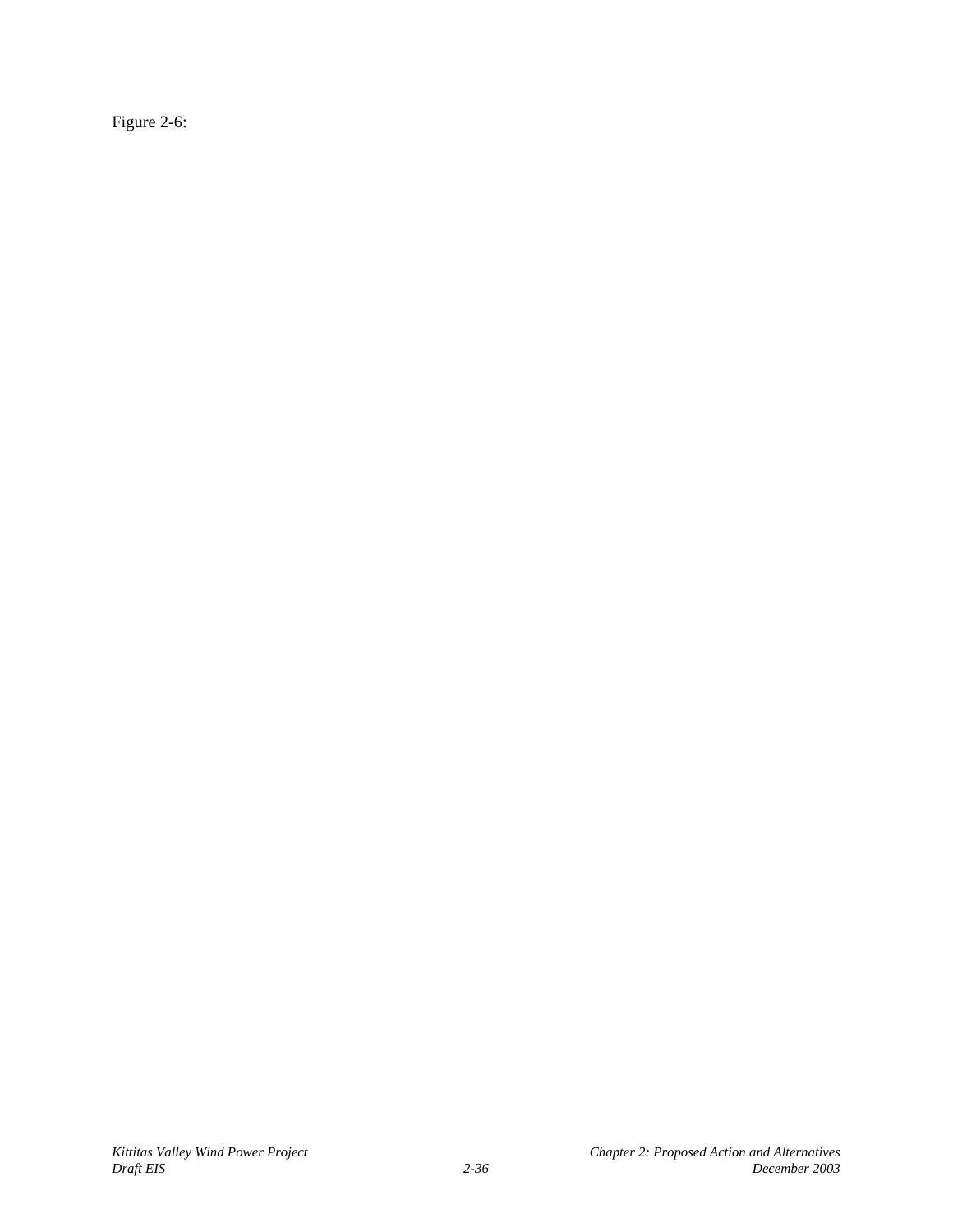### Turbine Footprint

VAWTs are fitted with four sets of guy wires that span from the top of the central tower and are anchored in foundations. Including the tower base foundation, VAWTs require a total of five foundations all spread apart. The result is that the overall footprint and disturbed area for a VAWT is larger than that for a comparably sized HAWT. HAWTs on freestanding towers use only one main foundation and have a smaller overall footprint.

### Fatigue Life Cycles

Because of their design, VAWTs have higher fatigue life cycles than HAWTs, resulting in earlier and more frequent mechanical failures. As the VAWT rotor blades rotate through one full revolution, they pass upwind, downwind, and through two neutral zones (directly upwind of the tower and directly downwind of the tower). In contrast, the rotor blades on a HAWT do not pass through similar upwind/downwind neutral zones, and their fatigue life cycles are lower.

## **Two-Bladed Downwind Wind Turbines (Technology "B")**

The most widely used vertical two-bladed wind turbines are of the downwind variety and are in the size range of 50 to 200 kW. They are referred to as downwind since the blades are downwind of the supporting tower structure. Although there is continued experimentation with prototype wind turbines of this design of a larger scale (300-500 kW), they are not as well proven as the three-bladed upwind technology. The two-bladed turbines require a higher rotational speed to reach optimal aerodynamic efficiency compared to a three-bladed turbine. Two-bladed turbines and the rotors also are more difficult to balance and this, combined with the downwind tower shadow, results in more mechanical failures compared to the three-bladed counterparts. As in the case of Darrieus turbines, two-bladed downwind turbines use guy wires, with higher associated avian impacts.

## **Smaller Three-Bladed Upwind Wind Turbines (Technology "C")**

Over the past 20 to 30 years, wind turbines have become larger and more efficient. For comparison purposes, a smaller 660 kW turbine is about 73% the height of a 1500-kW (1.5- MW), while its output is only 44% that of the 1.5 MW turbine. Compared to the proposed action, using smaller turbines in the 500 to 750 kW range would be less cost-effective and would require more than twice as many total turbines for an equivalent energy output. This would result in more turbine foundations, a larger project footprint, and an overall higher impact on the surrounding environment. Compared to the proposed project, use of such smaller turbines would also result in a greater total RSA to produce the same amount of energy, and therefore a greater incidence of avian impacts.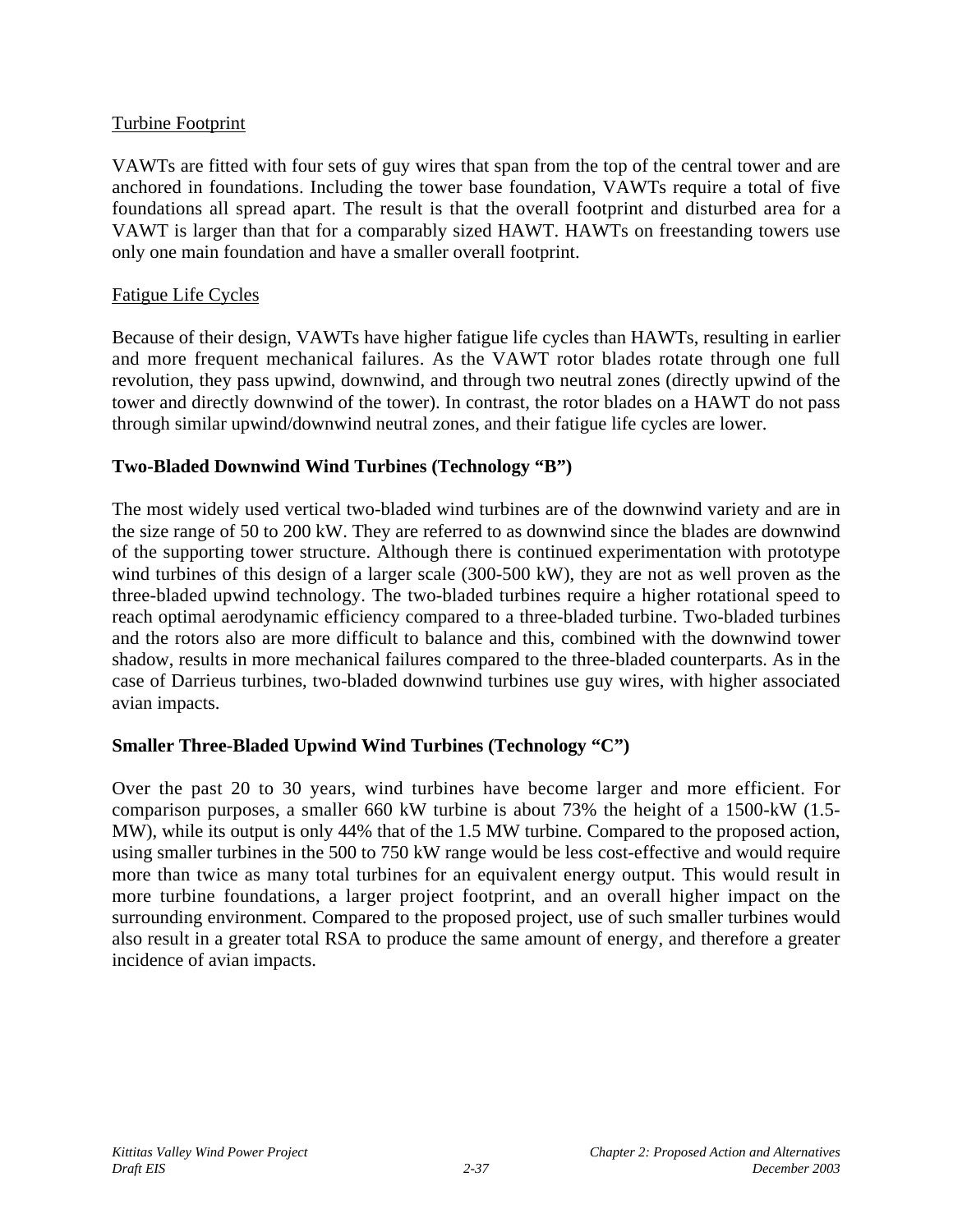## **2.6.2 Alternative Wind Turbine Locations**

### **Alternative Project Sites Considered by the Applicant**

The siting of wind turbines is constrained by the need for a location with a sufficient wind resource to allow the project to operate in a commercially and technically viable manner. Therefore, wind turbines must be sited in locations where data show there are sufficient wind speeds on a regular basis throughout the year (Bonneville et al. 2002).

The Applicant's proposal for the Kittitas Valley Wind Power Project identified only the proposed project area for development. The study area was chosen primarily for its energetic wind resource suitable for producing electricity at competitive prices and access to several sets of power transmission lines that traverse the site and have adequate capacity to allow the windgenerated power to be integrated into the power grid. Other factors considered were site accessibility and surrounding land use compatibility. These combined factors rendered the proposed site the most practical and feasible from a technical and economic standpoint.

Other possible project site locations could jeopardize a project's feasibility because of a lack of sufficient wind resource (leading to operational problems and a lower return on investment) and/or remoteness from nearby transmission lines (which would require constructing a lengthy transmission line to interconnect with the power grid) (Bonneville et al. 2002). In Washington, the choice of potential project sites for producing wind-generated power is severely limited by the lack of sites with adequate wind resource potential to produce electricity at competitive prices. Compared with other states, Washington is ranked in the bottom tier in terms of wind energy potential (Pacific Northwest Laboratory 1991). Although there are other areas of the state predicted to have a wind resource adequate for producing energy at competitive prices, long-term ground-based measurements would be necessary to confirm the wind resource in these areas, and many of the areas would not be suitable for wind power development because of site inaccessibility (e.g., Cascade mountaintops) or incompatible land uses (e.g., the Yakima Firing Range). Based on wind measurements collected in the mid-1990s and from late 2001 to the present, the proposed project site has a proven wind resource suitable for producing electricity at competitive prices.

Another factor in identifying a viable site for a wind power project is access to existing transmission lines with adequate outlet capacity. Wind power projects generally cannot absorb the capital cost of constructing tens of miles of new transmission lines to interconnect with the grid because of their generally smaller size and higher overall capital costs per MW of installed capacity. The project site is crisscrossed by six sets of high voltage transmission lines, several of which have adequate capacity and are of an appropriate voltage (230 to 287 kV) for a project of this size (181.5 to 246 MW).

To address scoping comments regarding the viability of other sites suitable for wind project development, Section 2.7 below addresses other potential sites in Kittitas County, and whether such sites are reasonably available to Sagebrush Power Partners LLC.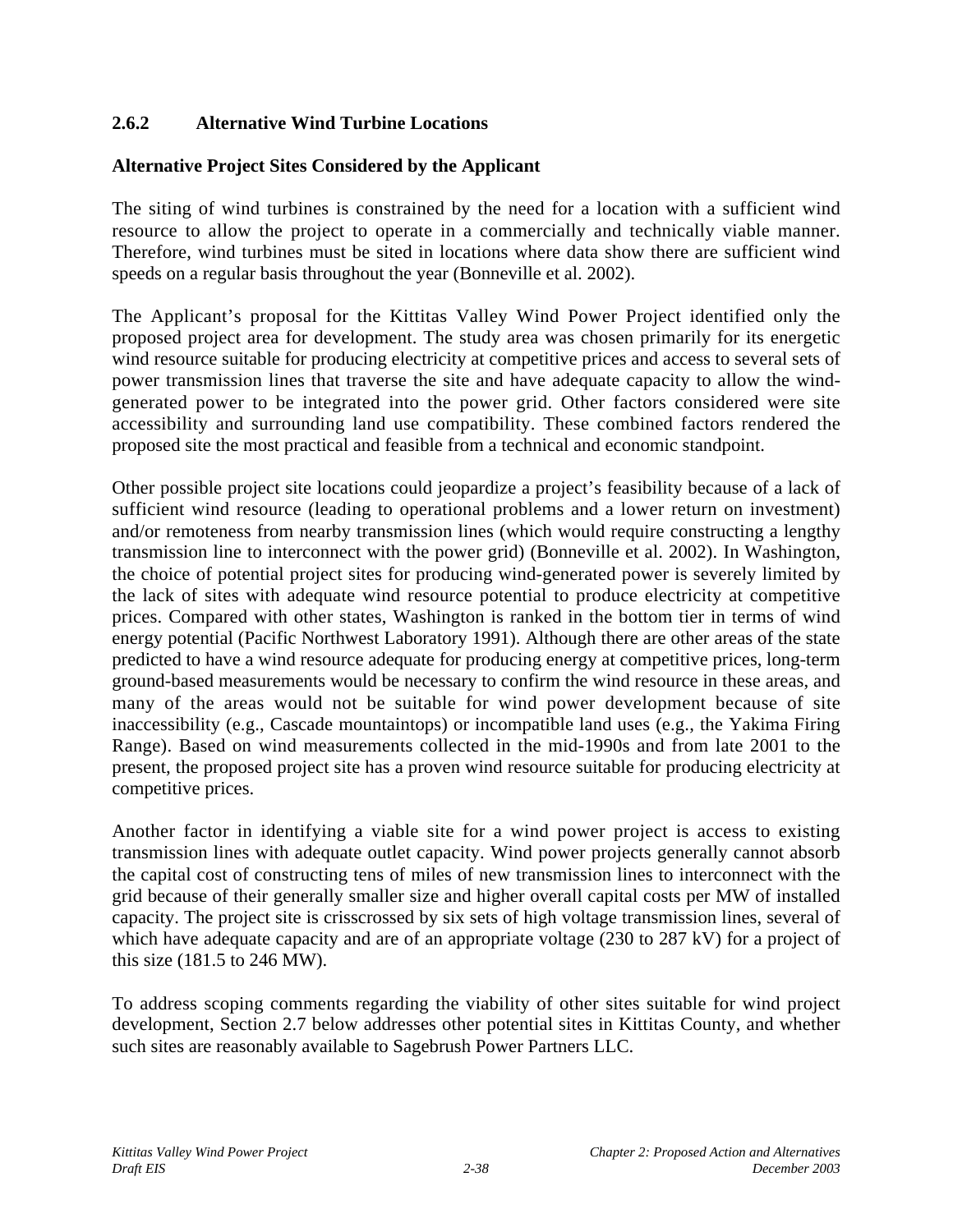### **Alternative Project Layout**

In siting the individual turbines within strings at the project site, the same factors that were used in choosing the study area were considered. The turbines have been sited to minimize environmental effects to the greatest extent possible while maintaining the commercial viability of the project. Mitigation is identified in this EIS to further reduce and avoid potential impacts.

An alternative layout of individual turbines and turbine strings in the project area (referred to as Alternative A) was evaluated during the early stages of project development and was subsequently refined to reduce potential impacts; the resulting layout defines the proposed action. Alternative A was rejected for further consideration by the Applicant because of its higher environmental impacts. A summary of Alternative A is presented below (Sagebrush Power Partners LLC 2003b). The discussion below is limited to the "most likely" choice of turbine size.

Alternative A is composed of 174 wind turbine generators that would disrupt an approximate footprint of 105 acres (compared to approximately 93 acres for the proposed action) (Figure 2-7). Alternative A would extend several miles to the west of the proposed project area, across Swauk Creek to the western edge of Lookout Mountain. Alternative A would require constructing approximately 28 miles of new and upgraded access roads (2 miles greater than under the proposed action) and about 5 miles of overhead electrical power lines (more than double the amount compared to the proposed action).

The larger permanent footprint covered by Alternative A would result in a greater magnitude of impacts on footprint-driven environmental resources, including land use conversion, area of visual disturbance, habitat loss, cultural resources disturbance, and construction truck trips. For example, Alternative A would generate 2,200 more construction truck trips than the proposed action. Alternative A also would result in potential interference to directional microwave telecommunication systems such as television and radio signals caused by eight turbines located on the edge of Lookout Mountain.

Compared to the proposed action, the additional turbines considered under Alternative A would likely result in additional wildlife impacts in terms of overall avian and bat mortality. Nine of the 174 turbines proposed under Alternative A would be located within three-quarters of a mile of the Yakima River. The proximity of turbines to the Yakima River could cause higher (per turbine) waterfowl and eagle mortality.

For example, compared to the proposed action, bird and bat mortality impacts would be greater by approximately 40%. A range of approximately zero to seven raptor fatalities per year could occur if 174 turbines were constructed, an increase of approximately two raptor fatalities per year over predictions under the proposed action. It is also estimated that approximately 70 to 430 birds may be killed annually, an increase of 20 to 130 passerine fatalities each year compared to the proposed action. It is further estimated that approximately 350 bats may be killed annually, an increase of approximately 110 bat fatalities each year compared to the proposed action .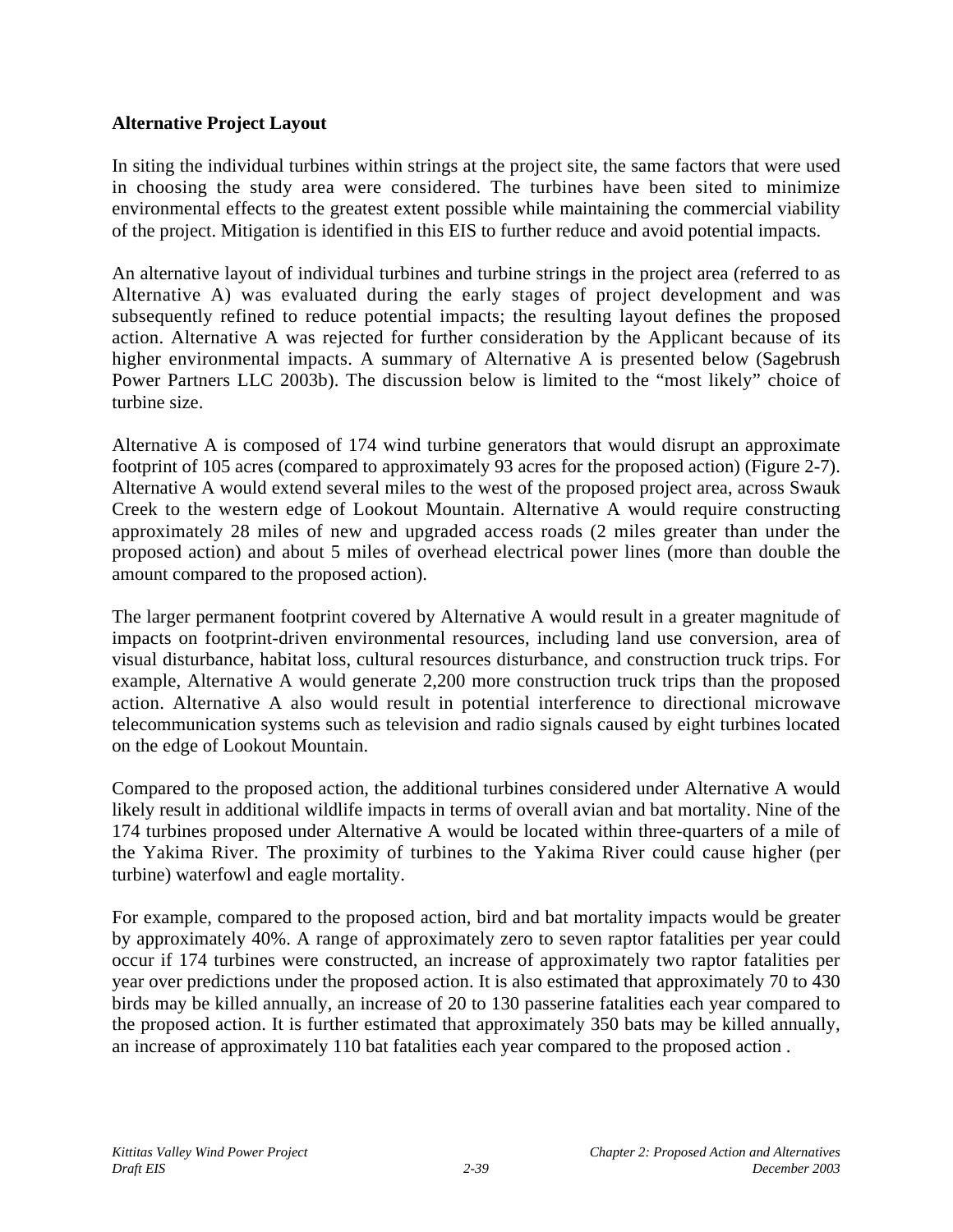Impacts such as bird and big game displacement would also increase as the number of turbines and roads increases. Furthermore, the impacts in the western portion of the study area near the nine turbines under Alternative A may be higher on a per turbine basis than most other areas of the wind plant because of the current low levels of human disturbance in that area. More elk and mule deer were observed in the western portion of the wildlife baseline study area, probably because of the lower levels of human disturbance.

# **2.7 CONSIDERATION OF OFFSITE ALTERNATIVES**

Through the scoping process for this project, EFSEC received requests that alternative offsite locations be considered in the EIS. EFSEC has coordinated the evaluation of alternative sites with Kittitas County, allowing both agencies and the public to benefit from the information provided regarding other potential sites. The analysis discussed in additional detail below concludes that although other sites for wind power generation may exist in Kittitas County, none would satisfy the test for availability or practicability for the Sagebrush Power Partners LLC proposal.

# **2.7.1 Process for Identifying Offsite Alternatives**

This section describes the approach used for defining offsite alternatives for evaluation in the EIS. The approach includes the following steps: (1) consideration of SEPA requirements for alternatives; (2) definition of site selection/suitability criteria, which are based on the physical, technological and practical requirements of wind power generation facilities; (3) site screening, which involved application of the site selection/suitability criteria to the characteristics of numerous potential sites; and (4) identification of sites which could meet the criteria for suitability. Kittitas County and its EIS consultants developed the criteria and site screening process in coordination with EFSEC. Information regarding potential sites was provided by enXco and Desert Claim Wind Power LLC, the proponent for the Desert Claim Wind Power Project, and by Sagebrush Power Partners LLC and Wind Ridge Power Partners LLC, the applicants for the Kittitas Valley and Wild Horse Wind Power Projects, respectively.

## **SEPA Requirements**

The State Environmental Policy Act requires that "reasonable alternatives" be considered by the lead agency under certain circumstances. When a proposal is made for a private project on a specific site, the lead agency is required only to evaluate the no action alternative plus other reasonable alternatives for achieving the proposal's objective on the same site (WAC 197-11-440 (5) (d). The same SEPA requirements however requires that an analysis of reasonable alternatives be conducted when the proposal includes a rezone, unless the rezone is for a use allowed in an existing comprehensive plan that was adopted after review under SEPA.

In general, alternatives considered under SEPA must be "reasonable," which is defined to mean that they can feasibly attain or approximate a proposal's objectives at lower environmental cost (WAC 197-11-440 [5][b]). The word reasonable also limits the number and range of alternatives, and the amount of detailed analysis required under SEPA (WAC 197-11-440 [b] [i-ii]). The lead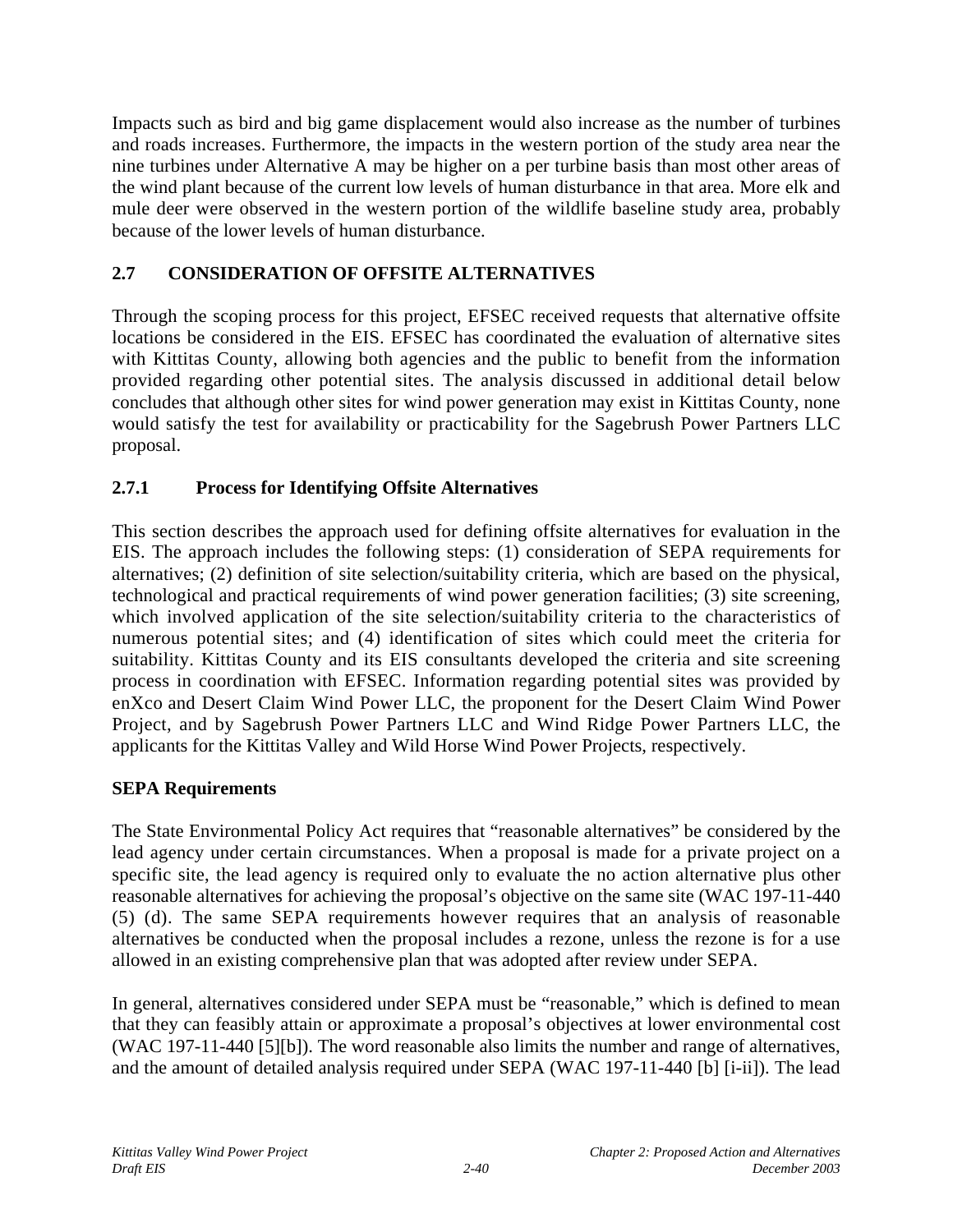agency may also limit alternatives to sites on which it has the authority to control impacts through the imposition of mitigation measures (WAC 197-11-440 [b] [iii]).

The Applicant's objectives for the KVWPP are identified in Section 1.4.1 of the Draft EIS. They include developing a commercially viable wind energy facility with a total nameplate capacity between 181.5 and 246 MW using between 82 and 150 turbines, with associated project support facilities. To achieve this objective, the project site should be on large parcels and be free of significant environmental constraints, such as parks and recreation areas, and land owners must be willing to enter into long-term leases. The Applicant must also meet the applicable certification requirements set out in EFSEC laws and rules.

Consideration of alternatives has been limited to sites within Kittitas County, based on the County's authority to impose its adopted review process and to control direct and indirect environmental impacts (WAC 197-11-440 [b] [iii]), and the focus of EFSEC's SEPA review on the local county environment that could be most likely affected.

### **Site Selection and Suitability Criteria**

Site selection criteria were developed based on information provided by wind energy developers (enXco and Zilkha Renewable Energy), and a review of published information regarding siting wind energy facilities (e.g., *Wind Energy – How Does It Work*, AWEA 2002a; *10 Steps in Building a Wind Farm*, AWEA 2002b; Patrick Mazza, *Wind: A New Economic Opportunity for Rural Communities*, 2002; *Basic Principles of Wind Energy Evaluation*, AWEA 1998; and *Wind Energy Resources*, National Wind Coordinating Committee 1997). The objective of the research was to identify the actual, not hypothetical, criteria that are typically used by developers to identify and investigate potential sites and to determine their suitability for wind facilities. The following five key criteria were identified: (1) sufficient wind resource (the most important); (2) proximate/adequate transmission facilities; (3) large land area; (4) absence of significant environmental constraints; and (5) property owner interest. Each criterion is considered essential, and failure of a site with respect to any one criterion is considered to be a "fatal flaw" that would make a wind power facility unfeasible at that site. The criteria are discussed further below; the experience of the Desert Claim and Kittitas Valley Wind Power Project proposals is used to provide context where appropriate.

*(1) Sufficient wind resource*. The most important criterion for siting a wind power facility is, of course, sufficient commercially viable wind. Sites that do not possess sufficient wind are not considered further by prospective developers, regardless of other characteristics. In Washington, sites with a minimum average wind speed of 13 to 17 mph (Wind Classes 3-4) are desired to support a commercially viable wind energy facility. Given the current energy market conditions in the Northwest and the characteristics of current wind energy proposals, an average wind speed of 15 to 17 mph appears to be the lower range of economic viability for a site. Sites with average speeds greater than 17 mph (Wind Classes 5 and above) are most desirable, but such sites in Washington are generally found in areas not conducive to wind power development, including mountain peaks and off-shore in the Pacific Ocean. Since the energy that can be derived for power generation from the wind is proportional to the cube of the wind speed, even a slight increase in wind results in a large increase in energy production; this also results in a reduction in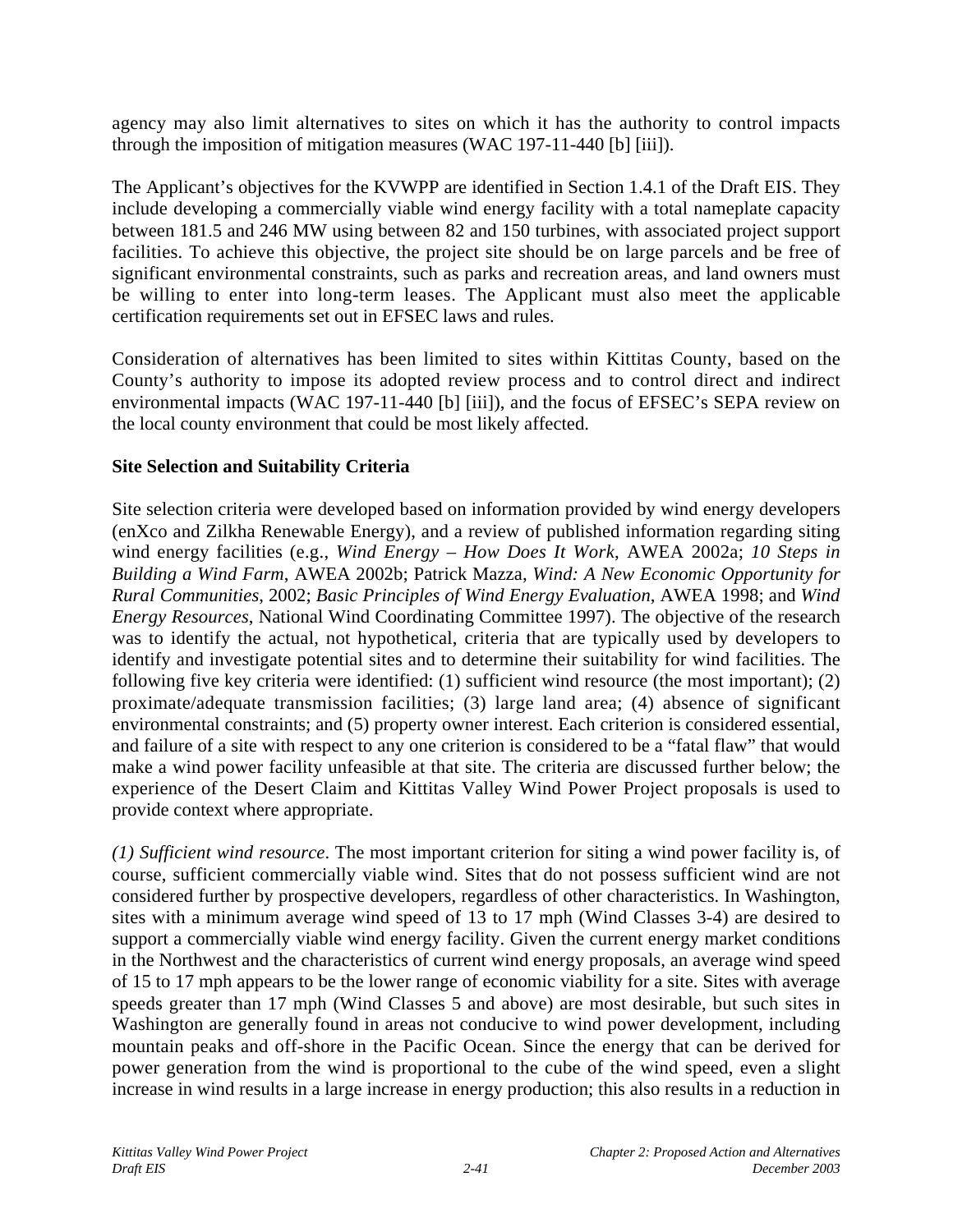the production cost of electricity (AWEA 2002a). Developers typically rely on published wind energy maps to initially identify regions or large areas with sufficient wind resources. They then conduct more detailed site-specific meteorological (and environmental) studies, typically over 1 to 2 years. The *Wind Energy Resource Atlas of the United States* (U.S. Department of Energy 1986) identifies the Ellensburg corridor as having Class 3, 4 and 5 winds. (Also see www.windpowermaps.org).

Both enXco and Sagebrush Power Partners LLC conducted additional meteorological studies and site visual surveys to further narrow their search for potential wind energy facility sites in Kittitas County to between four and five areas/sites with sufficient wind resources. Once a potential site/area was identified, meteorological data were used, along with information on natural conditions and environmental features, to determine an optimal configuration of wind turbines. A computer model aids in this siting process for each individual turbine (referred to as "micro-siting") for a specific potential project site.

(2) *Proximity to existing transmission facilities with adequate capacity.* Wind energy projects must connect to an electric transmission line to deliver power to the regional power system. The most important transmission-related factors considered by developers in project location decisions are the adequacy of existing transmission facilities (i.e., the availability of unused capacity on existing lines), and the distance from the project site to a transmission line. The need to either upgrade a regional transmission facility or to build an offsite project transmission line more than about 10 miles (or less, depending upon the capacity of the project) to interconnect to an existing line can make a site financially infeasible. An interconnection agreement with the utility that owns the transmission line(s) is typically negotiated during development of the wind project and after the land is secured.

Existing transmission facilities located in the northern portion of the Kittitas Valley are owned and operated by Bonneville (five 230 kV to 500 kV lines, and one 115 kV line) and PSE (one 230 kV line and one 115 kV line). Transmission lines at voltages below 115 kV are not adequate for connection of wind energy projects generating over 100 MW of electricity.

*(3) Large land area*. Some of the factors that bear on the size of a site needed for wind energy facilities include the size of the project (in terms of power output and the size and number of turbines); separation between turbines to ensure safety and efficient operation; dispersed population; a prevalence of rural/agricultural activities (to minimize potential land use conflicts); sufficient setbacks from nearby residences, structures and public roads (to minimize potential environmental impacts); and large undivided parcels of land (greater than 100 acres). These criteria generally translate into project sites encompassing approximately 5,000 +/- acres of land for a 180 MW wind project. However, developers typically begin their search by investigating very large study areas covering many thousands of acres (e.g., 20,000-50,000 acres or larger), and gradually focus in on a more defined area. In practice, a developer may be actively and simultaneously considering, and applying the criteria to, several potential sites within the larger area.

The Desert Claim (enXco) and Kittitas Valley (Sagebrush Power Partners LLC) proposals each involve approximately 120 turbines producing roughly 180 MW of electric power. Each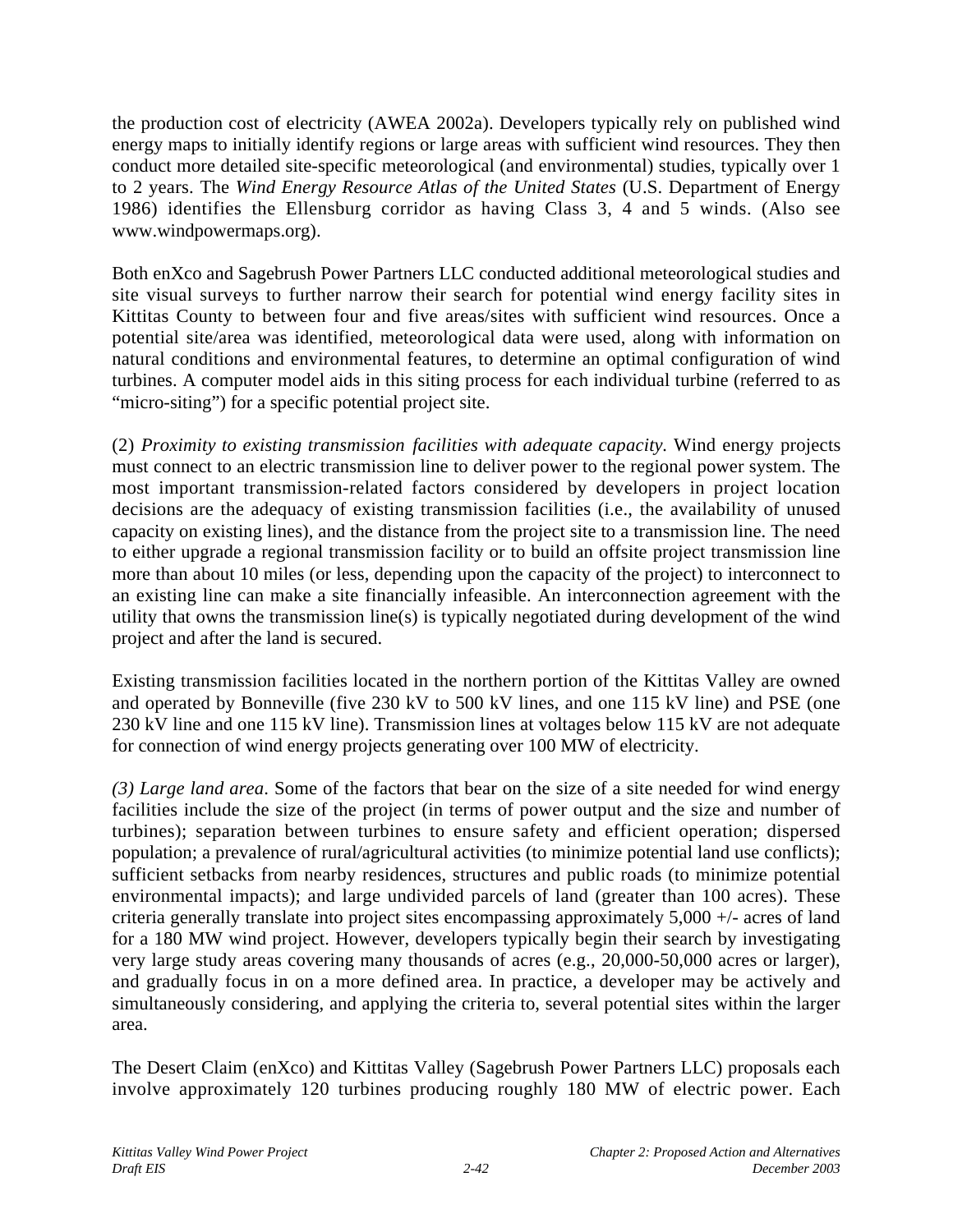developer independently defined an initial study area that included the entire Kittitas Valley (extending generally from Lookout Mountain on the west to the Columbia River on the east, and between the National Forest lands to the north and approximately Interstate 90 to the south). Each developer also conducted the studies necessary to determine desirable sites within this search area, then began to focus on smaller areas.

*(4) Absence of significant environmental constraints*. Wind energy developers try to avoid sites with significant environmental constraints. The presence of constrained areas can increase construction costs and make permitting more complex, time consuming, and uncertain. At the level of determining general site suitability and feasibility studies, characteristics taken into account include the presence of parks or designated recreational lands, wildlife refuges, prevalent wetlands and/or sensitive habitat/species, significant cultural and archaeological resources, and conflicting land uses. Qualified developer personnel and consultants identify these resources through research of published sources, onsite investigations, and discussions with resource agency staff.

(5) *Property owner interest/property availability*. Wind energy facilities are typically constructed on lands leased from property owners. As a practical matter, property owner support, responsiveness and willingness to enter into long-term leases are essential preconditions to gaining the ability to propose a wind facility on a particular site. As to a particular private applicant (whether enXco or Sagebrush Power Partners LLC in an individual case), a site that is not actually available for use would not meet that proposal's objectives and would not, therefore, be a real or "reasonable alternative" (as defined in the SEPA Rules) as to that applicant.

## **Site Screening Process**

The criteria identified above were applied to areas/sites within the Kittitas Valley. Sites located outside Kittitas County were not considered to be "reasonable alternatives" per WAC 197-11- 440 (b)(iii), and were not considered for evaluation in the EIS.

Four broad geographic areas, shown in Figure 2-8, were defined for investigation: west of US 97, east of US 97, Whiskey Dick Mountain, and south of Whiskey Dick/Boylston Mountains. These areas coincide with those identified in published information (e.g., the U.S. Department of Energy's *Wind Energy Resource Atlas*) as having potentially viable wind resources. These areas were explored by both enXco and Sagebrush Power Partners LLC to identify the sites of their respective proposals. Characteristics of each area relative to the site selection and suitability criteria are summarized below.

## West of US 97

The area west of US 97 contains four potential sites of interest for wind energy development – Springwood Ranch, the land south of Lookout Mountain, Manastash Ridge, and the site being proposed for the Kittitas Valley Wind Power Project.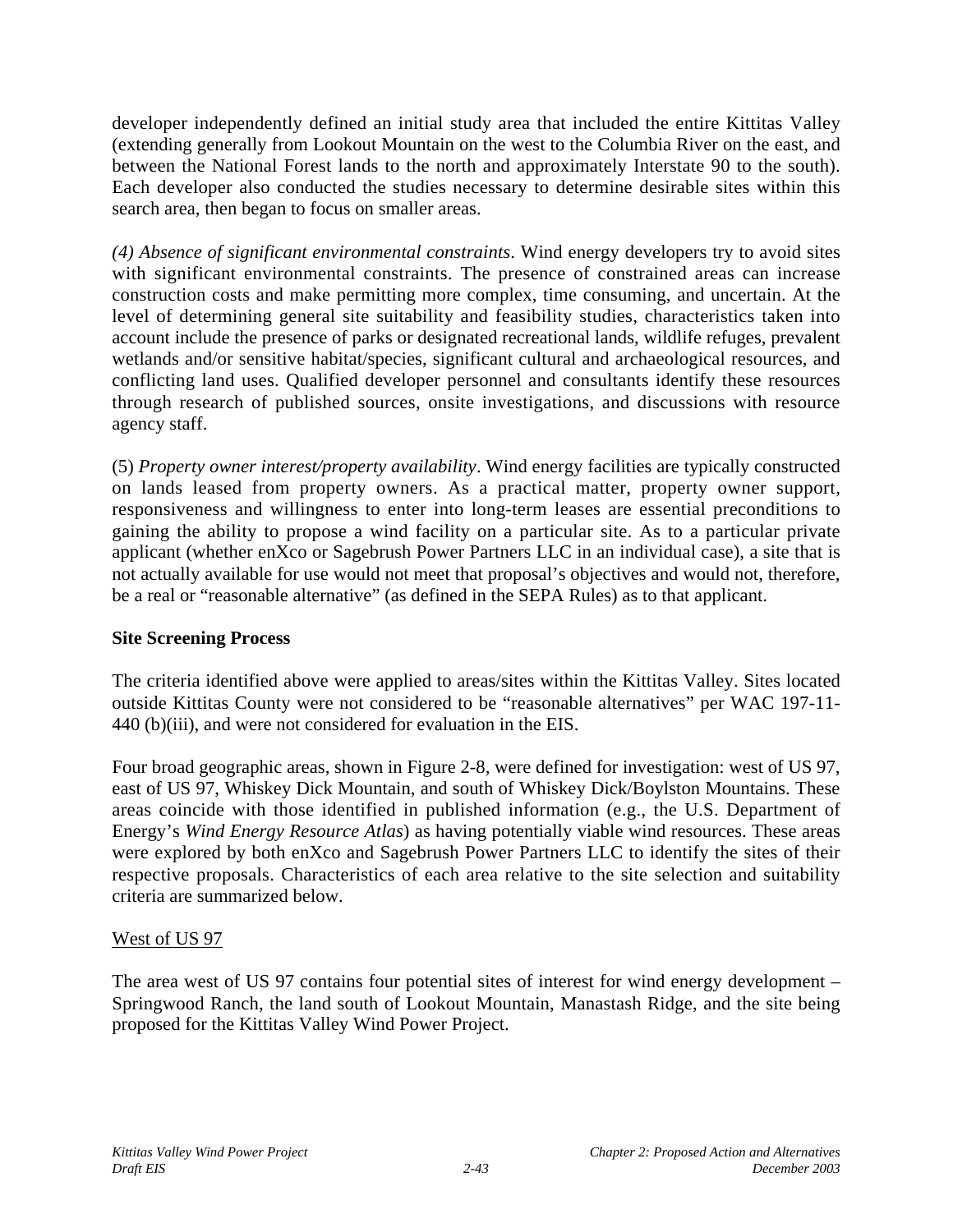Figure 2-7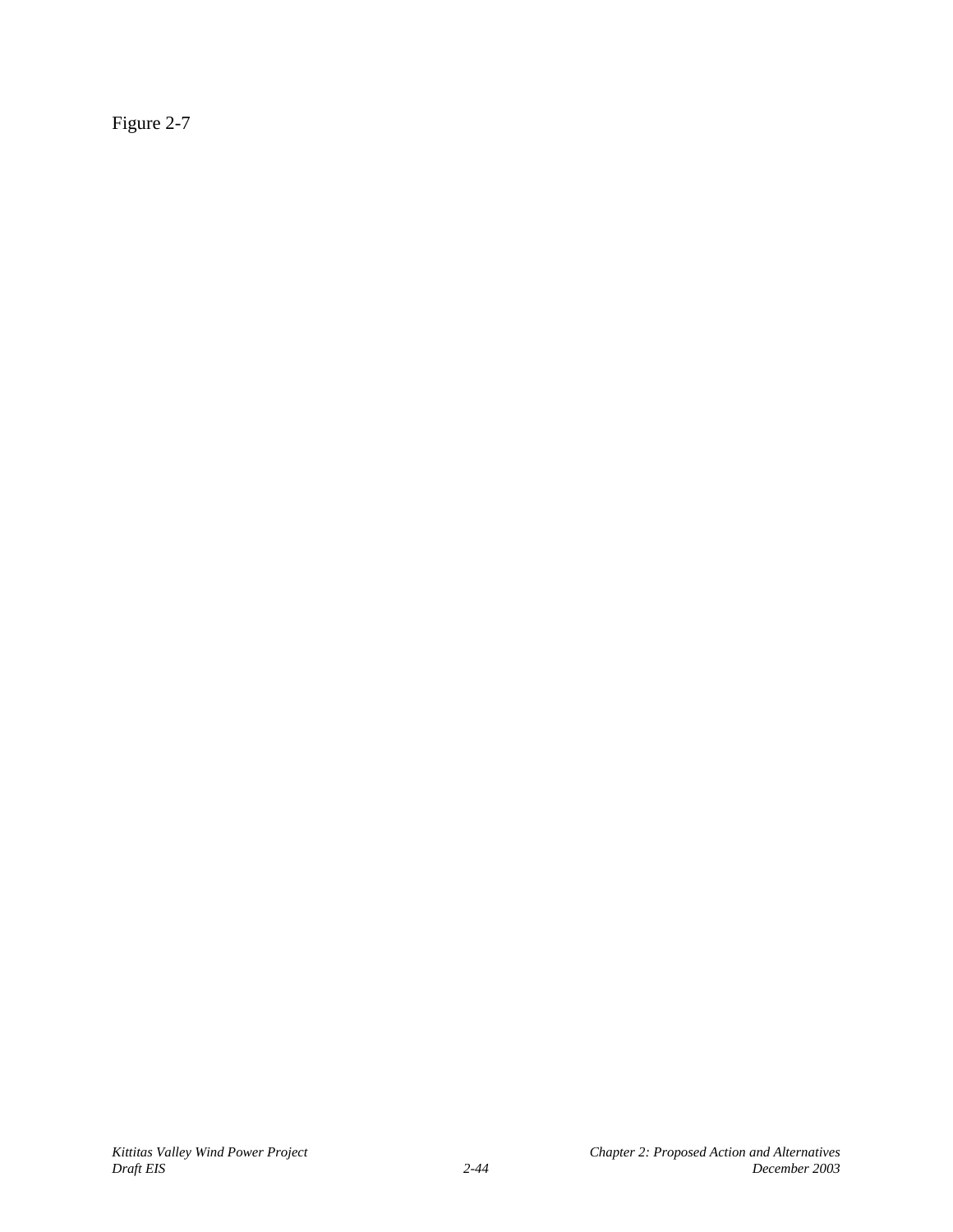Figure 2-8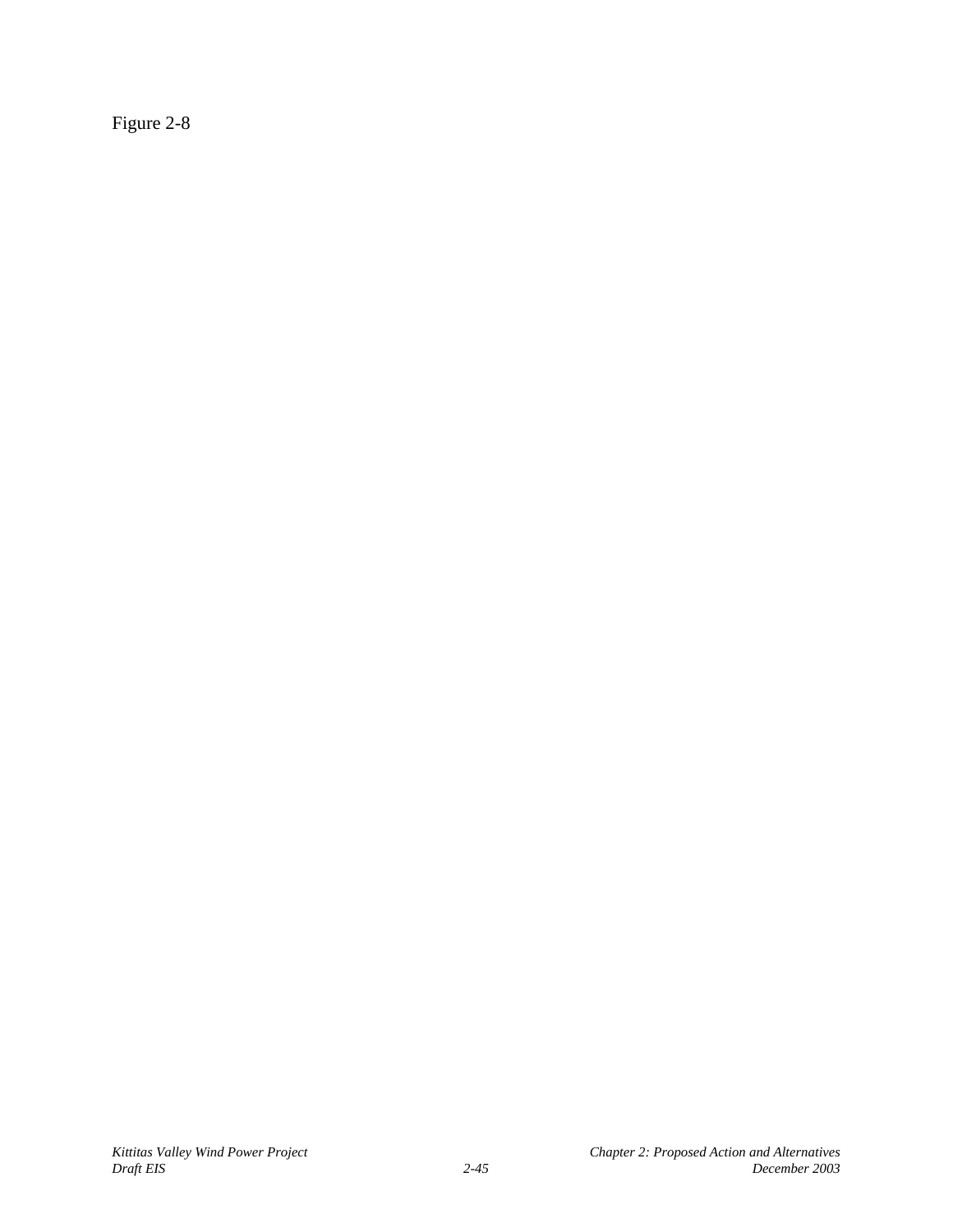#### *Springwood Ranch*

The Springwood Ranch is an approximately 3,600-acre property that has been proposed or considered for development several times over the past 15 years. A conceptual master plan for a resort on this site was developed in the late 1980s, but an application for development was never submitted. The site was considered as an offsite alternative for the MountainStar Master Planned Resort and was evaluated in the EIS for that proposal (Kittitas County 1999).

For a wind energy facility, the Springwood Ranch site satisfied some, but not all of the site selection criteria and thus does not qualify as a "reasonable alternative." Sufficient wind resource is present, the site is in single ownership, and environmental constraints are not extreme. However, transmission facilities are not currently accessible to the site. Site size, configuration, and terrain would also likely limit the number of turbines that could be sited and, consequently, the amount of power that could be produced falls well short of the proponent's objective. The property owner, a foreign corporation, did not support wind power and was not interested in discussing leasing to accommodate a wind power facility. The site would not, therefore, meet the proponent's project objectives. Nevertheless, this site is discussed in more detail in Section 2.7.3.

### *South of Lookout Mountain*

The area south of Lookout Mountain includes approximately 2,600 acres of the Swauk Valley Ranch. Sufficient wind resource is present and environmental constraints are not extreme. In 2001, enXco evaluated this area and met with a group of local property owners. This site failed the site selection criteria because the property owners were not interested in participating in a wind energy project.

#### *Manastash Ridge*

The Manastash Ridge area, south of I-90 and west of the Yakima River, also has sufficient wind resource to be of interest for development. Much of this area consists of the L.T. Murray Wildlife Recreation Area, however, which encompasses approximately 106,000 acres and is managed by WDFW. Adjacent lands include the Wenatchee National Forest on the west and the Oak Creek Wildlife Area (also managed by WDFW) on the south. The significant wildlife values and recreational use of this area would not satisfy the siting criteria related to environmental constraints. Also, this area is not adjacent to adequate transmission lines, and any project located in this area would require construction of a relatively long offsite project transmission line to reach existing transmission lines.

### *Kittitas Valley Site*

The Kittitas Valley site is located both west and east of US 97. It is the subject of in-depth study in this EIS. Given that the Kittitas Valley site is the subject of the active application by Sagebrush Power Partners LLC (who has exclusive rights to wind energy development on the site through agreements with landowners), the site is not available to enXco, does not meet their proposal's objectives, and is not a practical or reasonable alternative to the Desert Claim project.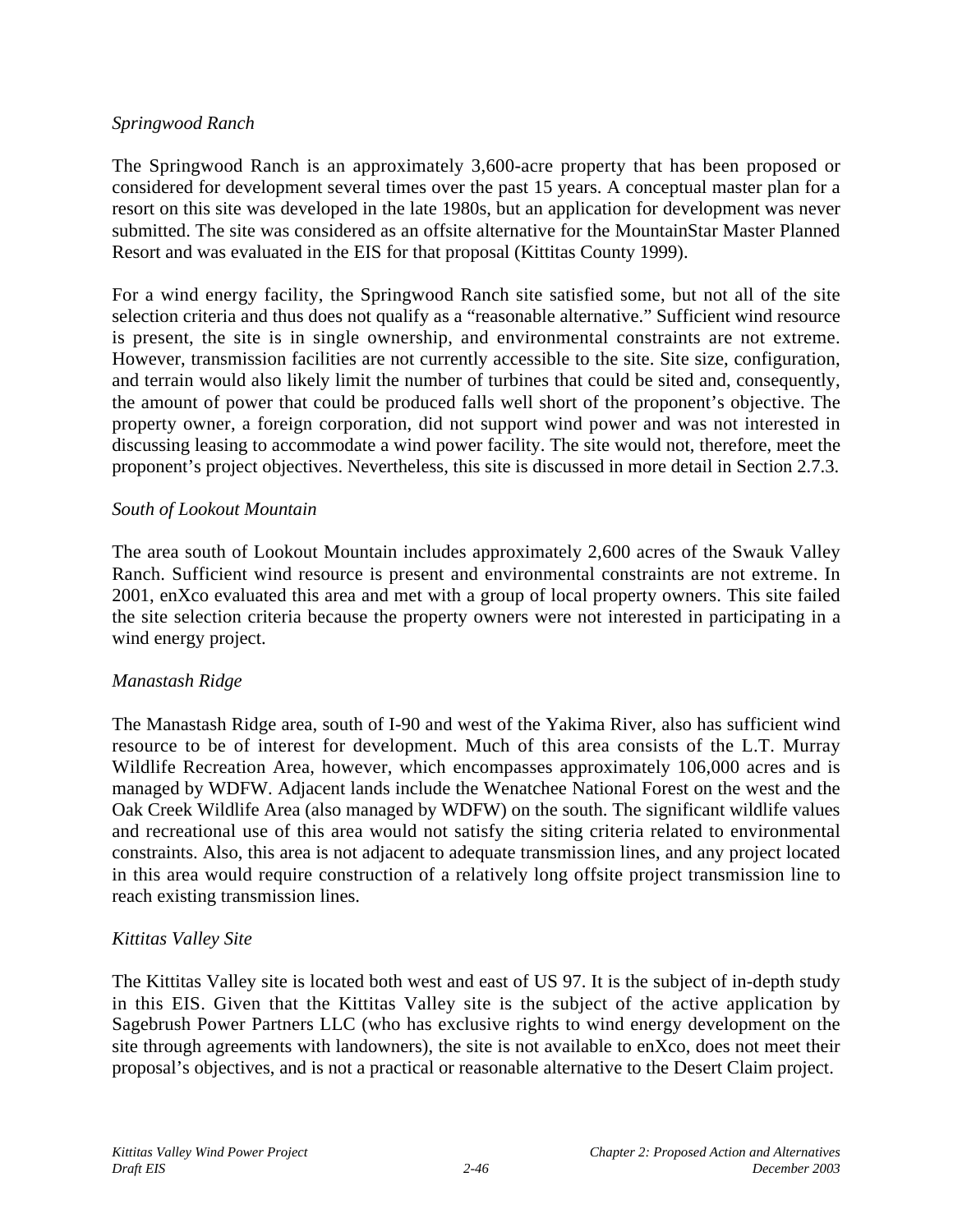#### East of US 97

The area east of US 97 generally satisfied all suitability criteria for wind energy development. Both enXco and Sagebrush Power Partners LLC identified respective sites (or portions of sites) within this area, and developed wind power proposals based on those sites.

A portion of the Kittitas Valley site, discussed previously, is located east of US 97. The Desert Claim site, proposed by Desert Claim Wind Power LLC, a Washington company wholly owned and managed by enXco, is located approximately 8 miles northwest of Ellensburg. Desert Claim Wind Power LLC submitted an application for development of a wind energy facility on this site to Kittitas County in January 2003. The proposal is for a maximum of 120 wind turbines (at 1.5 MW each) producing a total of at least 180 MW of power, located on approximately 5,237 acres of privately-owned land in eight parcels.

Given that the Desert Claim site is the subject of an active application before Kittitas County by Desert Claim Wind Power LLC (who has exclusive rights to wind energy development on the site through agreements with landowners), the site is not available to Sagebrush Power Partners LLC, does not meet their proposal's objectives, and is not a practical or reasonable alternative to the project. The Draft EIS for the Desert Claim project is expected to be published and available for review contemporaneous with the Kittitas Valley Wind Power Project EIS. Decision makers and the public will, therefore, have the ability to review environmental information about the Kittitas Valley site and compare it to the Desert Claim site, albeit in a separate document. The cumulative effects of the Desert Claim project are considered (along with those of the Wild Horse proposal) later in this EIS.

#### *Whiskey Dick Mountain*

This is a large area east of Ellensburg and north of I-90, centered on Whiskey Dick Mountain. The area east and northeast of Whiskey Dick Mountain contains the Schaake, Quilomene, and Colockum Wildlife Areas. The ownership of these lands by WDFW and potential conflicts with wildlife and recreational values of these lands could make them unsuitable for wind energy development. The area west of Whiskey Dick, which quickly drops to the Valley floor, shows a poor wind resource, making it not commercially viable based on historic meteorological data for this area.

An area of approximately 26,000 acres centered on Whiskey Dick Mountain is owned by two parties controlled by the same group. This area contains sufficient wind resource, has adequate transmission facilities near the site, and is not characterized by wildlife area lands or readily apparent major environmental constraints. Zilkha Renewable Energy executed an agreement with owners of approximately 8,000 acres within this area and, through its wholly owned company, Wind Ridge Power Partners LLC, submitted a request for a Potential Site Study to EFSEC in July 2003. The proposal would include approximately 110 to 120 wind turbines and would generate approximately 180 MW of power. Because Wind Ridge Power Partners LLC has already indicated to EFSEC that an application for site certification would be brought forward to the Council for this site, the Wild Horse Wind Power Project site would not meet the test of a reasonable alternative for Sagebrush Power Partners LLC. A brief description of the Wild Horse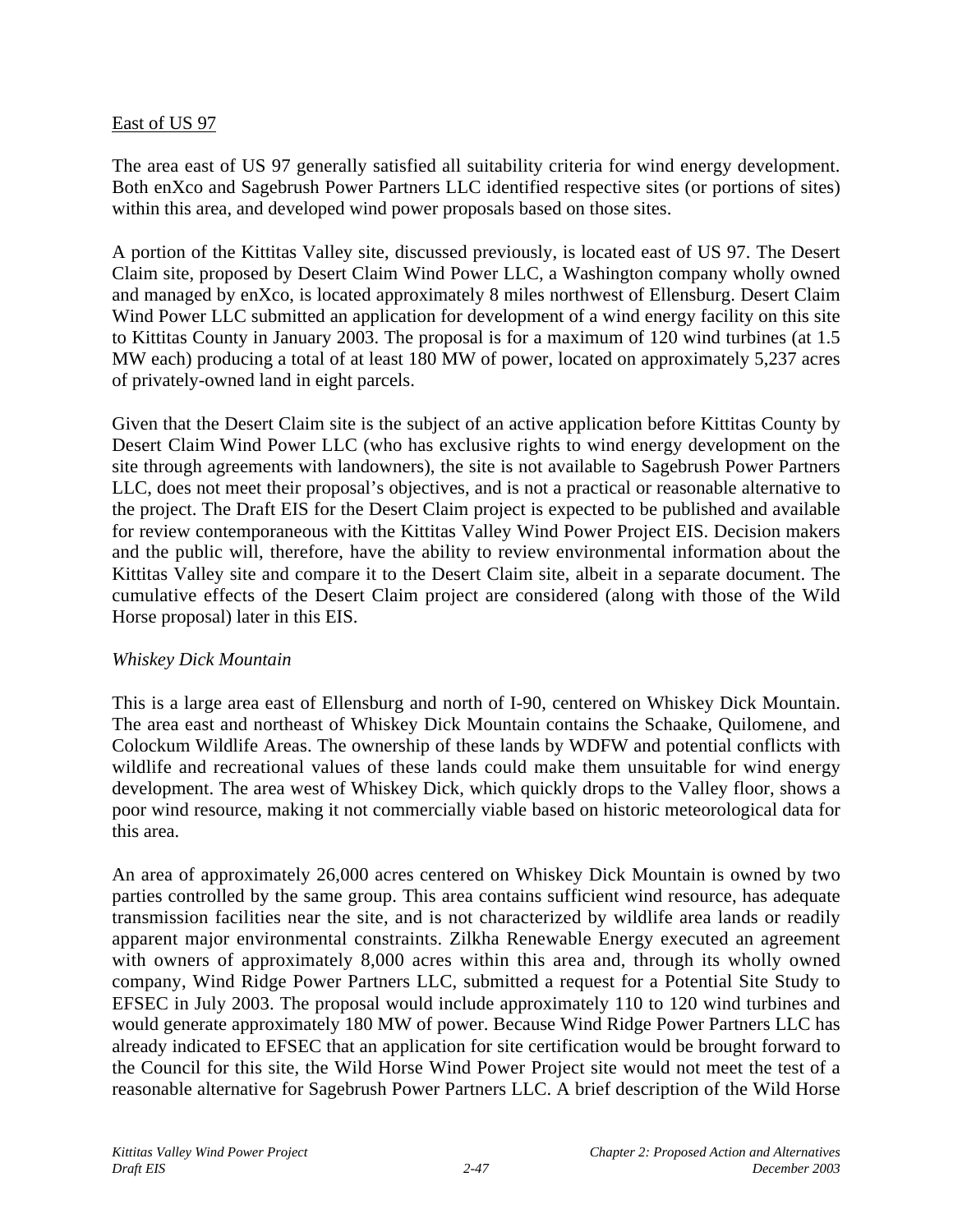project is given below in Section 2.7.2. Additional specific information about the impacts of this proposal are also available in Section 3.14, Cumulative Impacts, of this EIS.

#### *South of Whiskey Dick/Boylston Mountains*

The Boylston Mountains area, which is south of Whiskey Dick Mountain and east of the Yakima River, has sufficient wind resource but is comprised of lands that do not satisfy criteria related to land use or environmental constraints. The large area between the Yakima River and the Columbia River consists primarily of the Yakima Training Center, a federal military reservation administered by the U.S. Department of Defense and actively used for military training. Construction and operation of a wind farm in the Boylston Mountains would conflict with ongoing military operations on these lands and would not be allowed by the Defense Department.

### **2.7.2 Wild Horse Site**

As stated above, because Wind Ridge Power Partners LLC has indicated to EFSEC that an application for site certification would be brought forward to the Council for the Wild Horse Wind Power Project site, this site would not meet the test of a reasonable alternative for Sagebrush Power Partners LLC. A brief description of the Wild Horse project is provided below.

#### **Location and Site Characteristics**

The Wild Horse Wind Power Project is proposed on an approximately 5,000-acre site located about 10 miles east of the town of Kittitas, on the eastern slopes of Whiskey Dick Mountain. With the exception of Whiskey Dick Mountain, much of the site consists of a relatively flat plateau with steep-sided drainages. Several creeks originate on the project site (Whiskey Dick, Skookumchuck, and Whiskey Jim); several other creeks and their tributaries are located on or near the project site. The majority of the site consists of shrub-steppe habitat. No wetlands occur on the site, according to National Wetland Inventory (NWI) maps.

The proposed project area is zoned Forest and Range. It consists of open range land that is currently used for grazing. There are no residences on the project site, and none within 2 miles of any proposed turbine location. The area surrounding the Wild Horse site is sparsely populated. The proposed route for the transmission feeder line passes near a few residences.

The Wild Horse project area (as proposed by Wind Ridge Power Partners LLC) includes three parcels of State-owned land administered by DNR and totaling approximately 1,900 acres. Wind turbines and associated facilities would be developed on these lands, through a lease agreement with DNR.

Vehicle access to the site is via private road from Old Vantage Highway, at a point approximately 2 miles south of the project boundary and 10 miles east from Kittitas.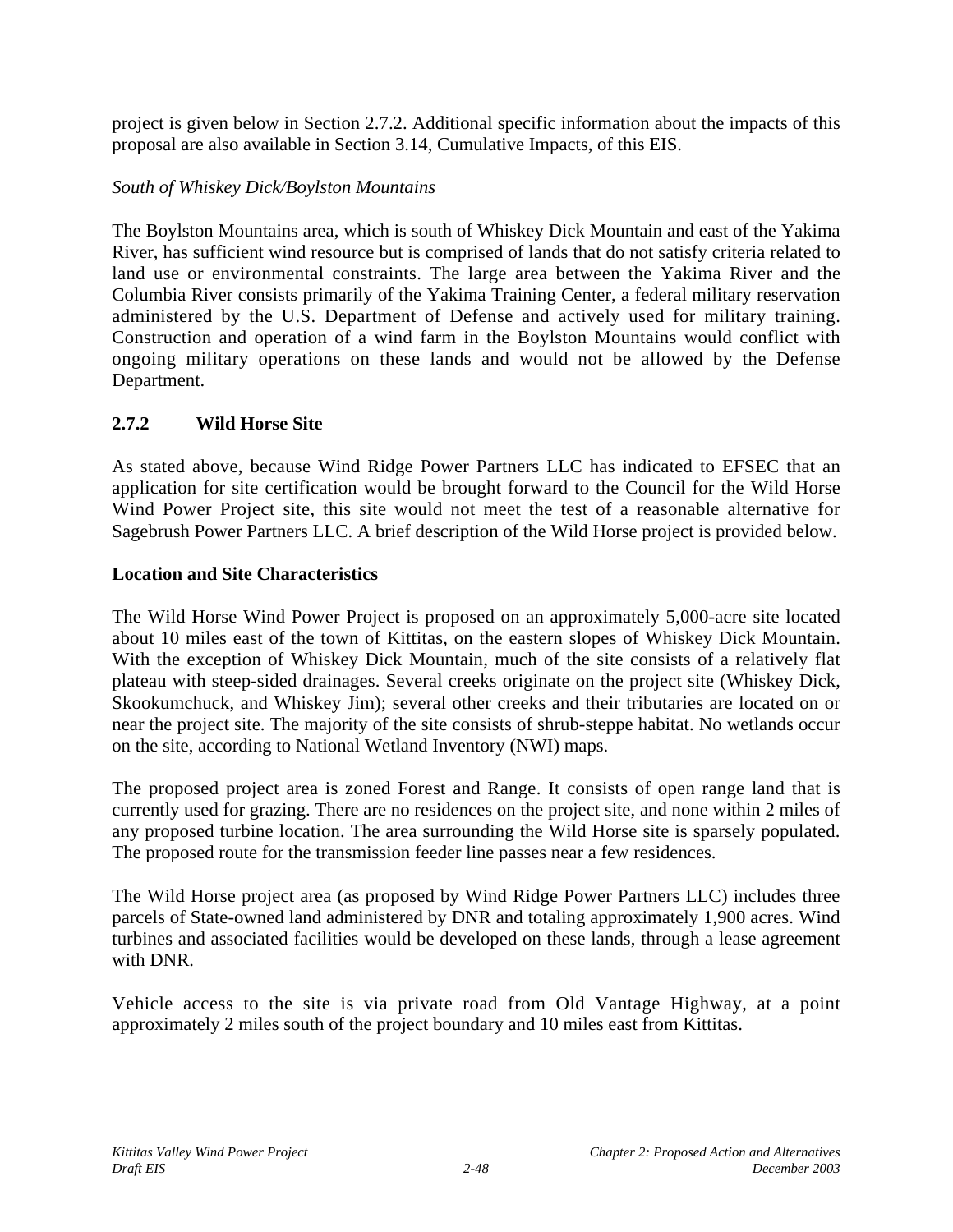#### **Wind Power Facilities**

The proposed configuration of wind turbines on the Wild Horse site is shown in Figure 2-9. The proposal would be comprised of between 83 to 125 wind turbines and associated facilities. The proposal would generate between 125 and 249 MW of power depending on the size of turbine ultimately chosen. Figure 2-9 presents a layout for a middle scenario of 1.5 MW nameplate capacity turbines. Facilities and construction techniques would generally be as described in Section 2.2 for the proposed action. The project would interconnect to either the existing Bonneville transmission line located approximately 4 miles west of the project site, or to the existing PSE transmission line located approximately 5 miles southwest of the project site. (If the interconnection were to the Bonneville system, the actual point of connection would be at the Schultz Substation farther to the northwest, although the Bonneville would build and operate the new section of line that would run parallel to the existing Bonneville lines.)

The location of the project substation would depend upon the transmission system selected for interconnection, pursuant to an agreement with Bonneville or PSE. Figure 2-9 shows two potential substation locations. A location near the northwestern corner of the project site would be used for the substation if interconnection were to the Bonneville transmission system, while a substation location in the southwestern quadrant of the site would be used for a PSE interconnection. An operations and maintenance facility would be constructed near the center of the project area.

A network of graveled project access roads would be constructed to provide vehicle access to all of the turbine locations, as described for the proposed action. Minor or major improvements to existing primitive roads on the site would be implemented where possible, to minimize construction of new roads. Figure 2-9 shows the configuration of the project road system in relation to the turbines and other project facilities. Power collection cables (primarily underground) would generally follow the routes of the project access roads. Five permanent meteorological towers and a communications tower would be constructed at various locations on the project site.

Construction for the proposed Wild Horse project would occur over a 9-to-12 month period and is expected to be completed by the end of 2005. Gravel and other material needed for project construction (for roads, pads, etc.) would be obtained from three quarries developed on the site. Figure 2-9 shows the location of a temporary batch plant that would be built to provide concrete for the project. Five construction laydown areas would be developed for temporary use.

The total area occupied by the turbines and associated permanent facilities would be approximately 153 acres. The total area cleared/temporarily disturbed by construction activities would be approximately 309 acres. Once construction was completed, an estimated 10 to 14 local workers would be employed to operate and maintain the facility.

The cumulative effects of the Wild Horse project are considered (along with those of the Desert Claim proposal) later in this EIS.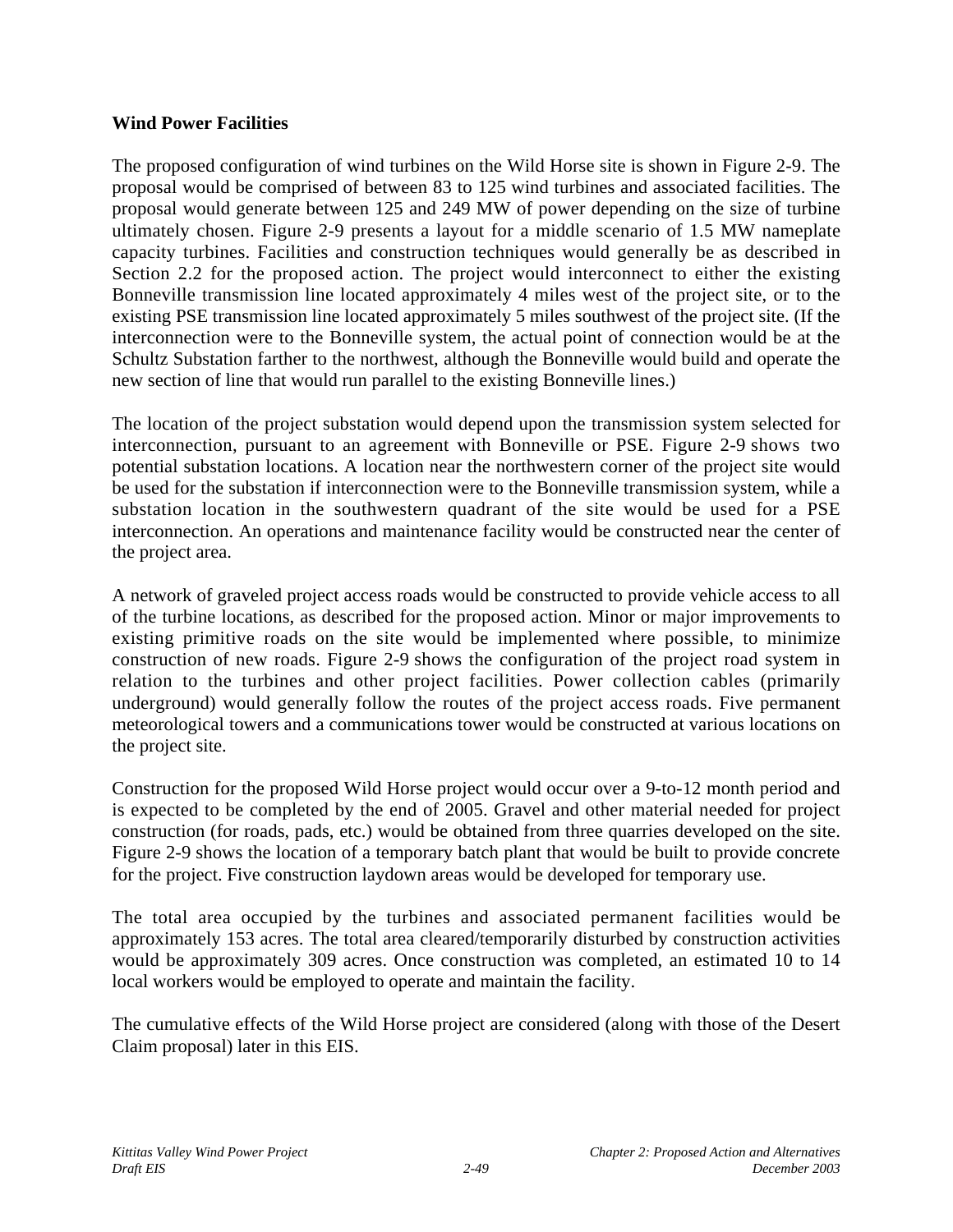## **2.7.3 Springwood Ranch Site**

As noted previously, this site is not a practical, reasonable alternative that is available to Sagebrush Power Partners LLC. The Springwood Ranch site lacks accessible, adequate transmission facilities and it does not meet the proponent's objectives because it will not support a 180 MW project due to site size, configuration, and terrain constraints that limit the number of turbines that could be located on this property. Also, the owner of the Springwood Ranch expressed lack of interest in discussing wind power development.

Although wind energy companies have investigated the prospects for wind energy development in the Springwood Ranch area, there has been no specific proposal for a wind energy project on this site. The following project description is based on a conceptual layout for a wind power project on the Springwood Ranch site that was prepared by enXco*,* at Kittitas County's request, specifically for their use in the Desert Claim EIS. A graphic of this conceptual layout is included as Figure 2-10. Because this site would not represent a viable or reasonable alternative to the Desert Claim site for enXco, Kittitas County has not requested enXco to prepare complete plans for a hypothetical project on this site. Therefore, Figure 2-10 identifies wind turbine and meteorological tower locations, but does not include locations for access roads, power collection cables, a substation, an operations and maintenance facility, or a transmission interconnection. These facilities would be required for a wind power project at this site, and their characteristics would likely be similar to those defined in Section 2.2 for the same components of the proposed action.

### **Location and Site Characteristics**

Springwood Ranch is an approximately 3,610-acre site located approximately one-half mile northwest from the town of Thorp and 10 miles northwest of Ellensburg. Springwood Ranch is bounded by I-90 (or Thorp Prairie Road) on the south and the Yakima River on the north. The western end of the property abuts the Sunlight Waters community, in the Elk Heights area. The Iron Horse State Park/John Wayne Trail runs adjacent to or through the northern and eastern edge of the site. The northern boundary of the L.T. Murray Wildlife Recreation Area, managed by WDFW, is located near the site but south of I-90.

The surrounding area is primarily rural/agricultural (designated Forest Multiple Use and Agriculture in the Kittitas County Comprehensive Plan, and zoned Agriculture-20 and Forest and Range). A small cluster of commercial uses is located at Thorp (designated an Urban Growth Node [UGN] in the Kittitas County Comprehensive Plan). A ranch house and several accessory structures and outbuildings are located onsite.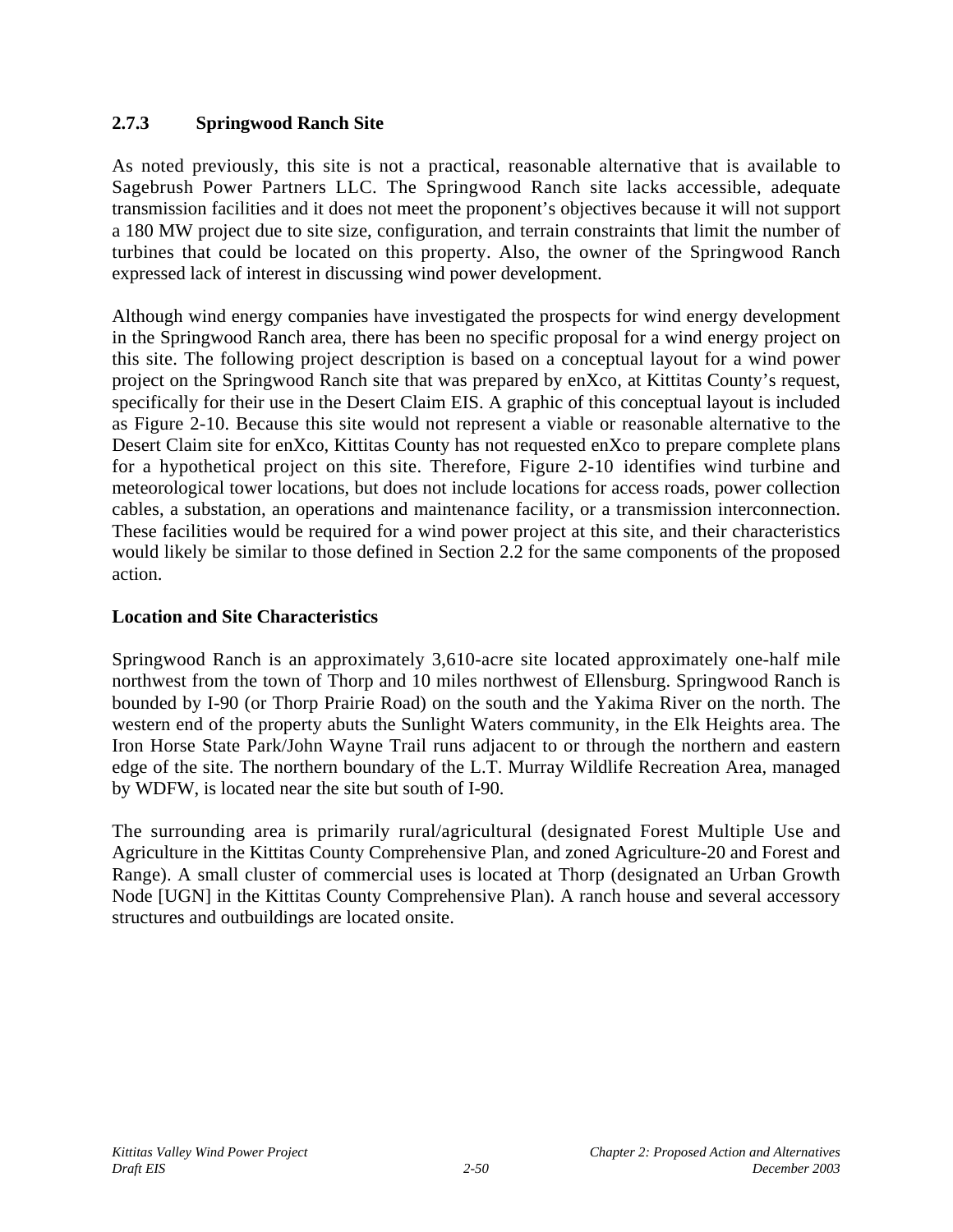Figure 2-9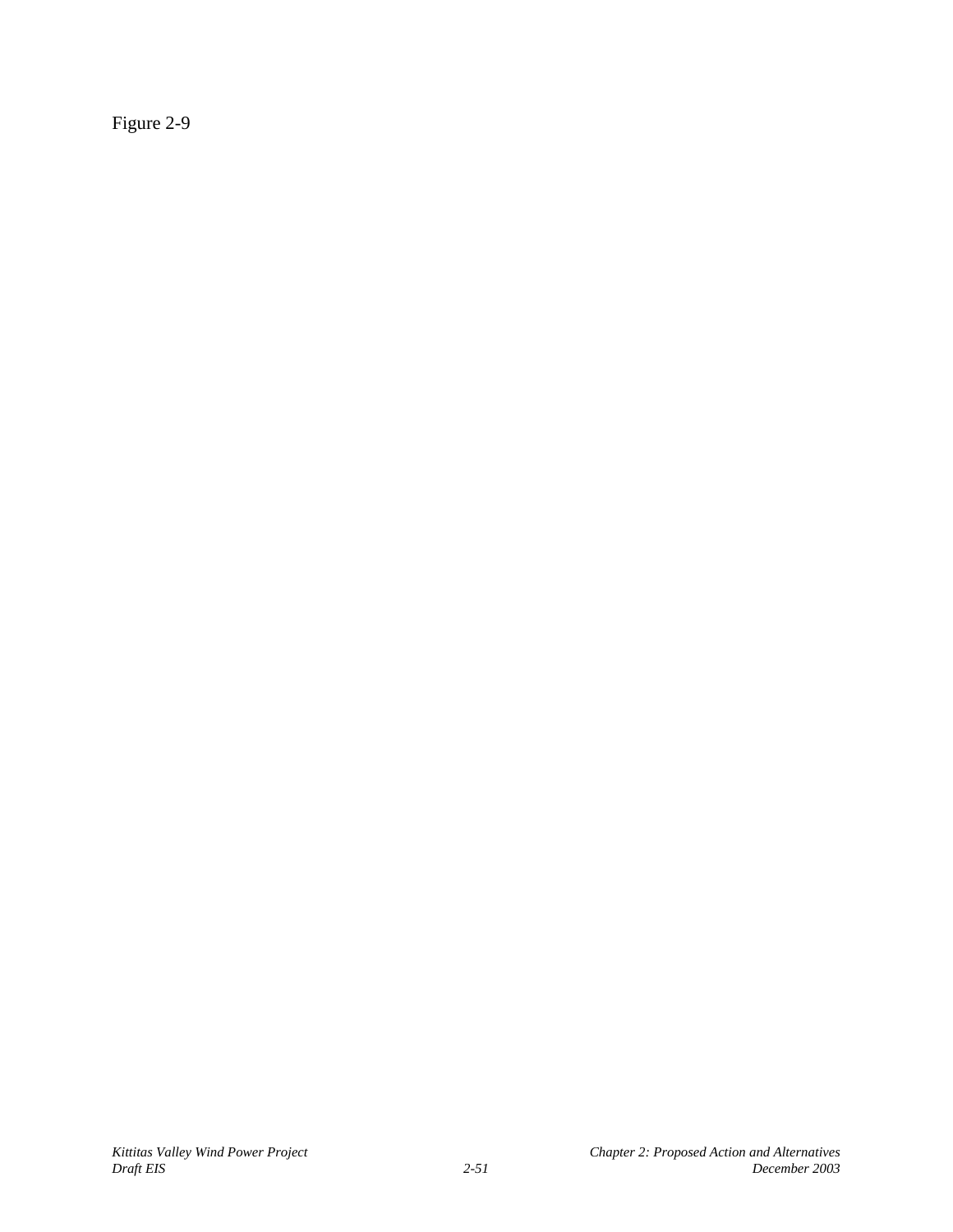Figure 2-10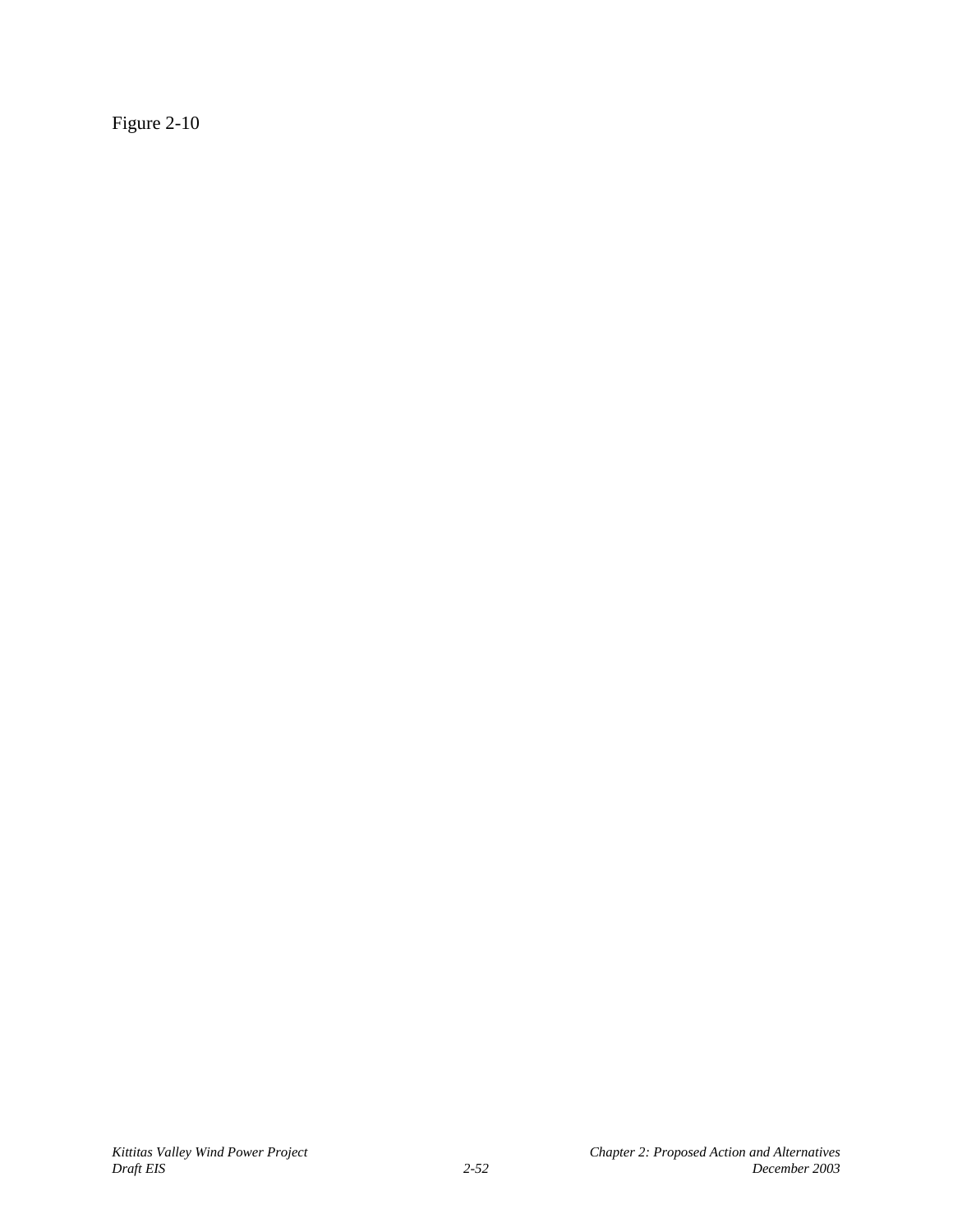The topography of most of the site is gently rolling, but gives way to steep bluffs along a narrow canyon that contains the Yakima River in this location. Taneum Creek runs in a southwest/northeast direction through the eastern one-third of the site. The predominantly upland terrain on the site drops approximately 200 feet to the valley along Taneum Creek, causing a wind shadow over the eastern third of the property. Vegetation is predominantly shrub-steppe and grazed grasslands. Alfalfa and hay are grown on the site. NWI maps identify 20 wetlands on the site, ranging in size from less than 3 acres to 8 acres. Most are associated with irrigation channels or excavated ponds.

Habitat on the site would support animals adapted to open grasslands or the ecotone between forest and grasslands. The Yakima River in this vicinity supports one run of spring chinook salmon. Several species of trout, including bull and steelhead, have been reported. Lower Taneum Creek has been historically used by resident trout and anadromous fish for spawning and rearing. Taneum Creek is listed as "water quality limited" surface waters (for temperature and instream flow) under section 303 (d) of the federal Clean Water Act.

## **Wind Power Facilities**

An approximate configuration for wind turbines is shown in Figure 2-10. Based on site size, meteorological conditions, and topography, and assuming the same sized turbines and approximate spacing between turbines as for the proposed action, the Springwood Ranch site could accommodate approximately 40 to 45 turbines; Figure 2-10 shows locations for 43 turbines. A smaller or greater number of turbines could potentially be accommodated based on micro-siting. Using a 1.5 MW turbine, this number of turbines would generate approximately 64.5 MW of electric power, which is less than half of the capacity of the proposed action under the middle scenario. This reduced scale raises questions whether this could be a commercially viable site; in any case, it is below the Applicant's objectives for a wind power facility (i.e., at least 180 MW) and less than the quantity of wind energy that is currently being sought by regional utilities (e.g., in September 2003, PSE issued a draft request for proposals to acquire approximately 150 MW of capacity from wind power). Connection to transmission facilities (for the Bonneville lines) would require building a transmission line approximately 5 miles long, including crossing the Yakima River. Easements would also need to be acquired to travel across private properties located between the project site and the transmission line.

Other project facilities and construction techniques would be the same as described for the proposed action. The project substation would be located on the property, while a switchyard would be located at the interconnect point. Project access roads would be similar in design to the proposed action, but would be proportionally less in terms of total distance and disturbance. Based on corresponding unit factors for the various project components, the total area disturbed by construction activities for this alternative site would be approximately 125 acres. The total area permanently occupied by project facilities in this case would be approximately 30 acres. The labor force required for construction and for long-term operation and maintenance of a 65- MW wind project on the Springwood Ranch site would be less than for the proposed action, but the specific numbers or differences have not been estimated. The development of a project on this site could also have greater impacts on wetlands and endangered fish species. Avian impacts cannot be assessed without the support of a detailed study, however, they could be lower, since